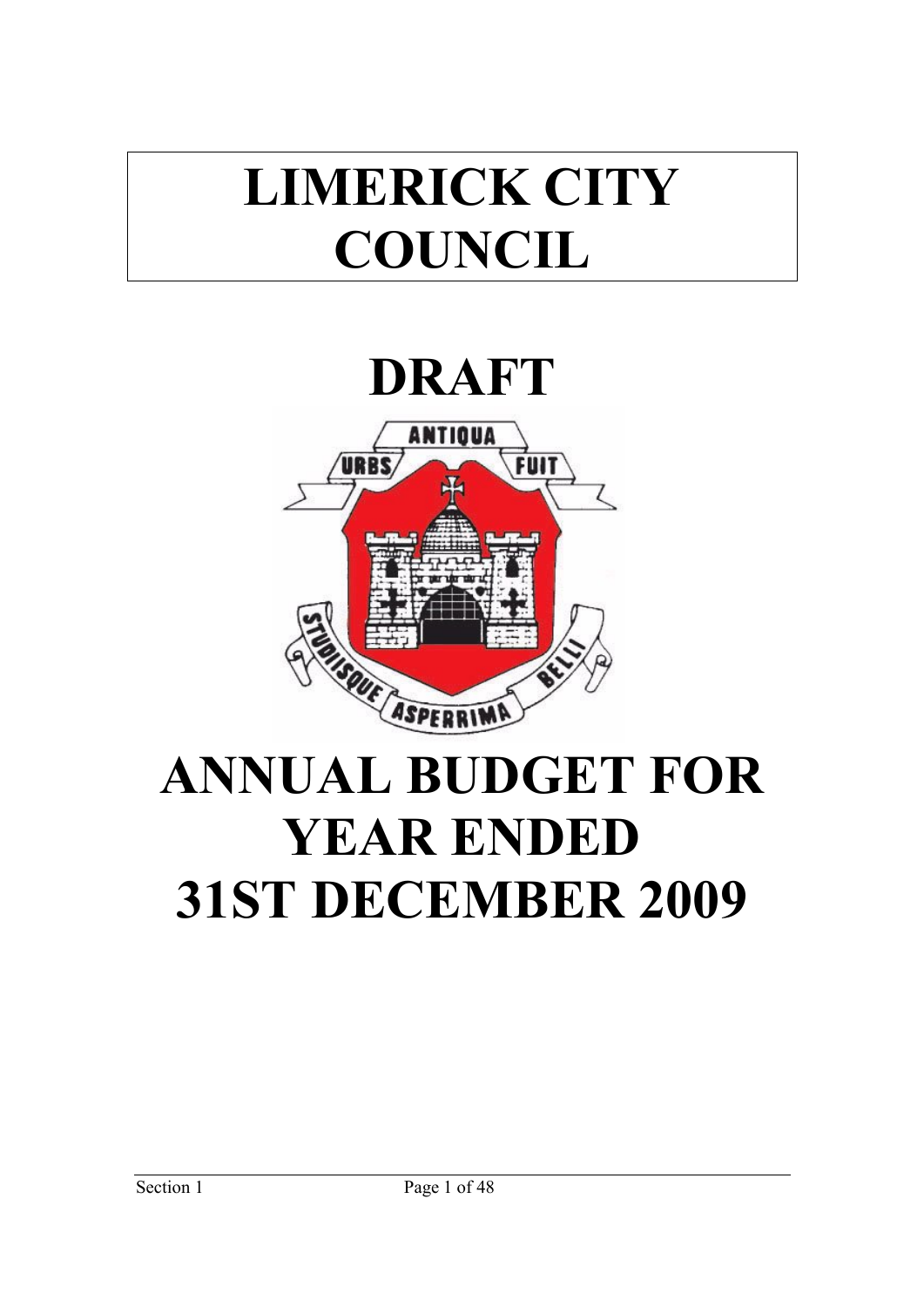# **CONTENTS**

# **Section 1**

| <b>CITY MANAGER'S REPORT</b>                                                                         | 3  |
|------------------------------------------------------------------------------------------------------|----|
| <b>SOCIAL POLICY AND HOUSING</b>                                                                     | 10 |
| <b>TRANSPORTATION &amp; INFRASTRUCTURE - ROADS &amp; WATER SERVICES</b>                              | 14 |
| PLANNING AND ECONOMIC DEVELOPMENT                                                                    | 24 |
| <b>ENVIRONMENTAL AND EMERGENCY SERVICES</b>                                                          | 28 |
| RECREATION AND AMENITY - PARKS, LIBRARY SERVICE, CULTURE, SPORTS,<br><b>COMMUNITY AND ENTERPRISE</b> | 37 |
| <b>AGRICULTURE, EDUCATION, HEALTH AND WELFARE, CORPORATE SERVICES 45</b>                             |    |

# **Section 2**

| <b>DRAFT ANNUAL BUDGET</b>                      |          |
|-------------------------------------------------|----------|
| TABLE A - F (NOTE NO TABLE C FOR CITY COUNCILS) | $1 - 33$ |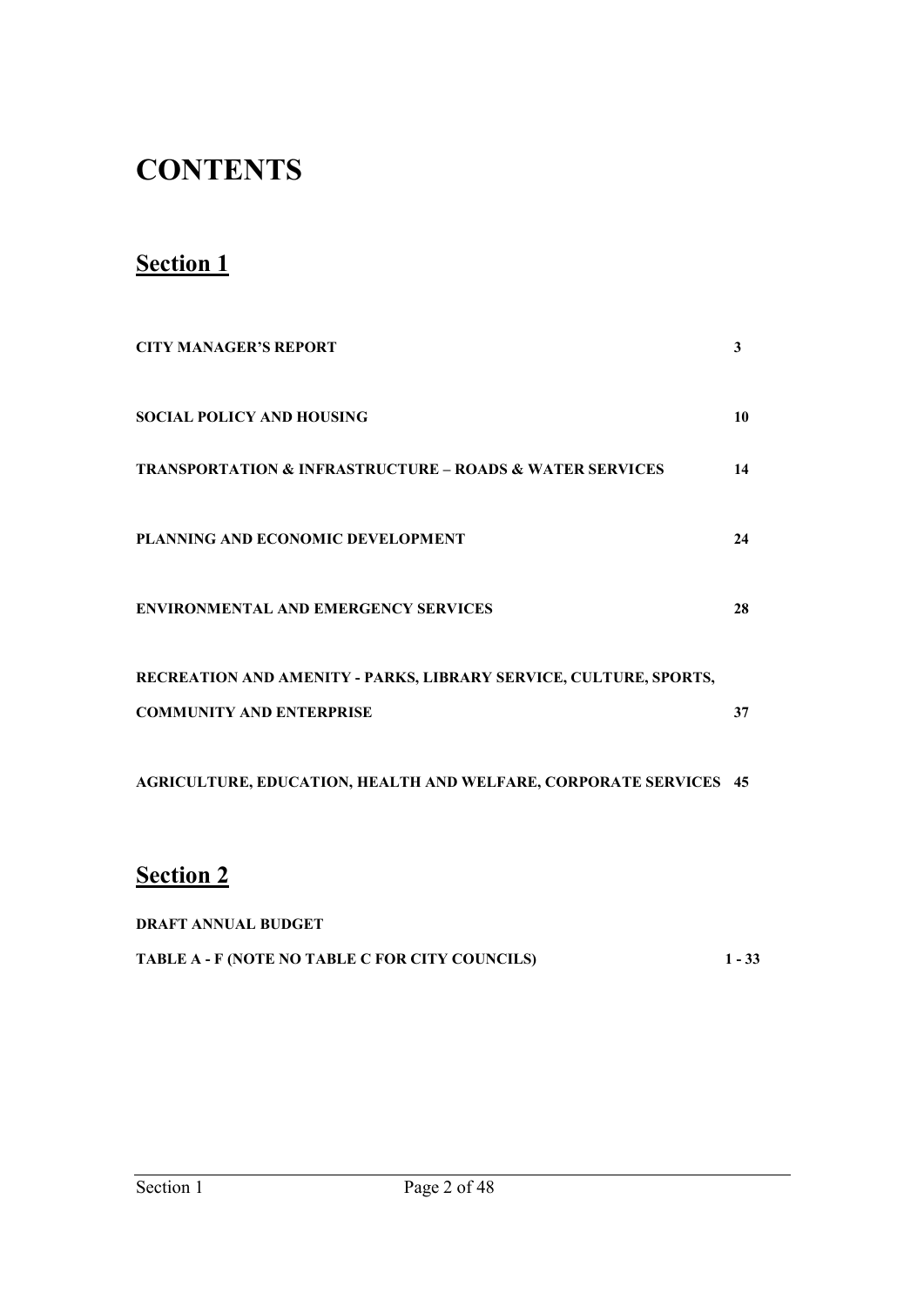#### **LIMERICK CITY COUNCIL COMHAIRLE CATHRACH LUIMNIGH**

 Árus na Cathrach Luimneach

3<sup>rd</sup> December 2008

## TO: HIS WORSHIP THE MAYOR AND EACH MEMBER OF LIMERICK CITY COUNCIL.

#### **Annual Budget for the year 1st January 2009 to 31st December 2009**

#### **Introduction**

During 2008 there has been a substantial change in the economic circumstances in which we operate. This change has been evident here in Limerick, throughout Ireland, and in almost every country worldwide. Tax revenues nationally are falling significantly in particular in the areas of VAT and stamp duty demonstrating a worrying downturn in consumer spending and a major slowdown in property transactions. Budgets brought to you in previous years have been expansionary with service and works programme initiatives being developed year on year. The circumstances in which we operate have changed. We must reflect economic realities and have due regard for those who benefit from our services and those contributing to the costs of service.

# **Economic Outlook**

The short and medium term economic outlook points to a period of contraction.. Ireland is a small open economy with consequent vulnerability to global market shifts. This harsh and difficult external environment has and will cause considerable pressure on the Irish economy. GDP and GNP are projected at  $-0.9\%$  and  $-1.3\%$  respectively for 2009, from an expected outturn of  $-0.8\%$  and  $-1.4\%$  in 2008.

I have taken careful consideration of these issues in arriving at this draft budget. As in previous years, supporting competitiveness and supporting social programmes have been the primary drivers in framing a programme of works and services. Difficult trading conditions exist for all organisations, private and public sector. Limerick City Council is ever conscious of minimising the cost of services provided to users.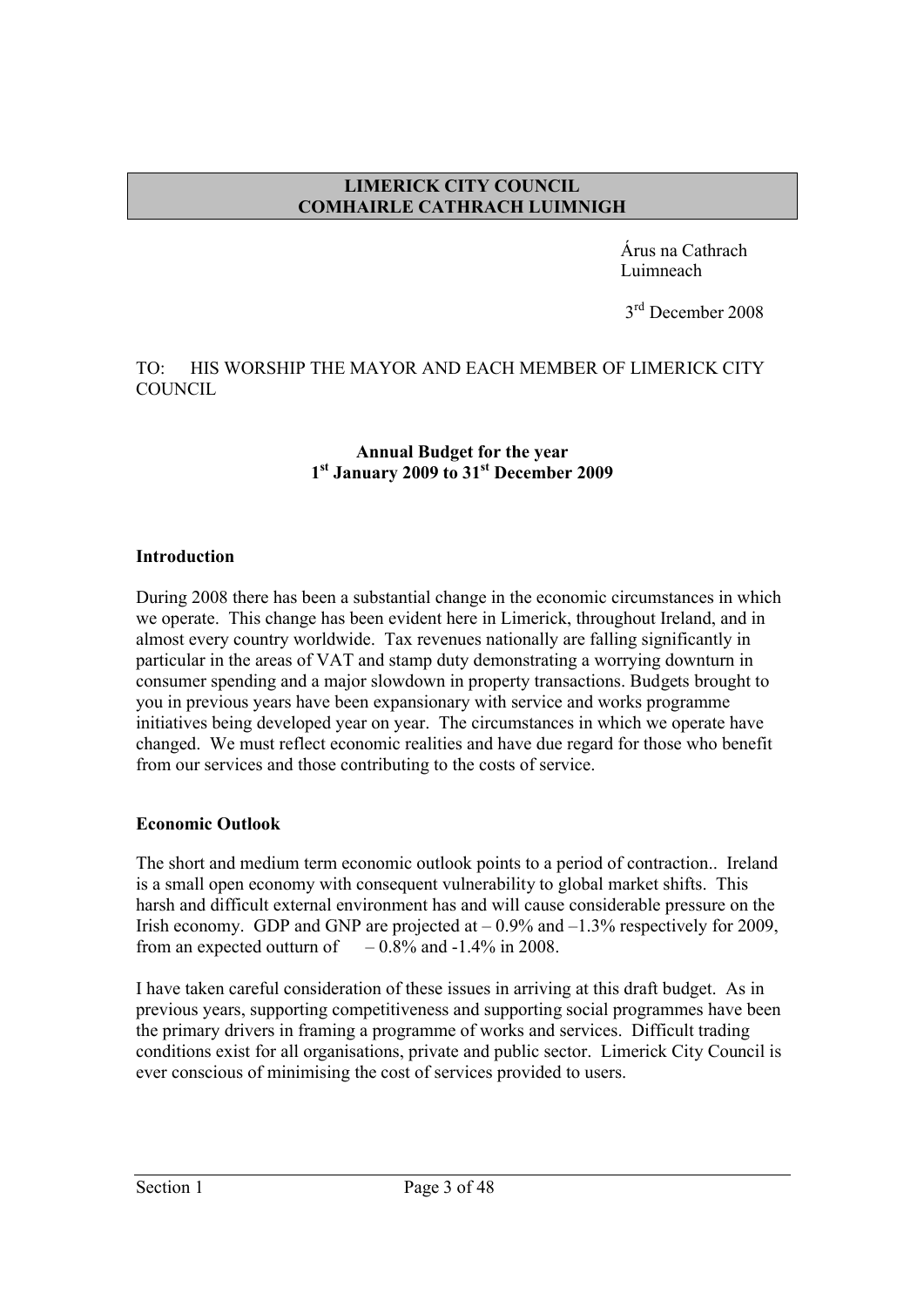# **Local Government Fund**

The Department of the Environment, Heritage and Local Government have advised that Limerick City Council's Local Government Fund Allocation for the year 2009 is  $€11,418,303$ . This allocation will be reviewed following the introduction of the nonprincipal private residences charge announced in the Budget. The 2009 allocation represents a 6.86% decrease from the 2008 allocation as set out in the following graph:



This reduced allocation arises through a reduced level of buoyancy in the Motor Tax yield and financial management measures applied as part of overall control of public sector spending. In contrast the 2008 allocation increased 4.58% on the 2007 allocation. The Local Government Fund represents a major source of funding for Limerick City Council. As a result of such a reduction in the fund balancing a budget and maintaining current service levels has been extremely challenging.

# **Budget 2009**

In presenting the Annual Budget for the year ended  $31<sup>st</sup>$  December 2009 to Council, I wish to take this opportunity, to summarise the financial position of Limerick City Council at 31<sup>st</sup> December 2007. The Annual Financial Statement of Limerick City Council for the year 2007 shows that the accumulated Balance on the Revenue Account is a credit position of  $\epsilon$ 120,870 at 31<sup>st</sup> December 2007 (compared to the accumulated Credit Balance on the Revenue Account at  $31<sup>st</sup>$  December 2006 of  $\epsilon$ 323,872).

Current outturn figures indicate that the Revenue Credit will be maintained in 2008. Limerick City Council had an accumulated deficit for every year from 1979 to 2005. The improved financial position must be maintained and this will be done by a combination of cost management and income maximisation. The 2009 budget reflects the need to continue the strong financial management ethos while making every effort to meet the ever increasing demands on the services of Limerick City Council.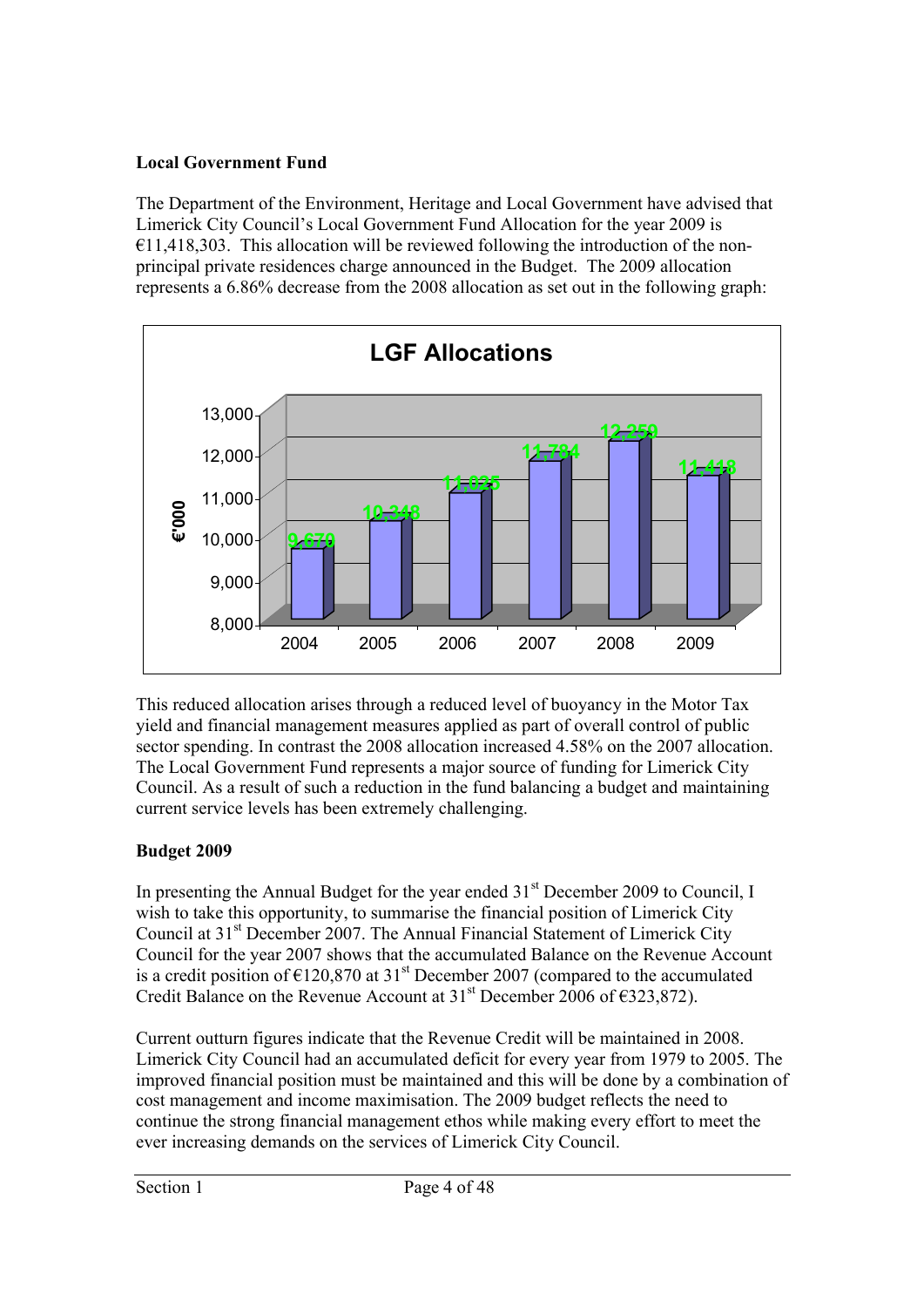In framing the budget I have had regard to the demands that will be placed on this Council as a result of the Government decision to reduce the level of funding from the local government fund.

I will now set out the proposals for Expenditure and Income for 2009.

# **Expenditure – 2009**

The Budget for 2009 provides for expenditure of  $E88.81$  million. This represents an increase of almost €985,788 over the Budget for 2008, an increase of 1.1%. The following table sets out the expenditure by Division:

|                                             | Budget 2009 | <b>Budget 2008</b> |
|---------------------------------------------|-------------|--------------------|
| 1. Housing and Building                     | 17,142,347  | 16,749,787         |
| 2. Road Transportation and Safety           | 13,003,249  | 13,373,128         |
| 3. Water Supply and Sewerage                | 14,942,904  | 14,640,853         |
| 4. Development Incentives and Controls      | 4,969,423   | 5,116,808          |
| 5. Environmental Protection                 | 19,343,719  | 19,470,903         |
| 6. Recreation and Amenity                   | 6,549,217   | 7,029,433          |
| 7. Agriculture, Education, Health & Welfare | 6,420,527   | 6,459,153          |
| 8. Miscellaneous Services                   | 6,435,200   | 4,980,734          |
| TOTAL                                       | 88.806,586  | 87,820,798         |

The following graph depicts estimated expenditure by Division for 2009, compared to 2008.

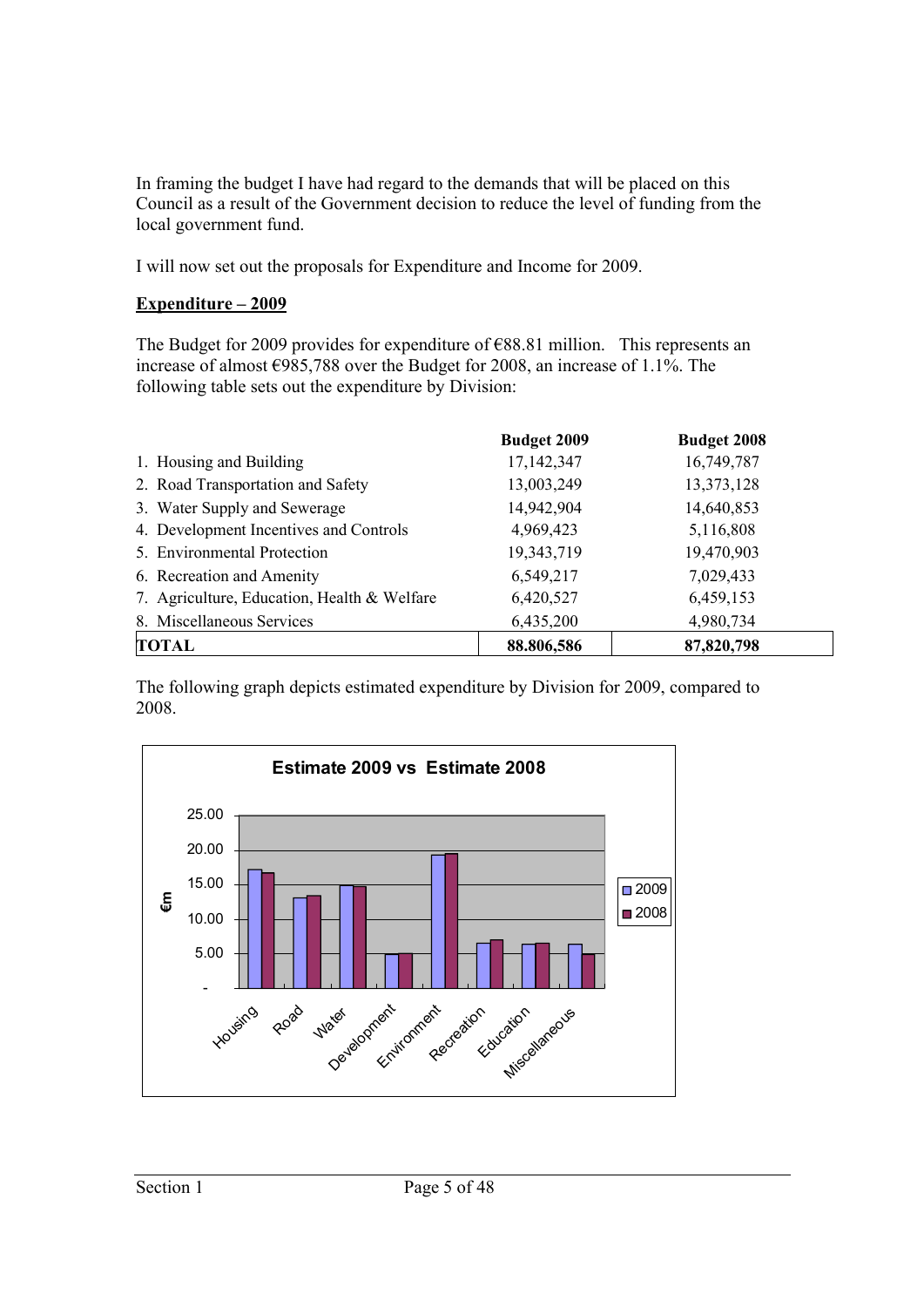# **Payroll and Pensions**

Not withstanding the 3% reduction on pay costs achieved as required, pay costs have increased arising from the cost of implementation of national pay agreements. These costs include:

- A 2.5% increase from  $1<sup>st</sup>$  September 2008 with full year impact in 2009
- A 3.5% increase from  $1<sup>st</sup>$  September 2009 (following an eleven month pay pause)
- Commitments to specific grades under the second benchmarking reports
- Increases to reflect movements along incremented scales

In order to minimize the increase in payroll costs in 2009 and to comply with the Government directive to reduce payroll costs a number of measures have been reflected in the budget. These include the non renewal of temporary contracts, non filling of vacancies that arise in 2009 along with the non filling of a number of vacancies that arose in 2008 and reductions in overtime and allowances. The pay costs and staff numbers will continue to be examined during 2009 in order to identify further savings where possible.

# **Non-Payroll Costs**

There are a number of new costs and unavoidable increases in current costs facing the City Council for 2009. I have made every effort to maintain expenditure in critical areas. Non payroll costs have increased by 3%. In particular insurance, public lighting, energy and provision for rates refunds have increased significantly. Details of proposals are set out in the following pages.

Many Members of the City Council have requested that we make provision for an increased level of investment in improving the environment for Local Communities. These improvements would include traffic calming measures, footpath repairs, public lighting and environmental enhancements. There is provision in the Roads and Environment budgets for such works and it is intended in the New Year to have consultation with the Ward Members in relation to how best to expend this provision.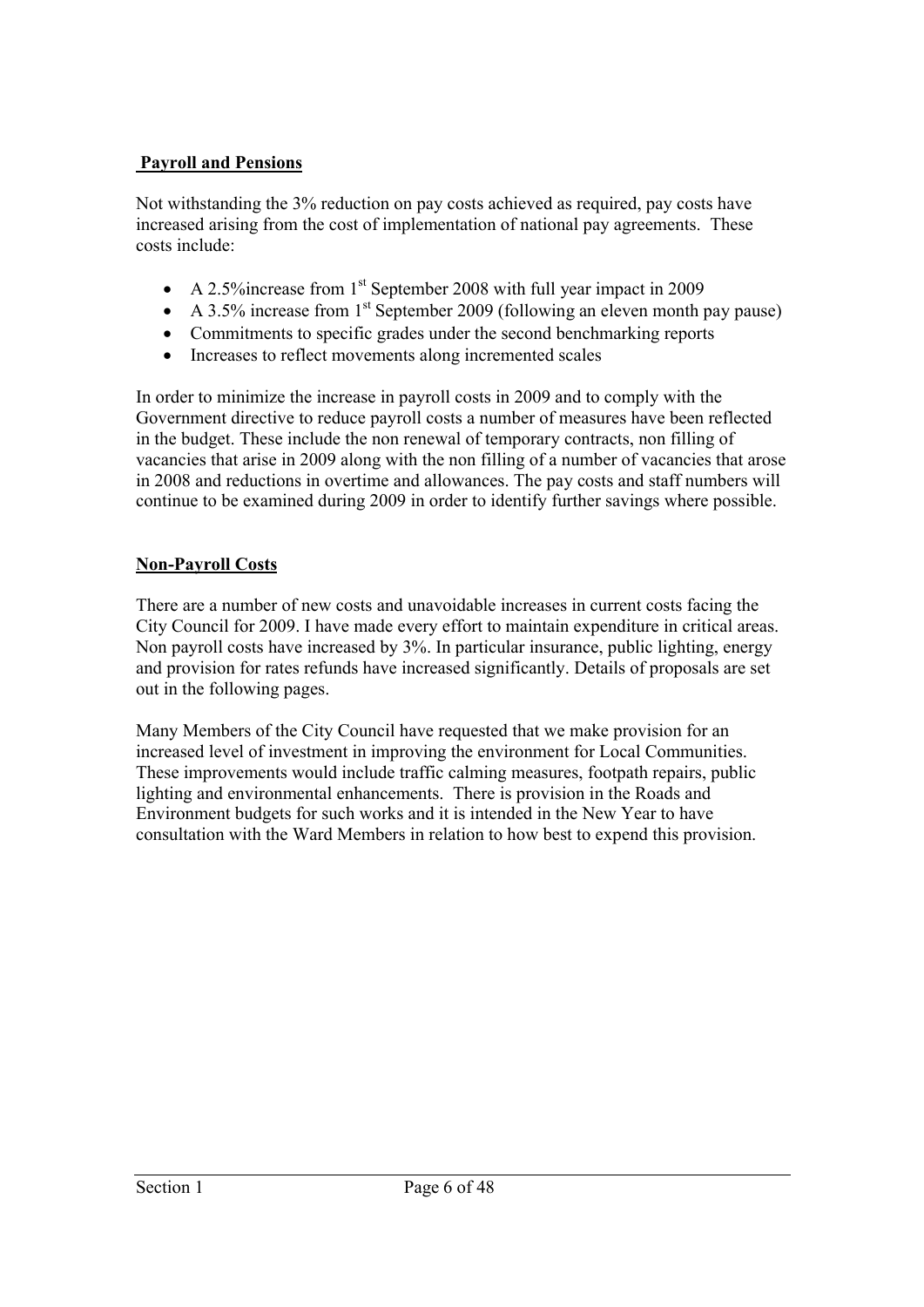## **Income Proposals – 2009**



The effective valuation of 380,524 (2008) has increased by 15,838 to 396,362 for 2009. This represents an increase of 4.2%. The increase in valuation primarily arises as a result of the boundary extension granted to Limerick City in March 2008. Without the effect of the boundary extension the effective valuation increase would have been circa 0.8%.

The year ahead is forecast as presenting difficult trading conditions for all businesses. Consumer confidence is low; credit availability has lessened, along with the presence of competition from external markets. As mentioned above the rates base is expected to hold next year with neither significant expansion nor contraction apart from the impact of the boundary adjustment.

Limerick City Council faces cost pressures in the operation of its many services. For example we must support the disadvantaged parts of the City, continue funding of community groups, maintain appropriate fire cover, provide public lighting and maintain our high standards of street cleaning. Nonetheless, this draft budget has been constructed to limit inflationary pressures in the Limerick economy.

It is vitally important to the City's future that we maintain the optimum conditions to support and increase economic activity. Such activity provides employment and also generates the rates necessary to fund a significant proportion of the essential work of the City Council.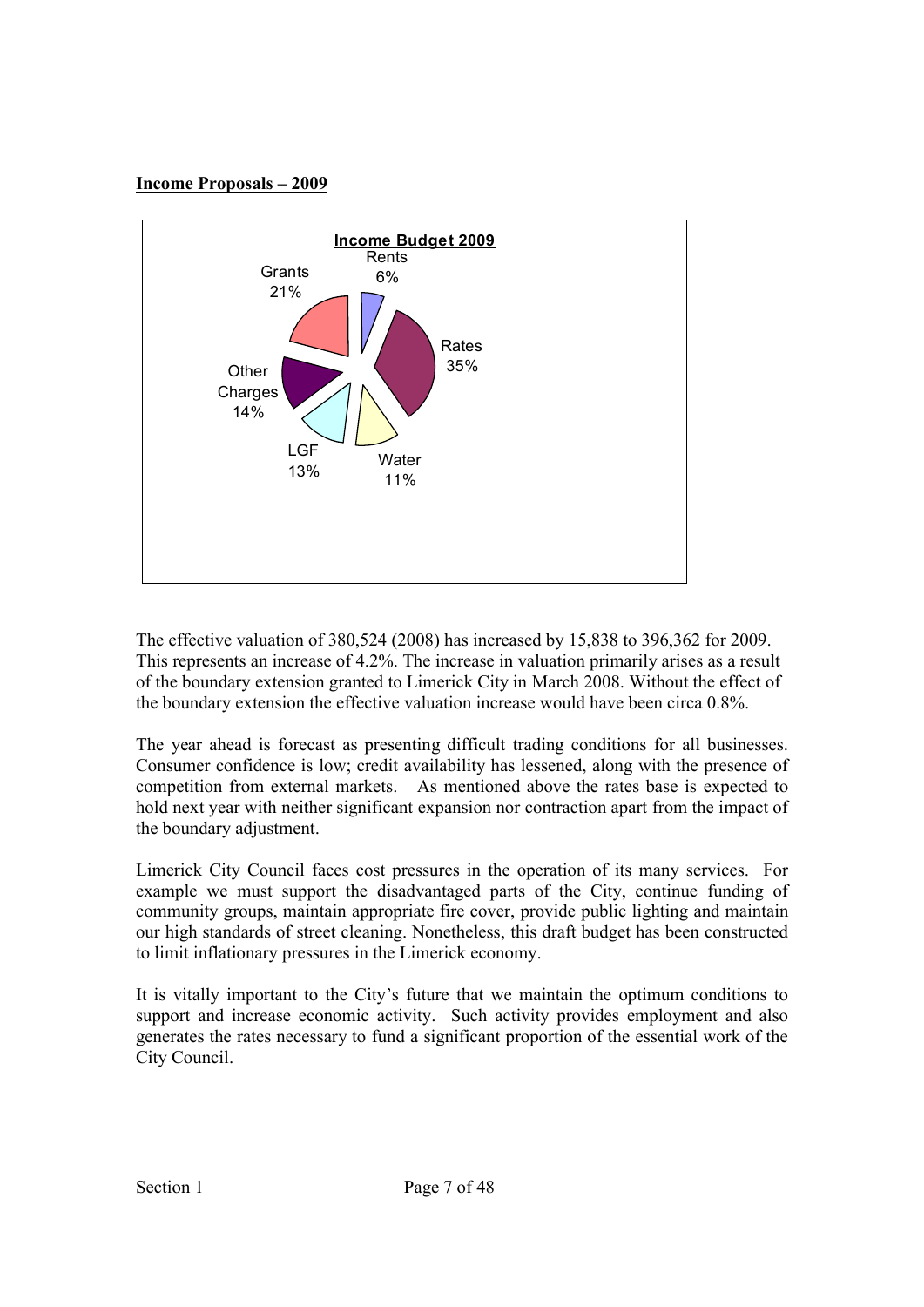This Council has demonstrated a commitment to the competitiveness of the City by being the first Local Authority to reduce the rates charge in adopting the annual budget for 2006. This initiative was continued in the 2007 and 2008 budgets and the following table compares the level of rate increase in the other four cities to the level of reduction achieved in Limerick City.

| <b>City Council</b> | % Increase / (Decrease) in Rates<br>2005 to 2008 |
|---------------------|--------------------------------------------------|
| Galway              | 12.92%                                           |
| Waterford           | 12.46%                                           |
| Dublin              | 12.06%                                           |
| Cork                | 10.34%                                           |
| Limerick            | $-1.74%$                                         |

If the City is to fulfil its full potential as the Gateway of the Mid-West, then we need to have a strong and vibrant City Centre. An increase in the annual rate on valuation by 3.0% to a rate of 76.6063 is proposed. This is the first time since 2005 that rates have been increased and I believe the proposed rate strikes an appropriate balance between the need to maintain competitiveness and maintain essential services.

I have included a sum of  $\epsilon$ 11,418,303 in the Budget for 2009 in respect of the Local Government Fund. This represents a decrease of almost 7% on the amount received in 2008.

I have also included a contribution by the DoEHLG towards the domestic portion of the operational cost of the water treatment plant at Clareville. I have assumed that the operational costs of water services will be fully funded by a combination of this contribution, a portion of the Local Government Fund, water charges to non domestic customers in the City and charges to Limerick County Council and Clare County Council.

During 2008 a metering programme has been completed and as a result there is a change in the basis of charging for water and waste water in 2008. Over 2,200 meters have been installed and all customers will be billed a fixed standing charge plus a volume charge based on metered consumption. The consolidated (water and waste water) volume charge for 2009 is proposed at  $\epsilon$ 2.30 per m3 and the consolidated standing charge is proposed at €300 per annum.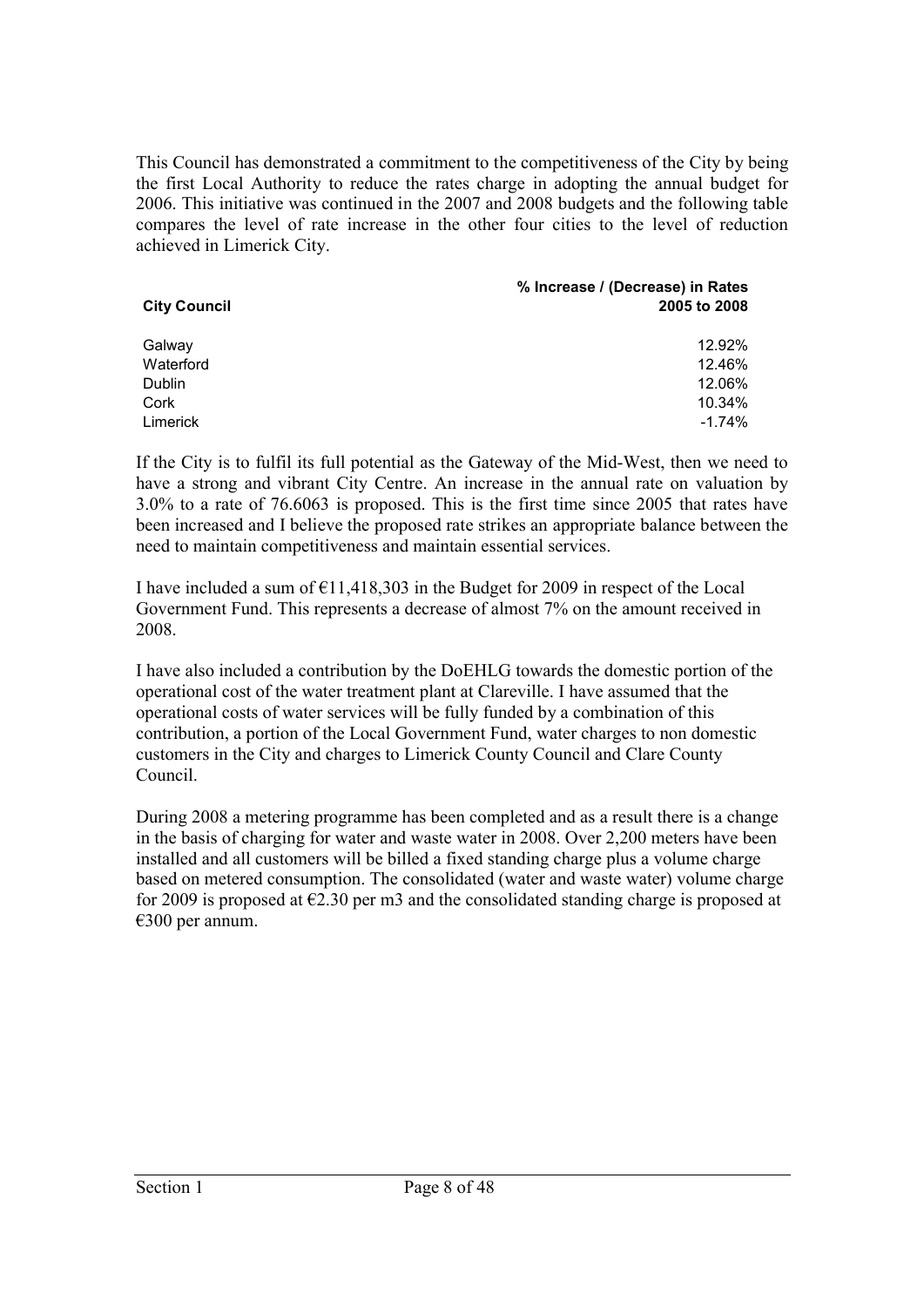# **Conclusion**

The draft Budget now presented to Members for their consideration reflects:-

- The need to maintain essential services despite reductions in Local Government Fund.
- The need to limit costs increases to the users of our services
- The need to continue a programme of investment and development of the City.
- The need to match spending programmes with resources.
- The need to support regeneration proposals for disadvantaged areas of Limerick City.

I would like to take this opportunity to thank the Members of Council for their assistance and support during the last year. In particular I wish to express my thanks to the Mayor, Councillor John Gilligan and his predecessor, Councillor Ger Fahy for their wholehearted commitment and support this year.

I also wish to express my thanks to the Directors, Mr. Kieran Lehane, Ms. Caroline Curley, Mr. Pat Dowling, Mr. Pat Dromey and their respective teams for their commitment and high quality work. I am very grateful to all the staff in the Finance Department, in particular Mr. John Field, Mr. Pat Murnane, Mr. Mark Connolly, Ms. Angela Murphy and Ms. Deirdre Byrne, for the many hours of work involved in the compilation of this Budget.

I look forward to the full support of the Members at the Statutory Budget Meeting to be held at 2pm on Thursday  $11^{th}$  December 2008.

**Tom Mackey City Manager**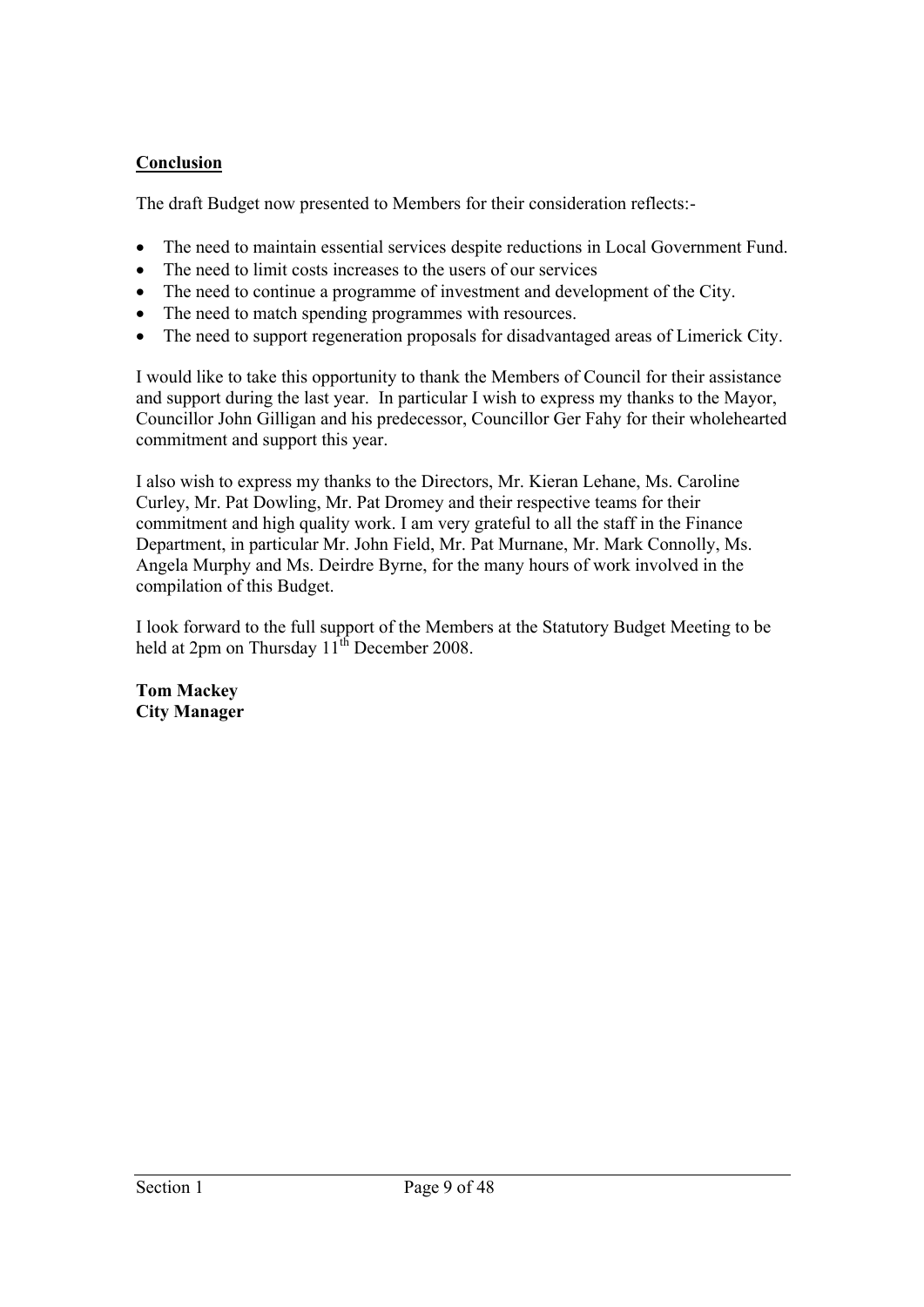# **SOCIAL POLICY & HOUSING**

## **Housing Capital Programme in 2008**

The Housing Action Plan for 2004 – 2008 is due to finish at the end of December 2008 and a new plan will be presented to Council early in 2009 for its consideration. During 2008 considerable capital resources were expended and the funding role of the Department of the Environment, Heritage and Local Government is acknowledged. The estimated outturns on the principal exchequer funded programmes for 2008 are as follows:-

| <b>Housing Construction/Acquisition</b> | €22.4m |
|-----------------------------------------|--------|
| Regeneration                            | €8.0m  |
| <b>Home Improvements</b>                | £1.1m  |
| <b>Affordable Housing</b>               | E2.4m  |
| <b>Central Heating</b>                  | €3.0m  |
| <b>Traveller Accommodation</b>          | €6.4m  |
| <b>Overall Total</b>                    | €43.3m |

This is a very high level of investment in housing services in the city and the benefits that accrue to residents, applicants and the council are considerable. The various action plans and policies approved by the members of the council facilitate the drawdown of these funds. The staff of the Housing section will continue to work closely with councillors to optimise investment in housing services.

The Fitzgerald Report alluded to the undue concentration of social housing in Limerick city. As a result of this the council is supply constrained within the current city boundary with a high dependence on casual vacancies. As regeneration progresses it is possible that the supply of casual vacancies will decline. In order to deal more effectively with this matter, consultation has commenced on a proposed joint housing strategy.

#### **Glasgow Park Remedial Works**

The Council has advertised for expressions of interest for remedial works for the Glasgow Park housing estate and it is expected that works will commence early in 2009.

# **Hyde Road, Bourke Avenue and Rathbane flat complexes**

Following representations from Councillors in early 2008, considerable and welcome progress was made in the de-tenanting/demolition of the above obsolete flat complexes. This programme will continue in 2009.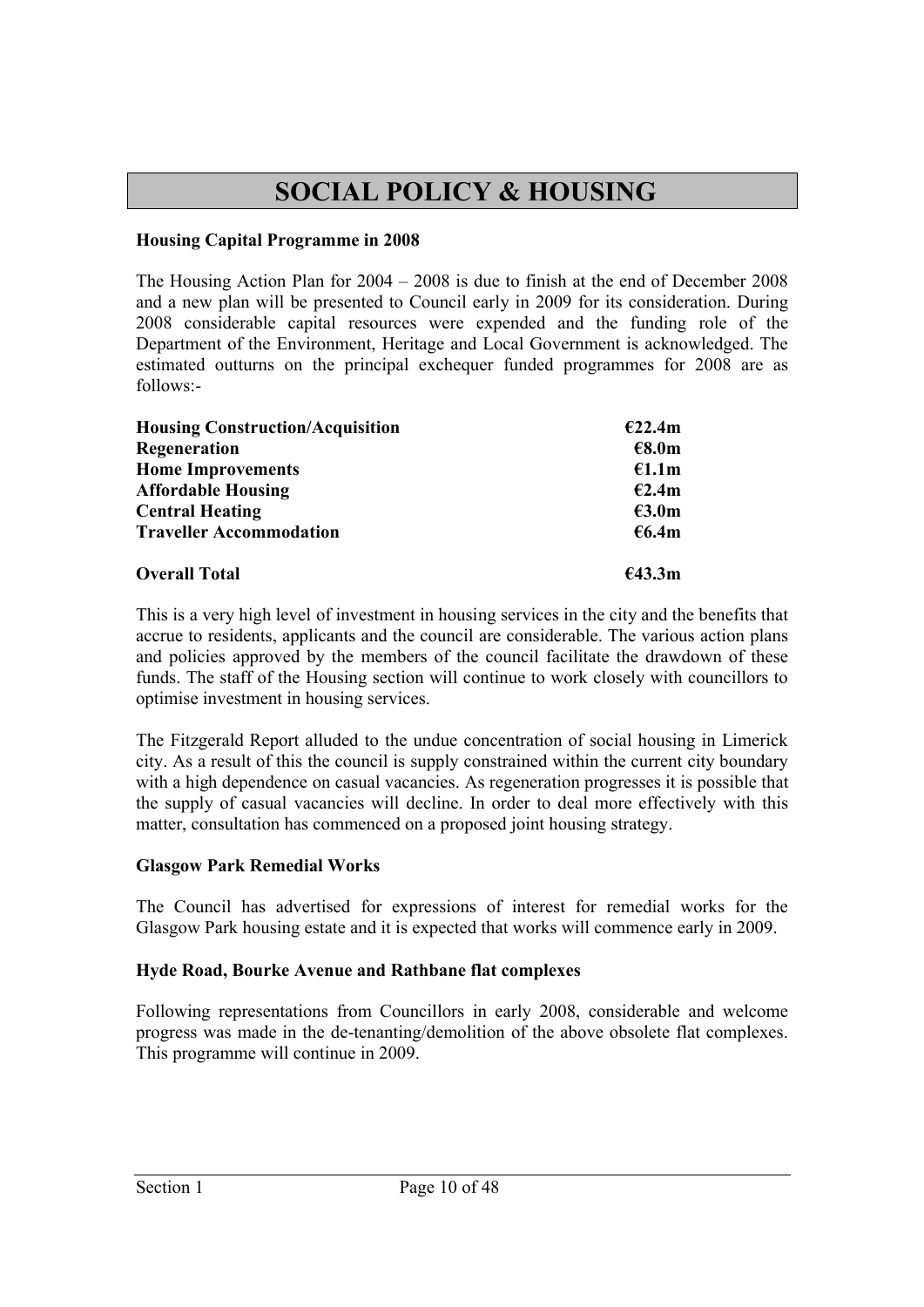#### **Regeneration**

During 2008 a team of 8 staff was recruited by the council to facilitate the Regeneration Programme. A draft Limerick Regeneration Masterplan was presented for consideration at the October 2008 council meeting and approved in principle. A special meeting of the council held on 24<sup>th</sup> November also considered the plan. Since the commencement of the process the council has expended in excess of  $E20m$  on regeneration and will continue with this work in 2009, again with the funding support of the Department of the Environment. An action plan is being prepared for 2009 for consideration by the members of the council.

#### **Housing Needs Assessment**

A Housing needs Assessment was carried out as of 31<sup>st</sup> March 2008. A report on this assessment was brought to the Housing SPC in September 2008 and revealed that a total of 1,928 households were considered to be in need of housing. The previous assessment carried out in March 2005 showed a net need of 845 households. This represents an increase of 128% in a 3 year period. In effect the net waiting list is rising by 30 new households per month. Possible reasons for such a large increase may include a rise in applications from non national households and more rent supplement applications opting for local authority housing. It is likely that owing to the deterioration in the economy that this growth in the waiting list will accelerate. The Housing Department is currently considering how best to respond to this increased demand through a range of social housing options.

#### **Rental Accommodation Scheme (R.A.S.)**

The rollout of the Rental Accommodation Scheme was significantly progressed in 2008 with a total of 90 transfers completed. The Scheme caters for the needs of persons in receipt of rent supplement for 18 months or longer and who have a long term housing need. The aim of the scheme is to provide good quality rented accommodation for qualifying applicants. It is anticipated that an additional 100 qualifying applicants will be catered for under the Scheme in 2009. A total of 454 inspections were carried out in 2008 under the Housing (Standards for Rented Houses) Regulations 1993.

# **Expenditure in Estates**

A sum of €200,000 is being provided in 2009 for Social and Community Grants. A total of 11 groups received grant aid in 2008. In addition to the above, a further sum of €280,000 is being allocated to fund estate groups located in O'Malley Park, St. Mary's Park, Keyes Park, Carew/Kincora, Watergate, Our Lady of Lourdes, Moyross and Saint Munchins. Works carried out directly by the council will also be funded from this budget.

A Housing Inspector was recently appointed and introduced to the Housing SPC at its November meeting. The inspector will be responsible for ensuring that tenants comply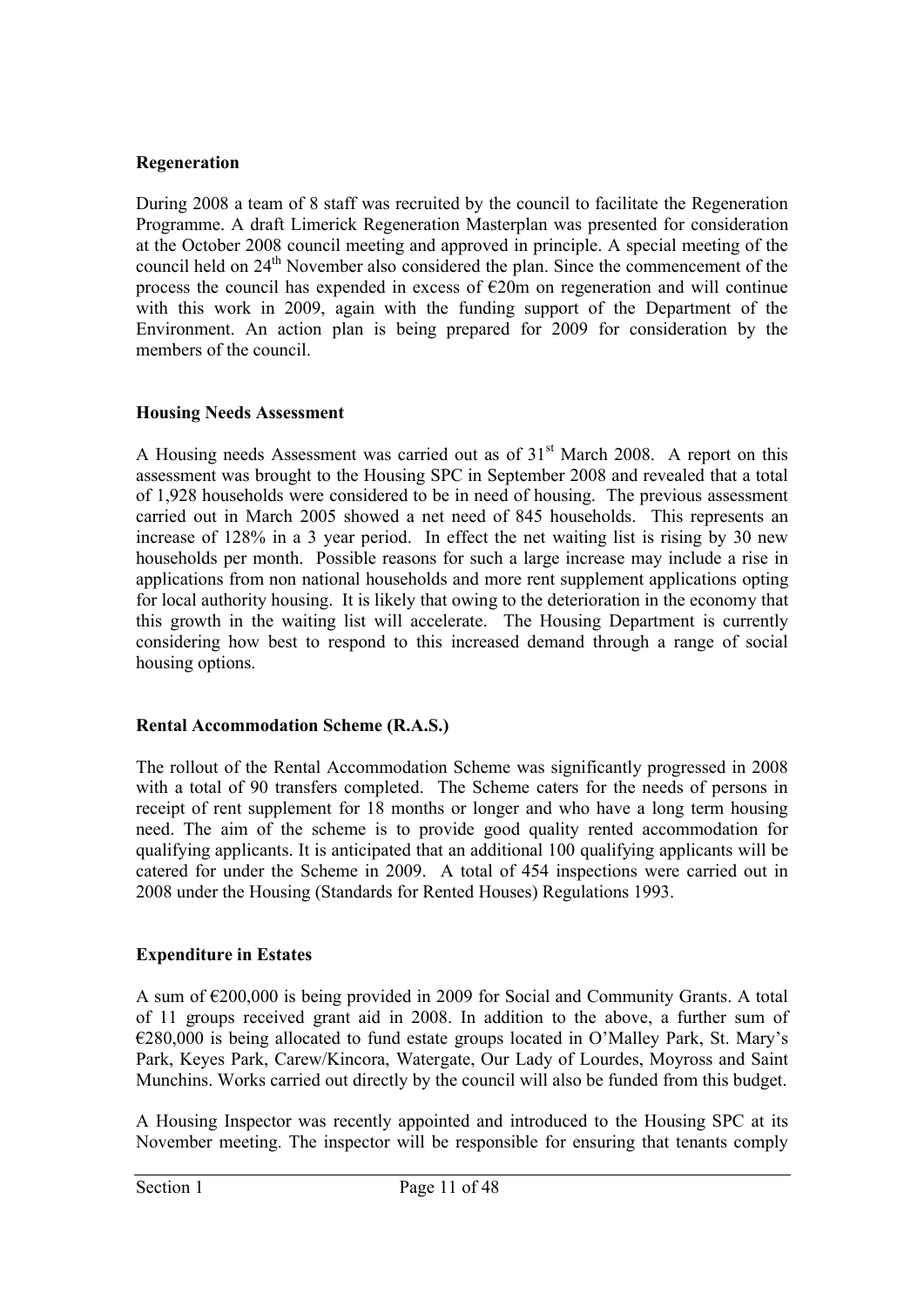with the terms of their tenancy agreements in relation to the upkeep of their homes and other matters. The Community Co-ordinators continue working in following areas, Kileely/Thomondgate, Watergate/St. John's and the Janesboro/Kennedy Park/Glasgow Park/Rathbane area. The project has been made extremely welcome in each of these communities as the staff have integrated with other groups within the community. Events such as the summer fun days, crime awareness for the elderly and the Halloween children's parties proved to be a great success, while the added visible presence in the areas has been welcomed by many elderly residents.

# **Disabled Persons Grant/Housing Adaptation/Mobility Grants**

As a result of a Government decision, responsibility for Housing Aid for the Elderly was transferred to Local Authorities in 2008. The Council received an initial exchequer allocation of €524,238 for the above schemes which allowed an overall expenditure of  $E758,000$  with the balance of funds coming from the council's own resources. On foot the high level of demand for these grants, the Council secured a supplementary Exchequer allocation of  $\epsilon$ 300,000. Final expenditure on these schemes in 2008 will exceed  $\epsilon$ 1m.

#### **Housing Maintenance**

The Central Heating Programme has been completed by the Council in 2008 at a total cost of  $\epsilon$ 9.04m. Central heating installation was carried out in 1,125 homes and this was partly funded by the Exchequer with the balance coming from the Council's resources.

The Housing Section services a rented stock of c. 2,800 units. Services are provided to houses in the Northside from the Moyross Depot and in the Southside by the Rathbane Depot. A dedicated re-lettings crew operates from Garryowen, dealing with in excess of 180 casual vacancies per annum. The budget for maintenance, repair and improvement for 2009 will be €3.3 million. Over 1,600 requests for repairs are dealt with annually.

#### **Homeless Services**

In 2008 the Government launched "The Way Home: a Strategy to Address Adult Homelessness 2008-2013" which has the aim of eliminating long term homelessness and the need to sleep rough in Ireland by 2010. A progress report on the Homeless Strategy and Action Plan 2008-2010 was presented to the Housing SPC at its meeting of the 30<sup>th</sup> April 2008. The focus for the Council will be on the provision of units for the City's homeless population with special regard to the needs of single persons. There will be greater inter and intra agency cooperation with all statutory and voluntary agencies.

# **RAPID Programme**

The RAPID programme in Limerick is based in 3 areas of the City. In 2008 the programme has helped to secure funding for works such as; traffic calming measures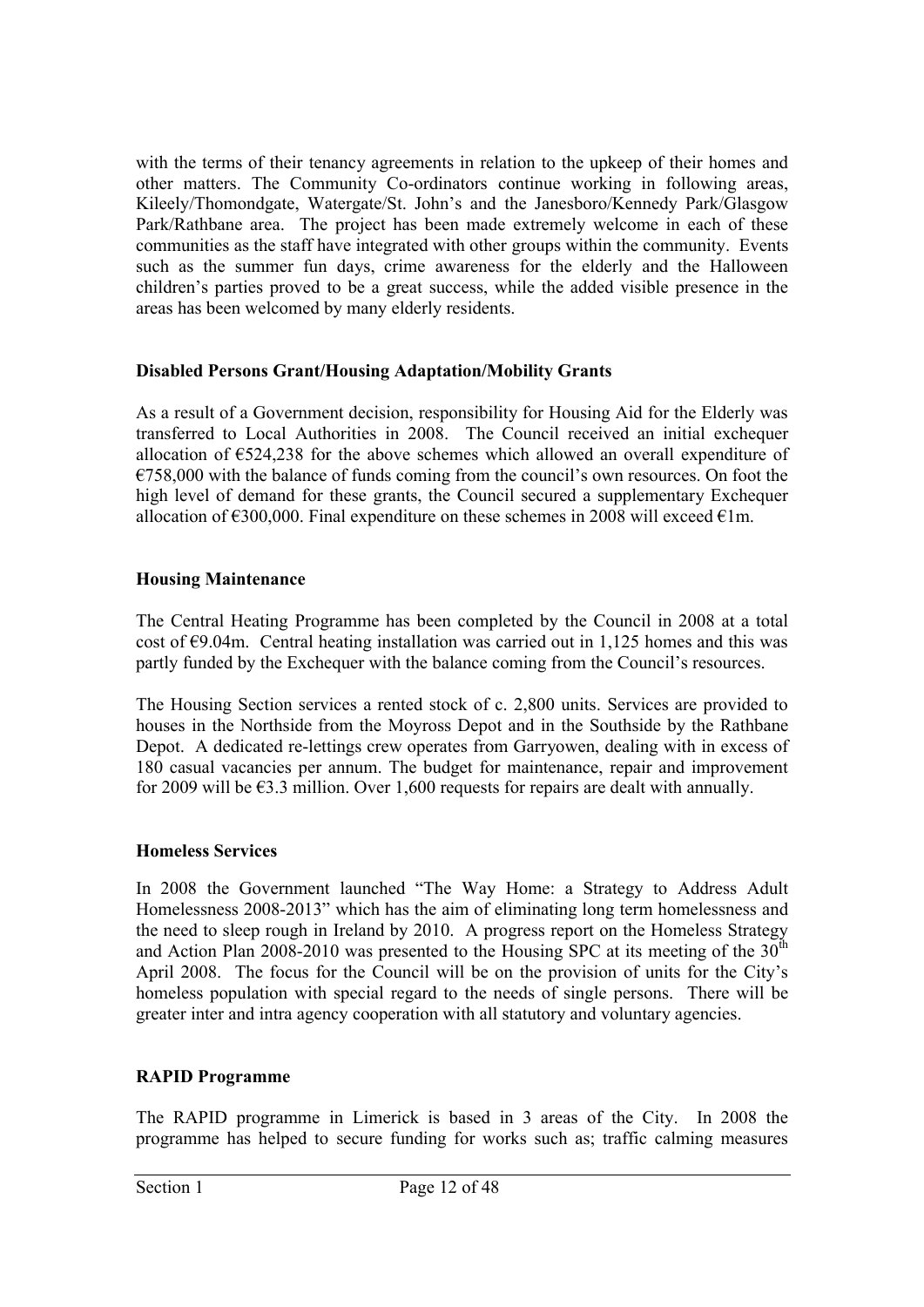estate enhancement works such as improvements in public lighting and removal of graffiti. The graffiti removal programme commenced in November 2008.

#### **Traveller Action Plan**

A new Traveller Accommodation Plan 2009 – 2013 is currently being prepared and was considered by the Housing SPC at its meeting of the  $3<sup>rd</sup>$  November 2008. The Draft Plan has now been advertised and submissions/observations invited.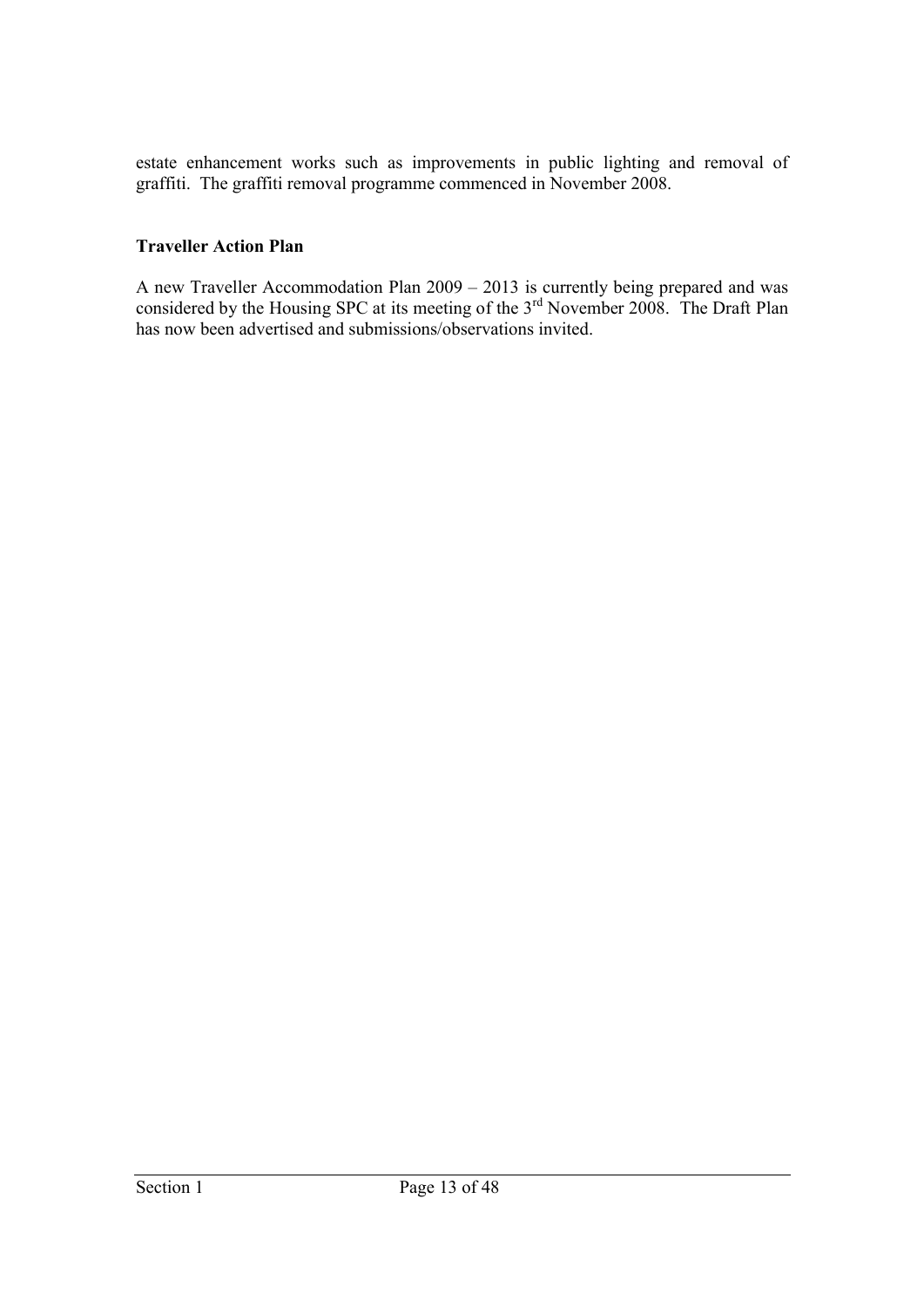# **TRANSPORTATION & INFRASTRUCTURE – ROADS & WATER SERVICES**

*"The overall aim of the Transportation and Infrastructure Department of Limerick City Council is to continue* 

- *1. to maintain and improve the road network within the City, promote and encourage an integrated sustainable public transport system with due regard for the safety and amenity of all,*
- *2. to provide potable water of a suitable quality and quantity to meet the needs of all of the City's (and part of counties Limerick and Clare) users,*
- *3. to provide a treatment facility for waste water from the City and City environs to meet the discharge requirements,*
- *4. to provide the appropriate infrastructure to support and sustain the economic and social development of the City".*

The Council's Corporate Plan contains a number of key strategies that this Department is advancing. Amongst these are:

- Accelerate the physical re-development of the city centre to improve its streetscapes, appearance, facilities and accessibility
- Drive the economic development of the city to maximise investment potential using the City's strategic location and connections to the transport network
- Work with the National Roads Authority and the Department of Transport in the delivery of the transport and associated elements of the National Development Plan and Transport 21.
- Enhance the character of the city and range of amenities and facilities

# **Roads and Traffic**

The Roads and Traffic Section of Limerick City Council is primarily responsible for the design and construction of roads, maintenance of the existing street network, traffic management and safety, provision of public transport facilities, strategic transportation planning, regulation of street use and the management of public lighting. In addition to this the roads and transportation department are also responsible for the delivery of projects under the City Centre Strategy and the Riverside Strategy including Bedford Row, Thomas Street and Clancy Strand, O'Callaghan Strand and the Orbital Route.

The public road network in the city is primarily comprised of local, regional and national primary routes with one national secondary route. The length of national primary route in the city area has reduced significantly with the construction of the Southern Ring Road and the reclassification of National Primary roads.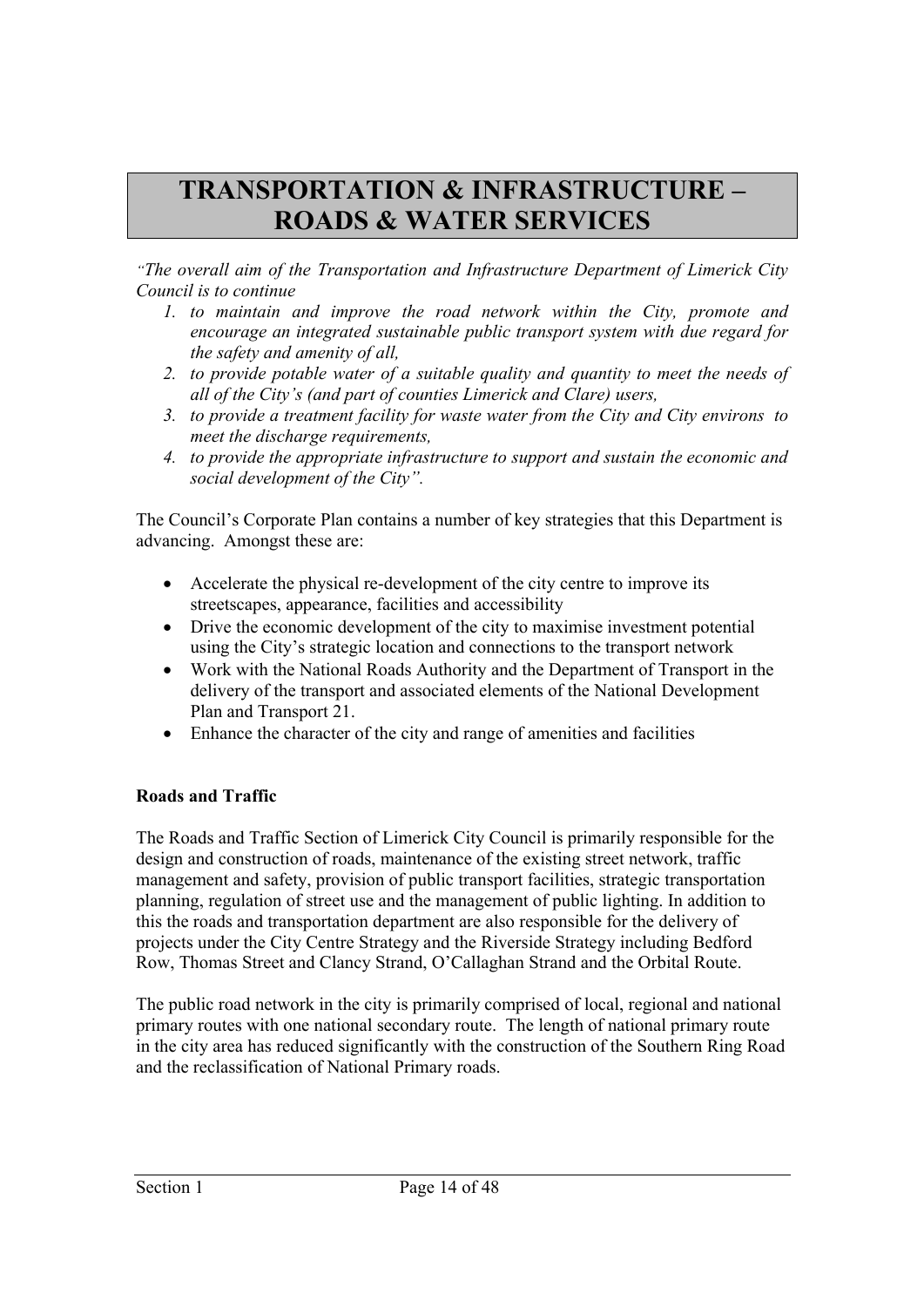# **1 Southern Ring Road (Phase 2)**

Construction of Phase 2 of the Southern Ring Road commenced during the summer of 2006. This circa  $\epsilon$ 800 million scheme involves the construction of a tunnel under the River Shannon at Bunlicky and the construction of over 10km of new dual carriageway linking the N18 in Coonagh with the N20 at its existing junction with the John Carew Park Link Road. Construction work is expected to be completed in mid 2010 and this new river crossing is expected to remove over 20,000 vehicles per day from Limerick city centre. The contractors constructing the tunnel achieved a significant milestone on the scheme this summer when the tunnel sections were successfully floated out and immersed in position under the riverbed. The contracting consortium is Direct Route and they have won a 35-year concession from the NRA to build, maintain and operate this road.

# **2. Coonagh to Knockalisheen Distributor Road**

Limerick City Council appointed Malone O'Regan McGillicuddy Consultant Engineers for the design of the Coonagh to Knockalisheen Distributor Road which includes a link road to Moyross. This road will open up the north side of the city, is a vital component for the regeneration Moyross, and may form part of an overall Northern Distributor Road of Limerick City. Progress on the scheme has been good during 2008 with the constraints study, route selection process and site surveys now complete. The EIS for the scheme is now almost complete and will be submitted to An Bord Plenala in January. At present Limerick City Council is proposing the construction of a dual-carriageway to high quality urban standards with at-grade junctions. The scheme will involve the construction of two new rail bridges and the upgrading of Knockalisheen road back into Watchhouse Cross. This scheme, subject to funding and approval by the Department of Transport and a favourable outcome from the EIS process should be fully designed and tendered by the end of 2009 with construction starting in 2010. The estimated cost of this scheme including land Acquisition is circa  $\epsilon$ 38 million.

# **3. Road Maintenance**

In 2008 Limerick City Council carried out in excess of 100,000m² road surface overlay and strengthening works at various locations throughout the city including major resurfacing works at;

- 1. Condell Road (N18)
- 2. Hyde Road
- 3. North Circular Road
- 4. Shannon Bridge
- 5. Sarsfield Bridge
- 6. Sarsfield Street
- 7. New Road Killeely
- 8. Anne Street
- 9. Greenfields
- 10. Lower Park Road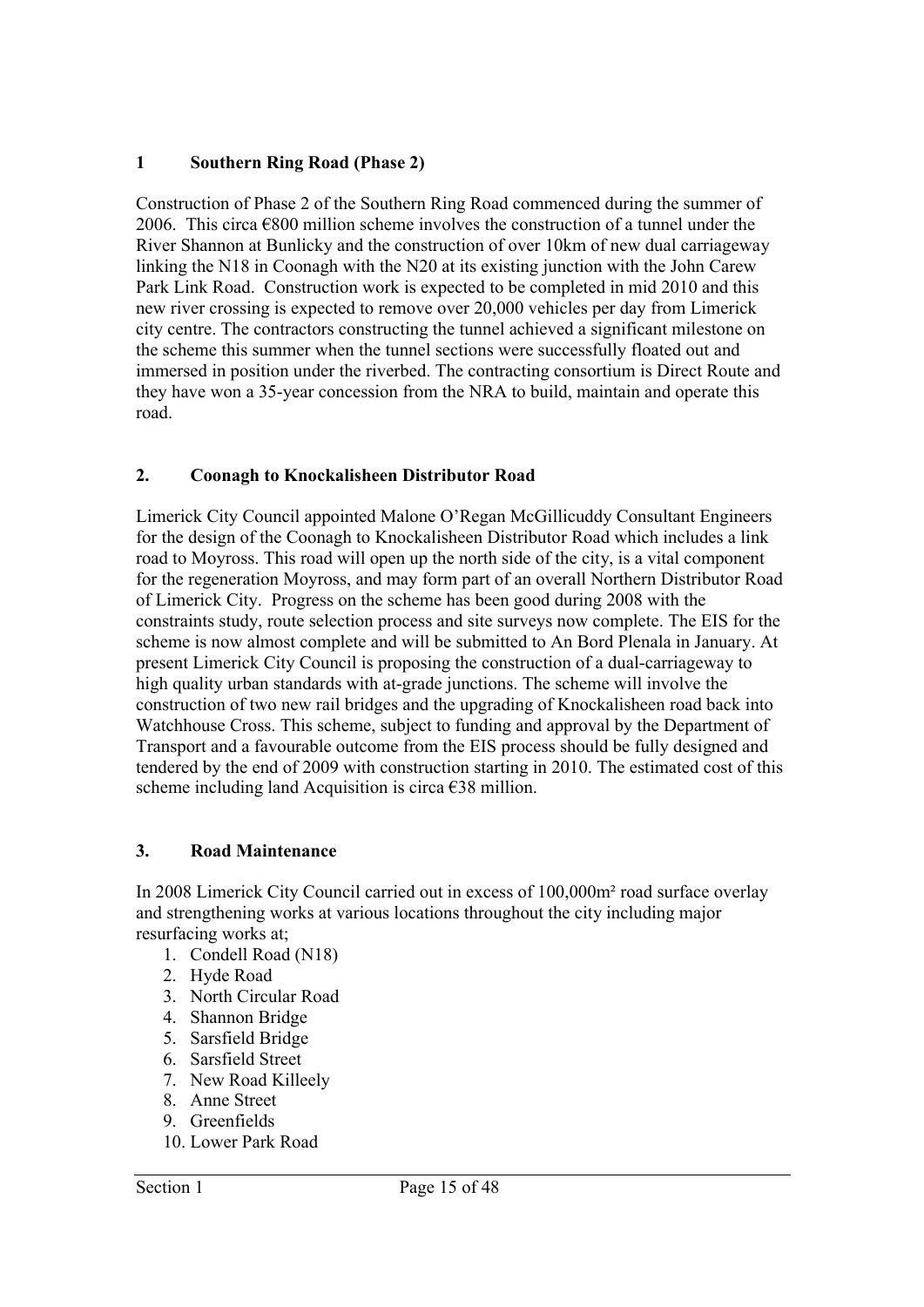11. Rebogue Cross 12. O Donaghue Avenue 13. Ballinacurra Gardens 14. Woodview 15. Sir Harry's Mall 16. Belfield Lane 17. Naughtons Place 18. Canal Bank 19. Reidy Park 20. Little O'Curry Street

In addition to the above almost 15,000m² footpaths were reconstructed throughout the city. The ongoing programme of road and footpath restoration will be continued in 2009. Again priority will be given to the reduction and minimisation of risk with specific road works to be carried out in a number of areas in accordance with the funding that is expected to be allocated to Limerick City Council by the NRA and the DoEHLG in 2009.

A detailed and comprehensive roads programme will be brought before the Council in early 2009. This program will take into consideration all requests for road improvements received from members during 2008.

#### **4. City Centre Remodelling Project**

The regeneration of the City Centre area to create a high quality public realm is a priority for the Transport and Infrastructure department. In this respect several projects are currently being progressed and these include:

#### **(b) Thomas Street/Augustinian Lane/Little Catherine Street/Little William Street.**

Works were completed during early 2008 on Thomas Street, Little William Street, Augustinian Lane and on Little Catherine Street to create a high quality pedestrian priority streetscape finished with high quality materials.

#### **(c) Upper Thomas Street/Foxes Bow/Catherine Street (between Thomas St. and Roches St.)**

A contract for the remodelling of the remainder of Upper Thomas Street, Foxes Bow, Earsons Lane and a block of Catherine Street between Thomas Street and Roches Street has been awarded to John Craddock Civil Engineering Limited in early 2008 and is now almost complete. The completion of this scheme will mark a significant milestone in the transformation of the City centre as remodelling will have been completed on a central spine in the city centre stretching from Harvey's Quay up to Wickam Street including Bedford Row and all Of Thomas Street including streets and lanes of these streets.

# **(d) Limerick City Centre Orbital Route**

Arup Consulting Engineers working with the Roads Engineering staff of Limerick City Council have developed plans for an Inner Orbital Route in Limerick City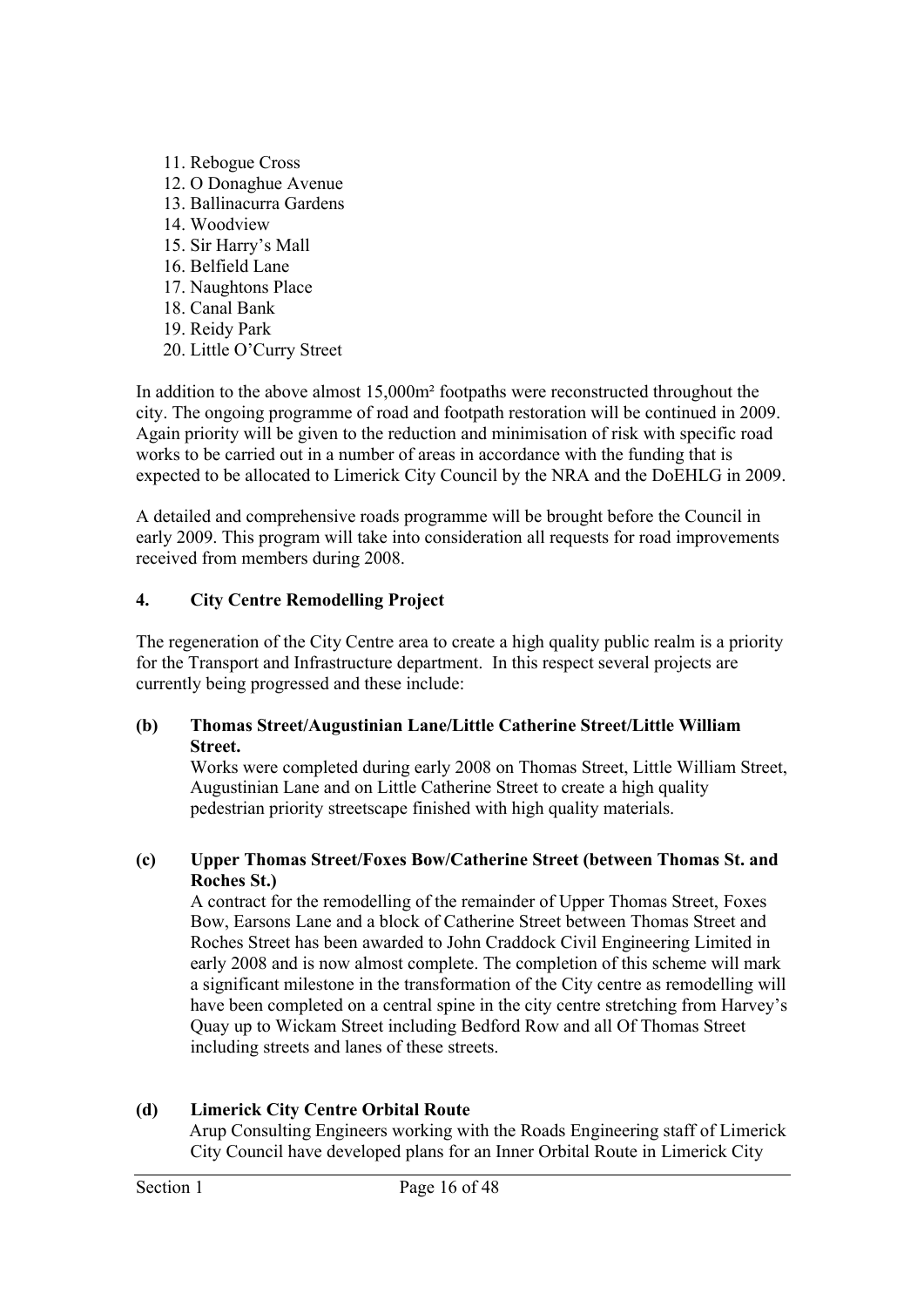that will facilitate the introduction of substantial remodelling and pedestrian priority works on O'Connell Street thus creating a high quality pedestrianised public space in Limerick City centre. This Inner Orbital Route will facilitate the extensive re-modelling of all the streetscape of O'Connell Street and William Street providing wider modern footpaths and new street furniture. The introduction of significant sections of this scheme will be advanced through the tender process and to construction during 2009. Extensive consultation has been carried out with all stakeholders during 2007 and 2008, to create plans that best reflects the type of city centre the citizens of Limerick city will desire in the future.

# **(e) O Connell Street/William Street Remodelling**

Plans for the complete remodelling of O Connell Street and William street were advanced through the Part 8 Process during 2007 and 2008 and approved by City Council.

Limerick City Council were hopeful of receiving funding for these schemes during 2008 from The Gateway Innovation fund but unfortunately due to the current economic downturn funding under this scheme has been deferred. Limerick City Council is currently looking at alternate funding sources for these important schemes.

It is anticipated that these schemes will be advanced through the detailed design and tender phases during 2009.

# **5. Public Transport**

Work has continued during 2008 and many hours have been spent in consultation with Stakeholders to achieve consensus on the provision of Green Routes on the major transport corridors into Limerick City. Construction has commenced this Autumn on the first Limerick City Council Green Route on the Condell Road. This route will enhance access to the city for buses coming from Shannon and Galway and for the rerouting of some north side city bus services. This route will also provide access to the city from a Northside Park & Ride facility. Observers of infrastructure works in the city environs will have noted that Limerick County Council has now completed work on a Green Routes in Raheen and Caherdavin and Castletroy over the past two years. The continuation of these routes into Limerick city centre would reduce bus journey times and result in an increase in the frequency of service thus offering choice and a better service to people choosing to use public transport and encourage a modal shift to public transport thus reducing congestion in our City Centre. It is important that Limerick City avail of the enhanced capital funding programmes currently being provided by the Department of Transport for the provision of such Green Routes and for the provision of high quality Park and Ride facilities on the outskirts of the city once Green Routes have been provided. . Limerick City Council is required by the department of transport to carry out a BRT/LRT Feasibility study during 2009 and will commence work on this in January.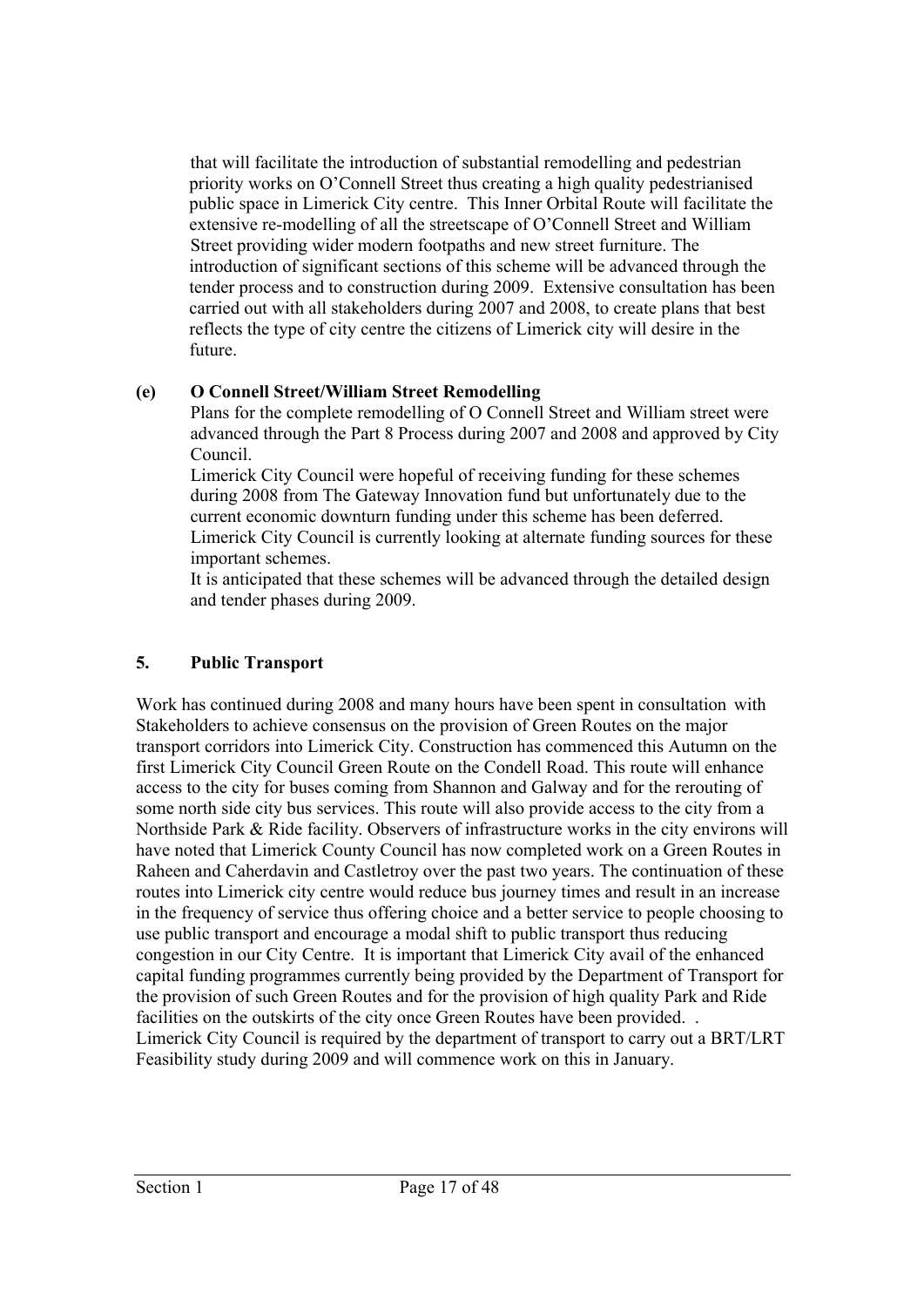# **6. Riverside Strategy**

The Riverside is one of the most important natural assets of Limerick City and this is recognisable by the substantial new development investment currently taking place along the riverside. To complement these initiatives by the private sector Limerick City Council has prepared a riverside strategy that aims to re-evaluate the potential of this important public area to create a high quality amenity area that compliments and reinforces the Riverside City image. In this respect several schemes are currently being advanced and these include.

# **a) Clancy Strand**

Limerick City Council completed a project to build new footpaths on Clancy Strand and to provide new high quality lighting. In addition to this substantial new paving works were carried out around the Treaty Stone and a new riverside park was constructed adjacent to the Curragour Falls to which has provided a facility where the riverside views can be enjoyed and enhance the experience of the falls. Included in the park are two new access ramps to the river in support of the kayaking and angling activities. Works are expected to be completed in March 2009.

# **b) O'Callaghan Strand**

A contract to create a riverside promenade at O'Callaghan Strand and to upgrade the roadway was awarded to Murphy International at the start of 2008 and work on the project is now almost complete. This project has delivered a beautiful riverside promenade constructed in high quality materials with first class public lighting and riverside railings where users can now safely enjoy the fantastic riverside environment.

# **c) Clancy Strand Boardwalk**

A contract for the construction of a Boardwalk on Clancy Strand between the new riverside park and the Treaty Stone was recently awarded to Carillion/Irishenco. This boardwalk 150 metres long and cantilevering three metres out over the river will provide a fantastic iconic riverside facility that will provide a safe walkway over this section of the Strand where the road is too narrow to provide a footpath and it will be a fantastic location to view the river, King Johns Castle and the Curragour Falls.

# **d) Other Riverside Projects**

Plans are currently being developed for other schemes along the riverside including:

- Full upgrade of the riverside promenade between Shannon Bridge and Sarsfield Bridge along Bishop's Quay, Howley's Quay and Harvey's Quay. This scheme received Part 8 approval during 2008.
- A study for the enhancement of the riverside walk between Shannon Bridge and Barringtons Pier is currently been prepared and will be brought to public consultation during 2009.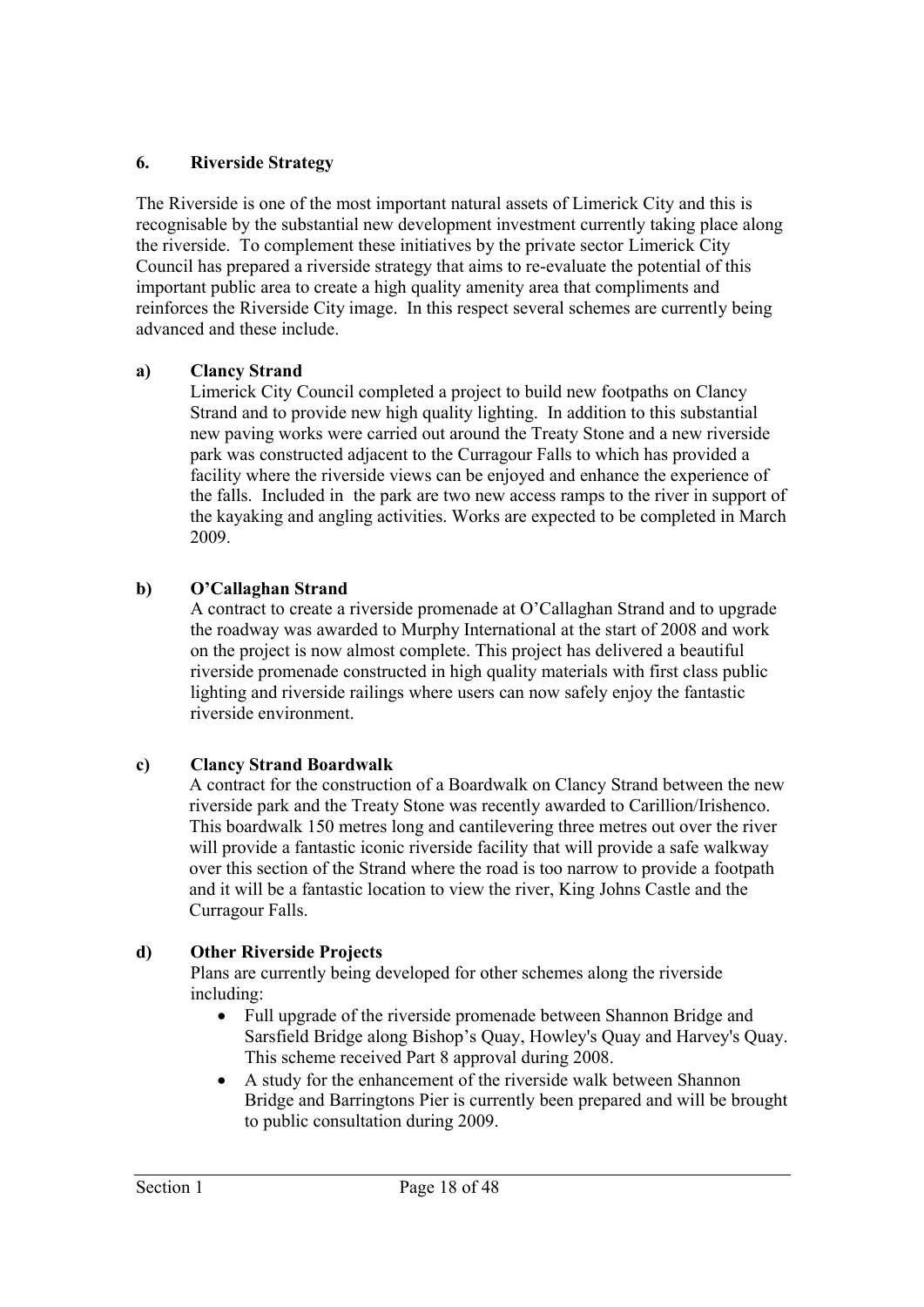# **7. Traffic Management**

Continuing investment in effective and efficient enforcement of all traffic and parking regulations is important to maintain the city as a vibrant retail, economic and social centre. Conscious of the ongoing requirement to reduce congestion and to promote business and commerce in the City Centre the following proposals were developed during 2008.

# a) UTC System

Limerick UTC System was further expanded during 2008 with new junctions in the extended boundary area coming into our charge. Significant investment of almost  $\epsilon$ 100,000 was required at Ivans Cross to install a MOVA control system. A MOVA control system was also installed at the Mill Road junction which has significantly improved capacity. CCTV cameras were installed this year on 6 of the busiest junctions in the city.

# b) Park Magic

On street parking management in Limerick City is provided under the disc parking system. This system was first introduced in 1983 and has proved over the years to be an efficient, effective and acceptable control method to provide shoppers and visitors to the city with, suitable and reasonably priced on street parking facilities.

In 2006 Limerick City Council commenced a programme of providing 'added value' to the disc parking customer. The objective is to make payment of disc parking fees and the use of the disc parking system more convenient. Following an open tender process 'Park Magic' were contracted for a period of 3 years to provide disc parking customers with a convenient choice of payment methods that include payment by credit card, mobile phone, fixed line phone and internet.

The Park Magic system permits Limerick City Council to improve management of the disc parking system, "reward" system users and to promote business and commercial activities in the city. A recent review of the contract indicated a very high compliance with contract requirements and large-scale acceptance by the public of the system.

This scheme has continued to operate successfully during 2008 and now accounts for over 20% of all paid parking transactions in the City.

# c) Delivery Strategy

In tandem with the additional traffic management undertakings with respect to remodeling of city centre street project, the development of City Centre Orbital Route and Limerick Tunnel Project, the City Council has identified a clear objective to better manage and control H.G.V's and commercial vehicle activity within the city. In consultation with the elected members, the Garda Siochana,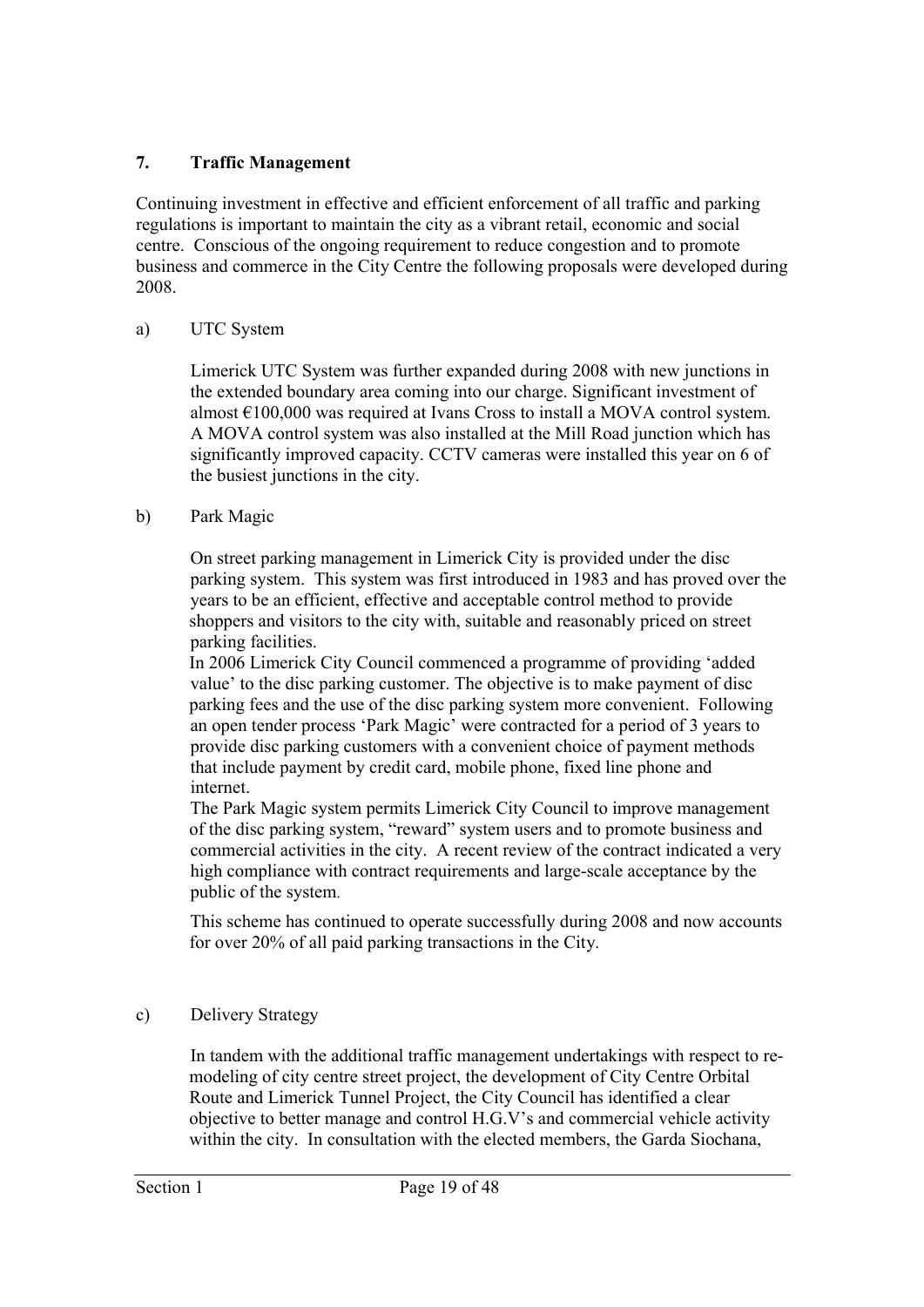the representatives of the bus companies and commercial community within the city and environs the City Council intends to introduce more loading bays, mandatory loading times between 7.00am and 11.00am and after 18.00 hrs. Monday to Sunday inclusive.

The City Council intends through consultation to expand the Delivery Strategy to provide for regular control of vehicle weights and vehicle emissions.

# d) Road Safety

The promotion of road safety awareness at every conceivable opportunity is a priority of the City Council Traffic Department. A major crash scene simulation was carried out this autumn in collaboration with the emergency services and Limerick County Council where secondary school students were able to observe the often terrible consequences of speeding and dangerous driving. This road safety awareness policy will be continued and expanded, using modern technology, in the coming year. In accordance with the need to consistently review the operation of all services, the School Warden Programme as presently delivered will be examined in detail in the coming year with a view to delivering enhanced value for money across this service. In 2009 we intend to expand our collaboration on road safety educational and awareness programmes with Limerick County Council. The School Cycle Training Program and the transition year Drive for Life Programme will be continued in 2009 with a target of training up to certificate level 500 primary school children and 200 secondary students.

Notwithstanding the City Council subvention of up to  $\epsilon$ 10 per student, the primary school Cycle Training Programme has in general been poorly supported by the City's primary schools.

e) Anti-Skid Surfacing

Anti skid surfacing was installed on the approaches to a number of key junctions in the City during 2008. This surfacing should help to reduce the impact of rear end collisions and pedestrian accidents and the program will be continued during 2009.

# **8. Traffic Calming**

In respect of engineering measures to provide and enhance road safety, the City Council is committed to an extensive roll out of traffic calming measures and traffic management initiatives at locations, which warrant appropriate works. The City Council will continue to collaborate and work in tandem with the Garda Siochana, the traffic authority, in the installation of the new speed detection camera installations within the city, scheduled to commence in 2008. The City Council spent in excess of  $\epsilon$ 140,000 on traffic calming measures in the four Wards during 2008 in agreement with the Councillors. In 2009 we are proposing to continue the budget for member's discretionary traffic calming measures in each ward area to reflect the requirement for traffic calming measures in our housing estates.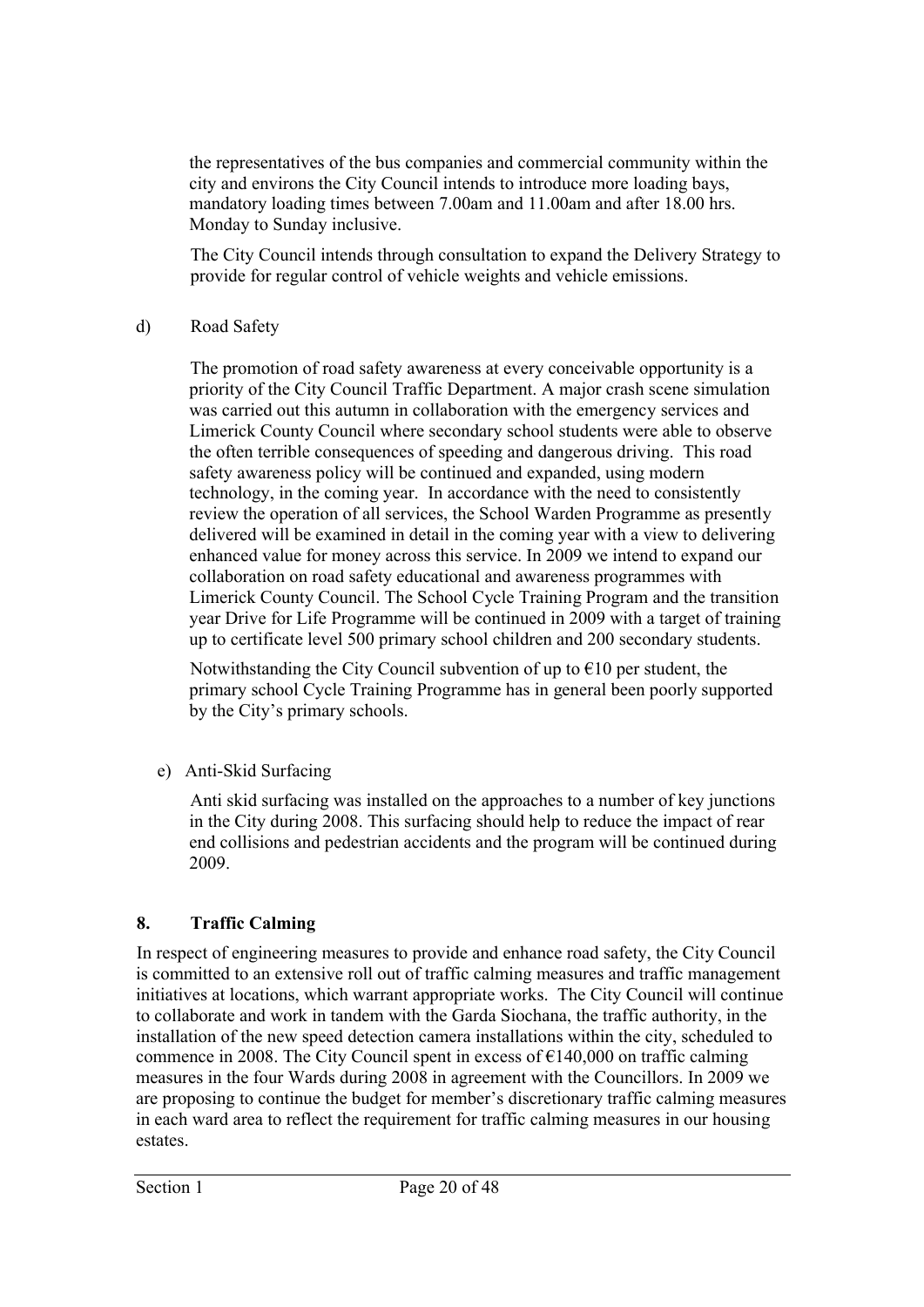## **9. Pedestrian Crossings**

Seven new pedestrian crossings have been provided in the city during 2008 to improve safety for pedestrians and to make the city more accessible. These new crossings have been provided at;

- 1. Shannon Bridge
- 2. Clare Street at the Art College
- 3. Project School
- 4. Mallow Street
- 5. Dock Road

We propose during 2009 to continue our programme of making our city more accessible for pedestrians.

#### **10. Taking in Charge**

A new program for taking in charge of housing estates was prepared during 2008 and a priority list was agreed with the members. The following estates have been taken in charge during 2008:

- 1. Clyde Hill Mews
- 2. Henry Street Mews
- 3. Johns Gate Village
- 4. Tower View
- 5. Kyleglass

Surveys have been completed in the following estates and taking in charge is imminent;

- 1. The Georgian Village
- 2. Meadowlands Close (City Part)
- 3. Richmond Park
- 4. Coolraine Heights

This program of taking in charge of housing estates will be continued during 2009.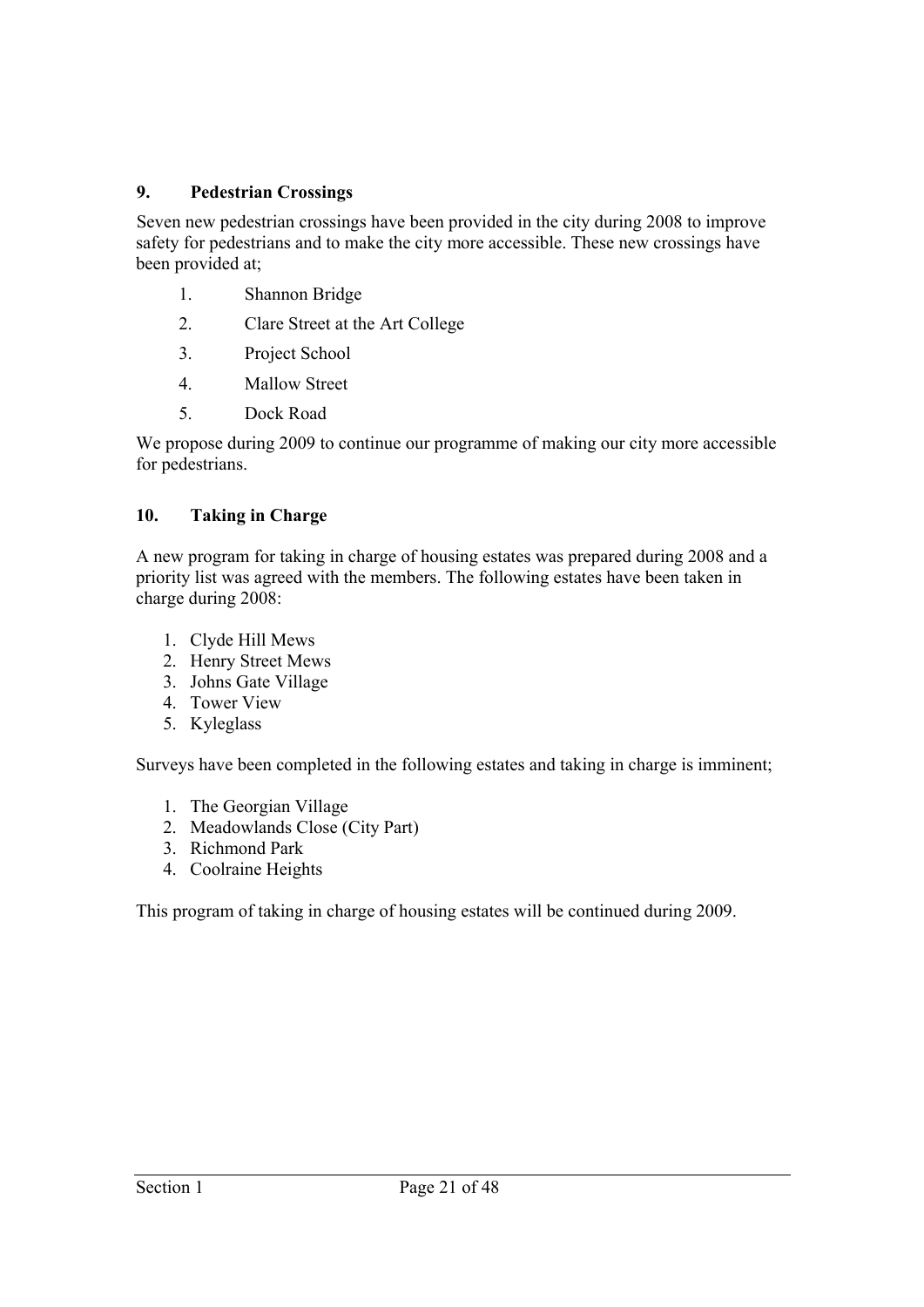# **Water Services**

The Water Services Department, incorporating both water and waste water continues to manage a significant capital and revenue programme ranging from the Limerick Main Drainage Civil Engineering Project and ongoing water conservation programme to the Design, Build and Operate contract for the improvement of the Clareville Water Treatment Plant. The efficient provision of water and wastewater services while ensuring a reduction in the amount of unaccounted for water in the city remains the priority within this department.

# **Clareville Water Treatment Plant**

The Clareville Water Treatment Plant is now under the operations of a private contractor under a Design Build Operate type contract. The commencement date for this contract was April 2007 and this will see the operator in place until April 2027. An increase in capacity from 50MLD to 87MLD will be available by 2010. The strategic development of this water production facility will lead to a doubling of the capacity of the plant in the longer term and safeguards the provision of potable water to the City and County for that period. This increased capacity is predominantly to meet the needs of Limerick County and will be recouped accordingly.

## **Water Conservation / Water Distribution Network**

Limerick City Council is committed to the implementation of its five-year Water Services Strategy as approved by the Department of the Environment Heritage and Local Government. The strategy provides for the strategic provision, rehabilitation and maintenance of the water production, distribution and conservation systems within the city area.

# **Limerick City Trunk Mains**

The development of a new ring water main for the city to support present and future development is being advanced. New ring water mains have been laid along the course of the Southern Ring Road and the Monaleen Road. The provision of a new water main from Rosbrien to Caherdavin including a river crossing will be completed in the coming year.

Over 500 metres of the existing Distribution Water Main were replaced during 2008. Additional valving works were carried out in the City to improve the water supply system and to minimise those areas affected during periods of works or shutdown. This also facilitates the advent of a new Find & Fix project.

The leakage detection programme in the city mains system continued during the past year with in excess of 300 leaks identified and repaired resulting in additional savings in the supply of water.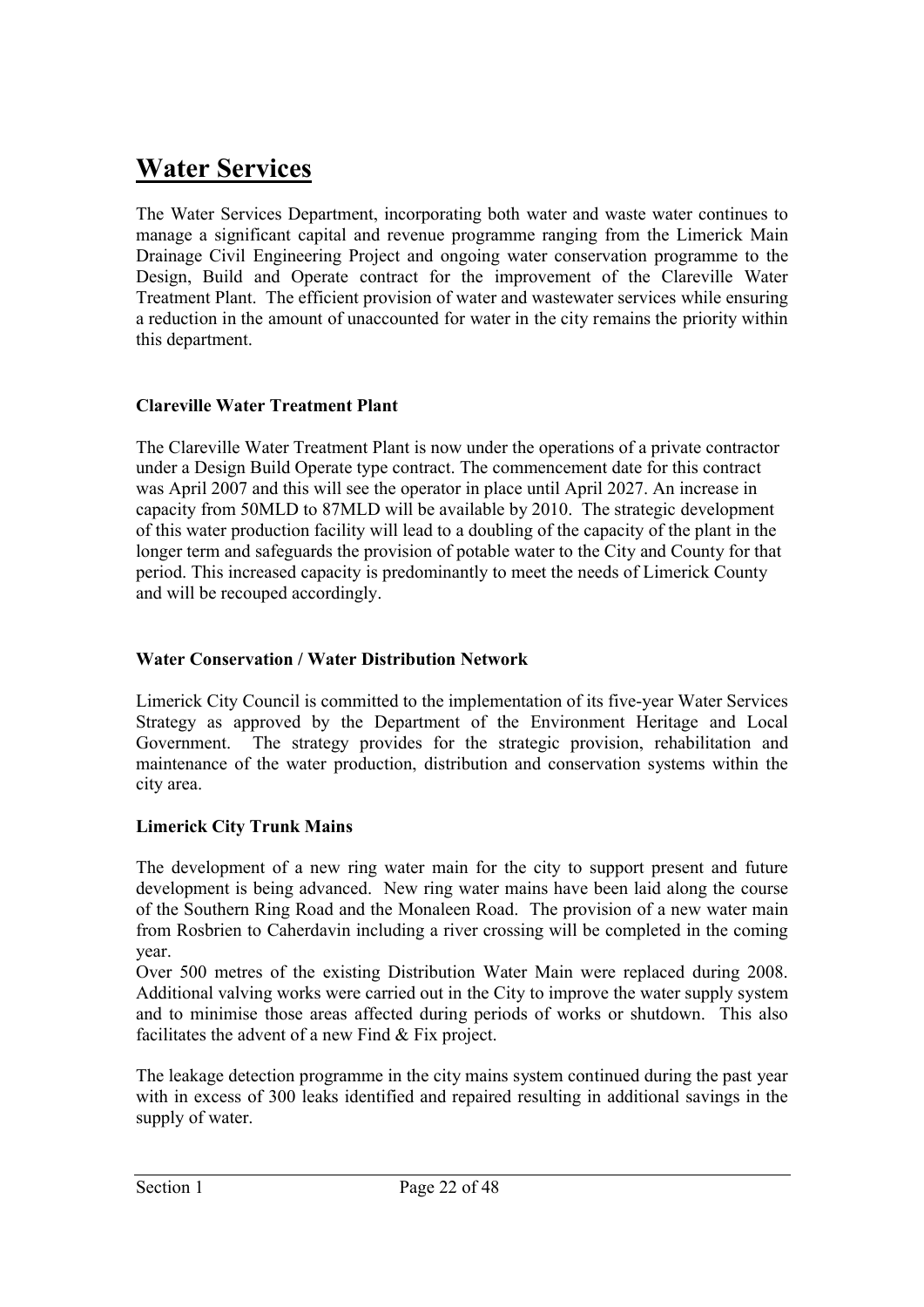#### **Non Domestic Metering Project**

 The non domestic metering Project is now substantially complete and non domestic customers are now receiving bills for both water and waste water services based on metered volumes.

#### **Limerick Main Drainage**

This scheme, the largest civil engineering project ever undertaken in the city is now complete. The city now has a modern up to date fully integrated drainage system, which is already providing substantial benefits in the improved quality of the water in the river Shannon and provides adequate capacity for the development of the City and its environs for the foreseeable future.

The rehabilitation of city centre sewers to obtain the maximum benefit from the installation of the Main Drainage Scheme needs to be undertaken as a Phase 2 development of the Limerick Main Drainage Project. A proposal to appoint consultants to advance Phase 2 has now been completed and is awaiting final approval of the Department of the Environment Heritage and Local Government.

Tenders have been received for a long term (20years) operate and maintain contract for the treatment works and the appointment of a preferred bidder is imminent.

#### **Flood Alleviation**

In 2008 flood alleviation works were completed along O' Callaghan Strand. Floodgates were installed in the vicinity of the boat club. The Office of Public Works part funded this project.

#### **Public Toilets**

There are two new state of the art wheelchair accessible public toilet facilities in Limerick City. The first facility is near the entrance to the People's Park. The second facility has recently been installed on Lower Bedford Row to replace the older model that had been in service for sixteen years.

A third facility is available at Arthur Quays Shopping centre. Limerick City Council provides for the cost of maintenance and upkeep from within our own resources.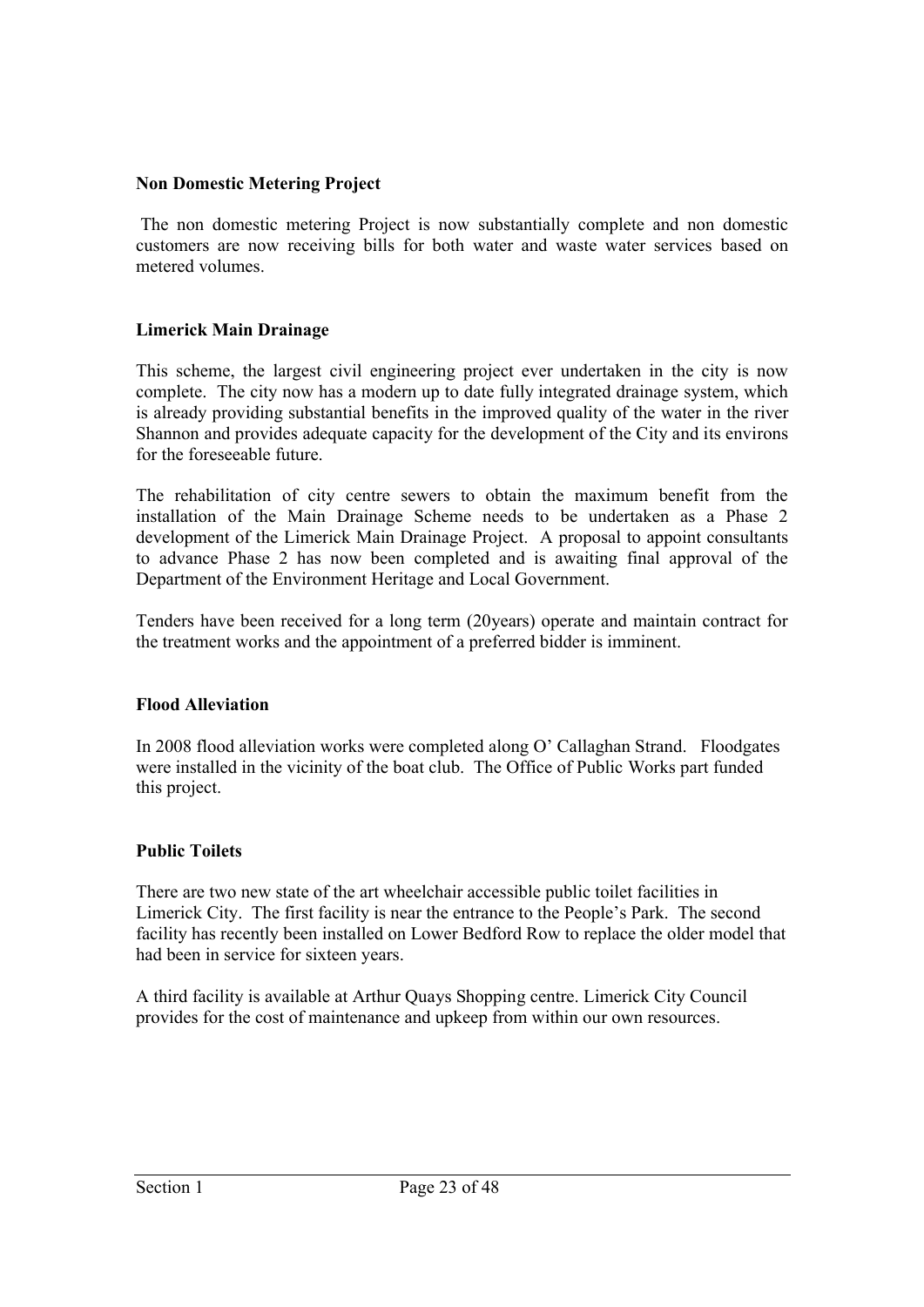# **PLANNING & ECONOMIC DEVELOPMENT**

## **Limerick City Development Plan 2010-2016**

The Planning and Economic Development Department of Limerick City Council has formally commenced the review of the City Development Plan 2004-2010 and the consequential preparation of a new City Development Plan for its functional area.

To this end notice has been given pursuant to Part II Section 11 of the Planning  $\&$ Development Act 2000 and Article 13B of the Planning & Development (Strategic Environmental Assessment) Regulations 2004.

During this notice period Limerick City Council is inviting submissions or observations regarding the review of the existing City Development Plan and the preparation of a new Development Plan. This is a pre-draft consultation period and further consultations will take place after the draft has been prepared. This initial stage of consultation will take place up until Monday  $16<sup>th</sup>$  February 2009.

The new City Development Plan must be finished within two years. The Plan will set out an overall strategy for the proper planning and sustainable development of the City for a six-year period i.e. 2010-2016.

#### **Retail Strategy**

A review of the Mid-West Retail Strategy is presently being undertaken. The current Mid-West Retail Strategy that is the subject of this review is for the period 2003 – 2011. The Strategy was prepared in accordance with the requirements of the Retail Planning Guidelines for Planning Authorities (RPG). The review of the retail strategy for the Mid-West Region will be for the period 2008-2016.

Limerick City Council as lead Local Authority has advertised for the appointment of consultants to undertake this review on behalf of the Mid West Regional Authority and the administrative areas of Limerick City Council, Limerick County Council and Clare County Council.

# **City Centre Strategy**

The City Centre Strategy was presented to Council in January 2008 and formally approved at a Special Meeting of Limerick City Council on Thursday, 14th February, 2008.

In order to incorporate some of the proposed changes set down in the City Centre Strategy into the City Development Plan 2004, a formal Variation pursuant to Part II Section 13 of the Planning and Development Act, 2000 was undertaken. This variation was approved by the Elected Members of Limerick City Council on  $30<sup>th</sup>$  June 2008.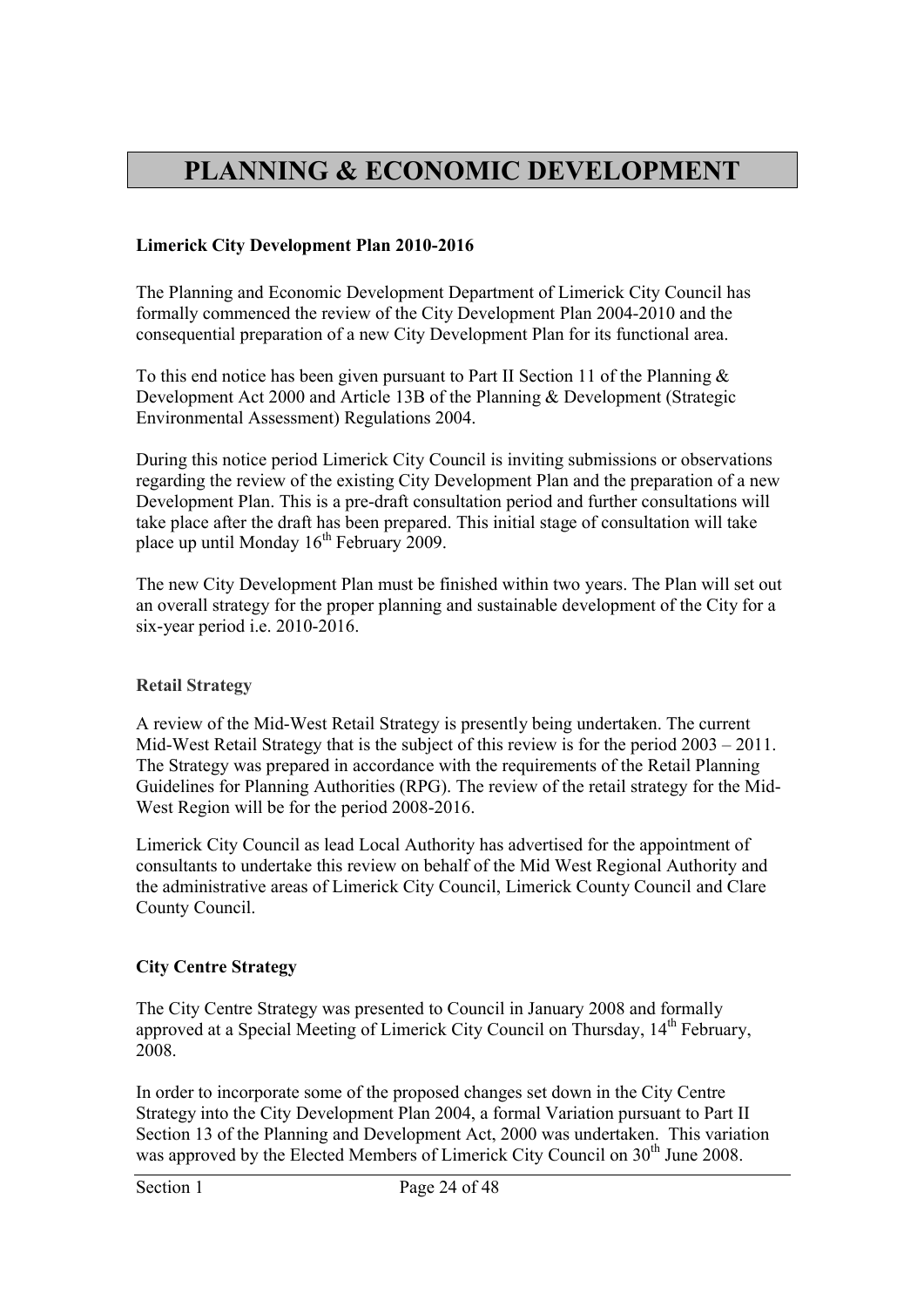The City Centre Strategy will form the basis for the identification of key redevelopment opportunities in the City over the coming years.

Progress has been made in advancing some of the proposals set down in the City Centre Strategy during 2008. Work will continue in this regard in 2009.

# **Gateway Innovation Fund**

The Gateway Innovation Fund (GIF) was established under the National Development Plan 2007-2013 as a specific measure to assist in the strategic development of the nine Gateway cities and towns designated in the National Spatial Strategy (NSS)

The Gateway local authorities were invited to submit proposals on a competitive basis to be funded under the Gateway Innovation Fund. The fund was intended to provide a total of €300 million for the three years 2008 to 2010 and the Limerick/Shannon Gateway submitted a bid for funding of  $€80m$  from the fund.

At the present time we have been advised that the Gateway Innovation Fund has been deferred and there is no provision in the Department of Environment budget in 2009 for any funds relating to Gateway Innovation Fund. The deferral of this funding will present challenges in the delivery of the planned City Centre public realm enhancement works.

# **Derelict Sites**

A renewed and targeted approach was focused on this area during 2008. The Derelict Sites Act, 1990 provides specific powers to Local Authorities in dealing with derelict sites. Over 100 notices have been served on the owners of derelict sites during 2008. It is anticipated that work in this area will continue in 2009.

# **Borough Boundary Extension**

In September 2007, the Minister for the Environment, Heritage and Local Government announced the establishment of a Boundary Committee to examine an extension of Limerick City Council's boundary, to give effect to the report on "Addressing Issues of Social Exclusion in Moyross and Other Disadvantaged Areas of the City" prepared by Mr. John Fitzgerald and adopted by the Government in April 2007. This report recommended a limited extension of Limerick City Council's boundary in the northern part of the City to facilitate intensive development and regeneration.

From March 1st, 2008, Limerick City Council's functional area was formally extended to incorporate the areas of Clonmacken, Caherdavin, Knock, Shanabooley, Clonconane, Clondrinagh, Coonagh East, Coonagh West and Ballygrennan, which includes the Moyross estates of Pineview Gardens, Delmege and Craeval Parks. The area forms the northern environs of Limerick City and is the subject of the Caherdavin Local Area Plan,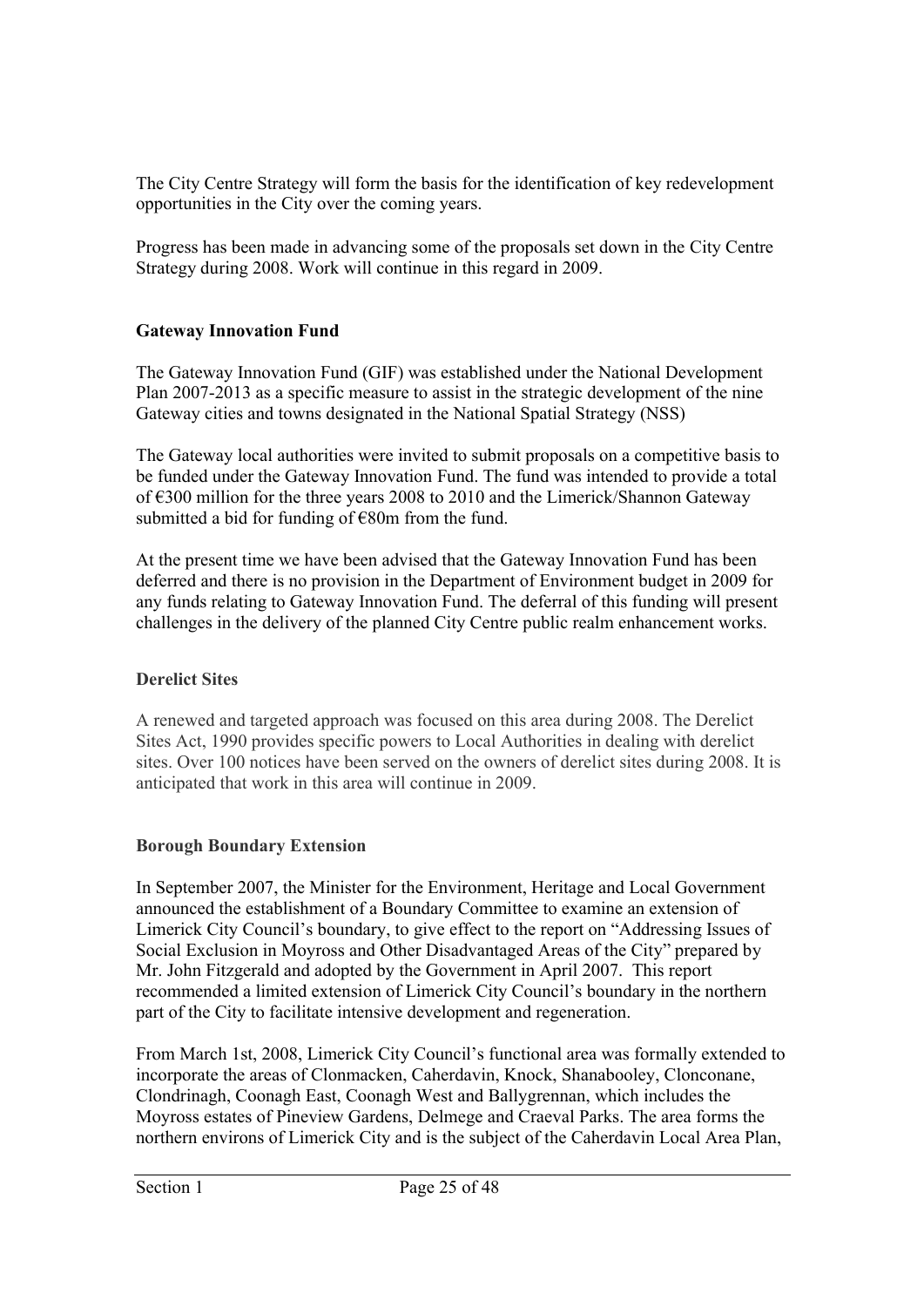adopted in July 2005. The extension involves an area of 1020 hectares and will increase the area of the City by 50%.

The City Council's application for a boundary extension submitted in October 2005 remains with the Minister of the Environment, Heritage and Local Government.

#### **Integrated Area Plan**

The termination date for developments under this scheme was July 2008 and the final projects are being completed. Permitted developments to date comprise more than  $\epsilon$ 400m in investment creating almost 2.8 million square feet of building and over 1,200 residential units. Some designated sites where planning permission has been granted have not proceeded to construction.

#### **Conservation of Protected Structures**

In April of 2007, Minister John Gormely wrote to Limerick City Council requesting that more than 700 buildings be added to the Record of Protected Structures following the completion of an inventory of architectural heritage in the City by the Minister's department. From a preliminary analysis it would appear that some 300 are already on the RPS. The City Council proposes to initiate discussion with the Minister's advisors in relation to the remainder.

# **Planning Applications**

The Council will receive c.500 planning applications in 2008. Amongst the significant developments granted permission during 2008 was:-

(1) The Opera Centre – Retail development at Michael Street/Bank Place/Rutland Street/Ellen Street.

Work has progressed in 2008 on the implementation of a scanning system for planning files. The system has been set up and is now in its pilot phase. It is expected to go live in January, 2009. This will facilitate the viewing of current planning files on the City Council's website.

#### **Development under construction**

A number of large developments commenced construction in 2008 including:-

- 1. Mixed development at former An Post Complex and Roches Hanging Gardens, Henry Street, Limerick.
- *2.* Phase 1 of residential development at Alandale Square, Courtbrack
- *3.* Extension to Mary Immaculate College including auditorium, lecture theatres, meeting rooms, laboratories and seminar rooms.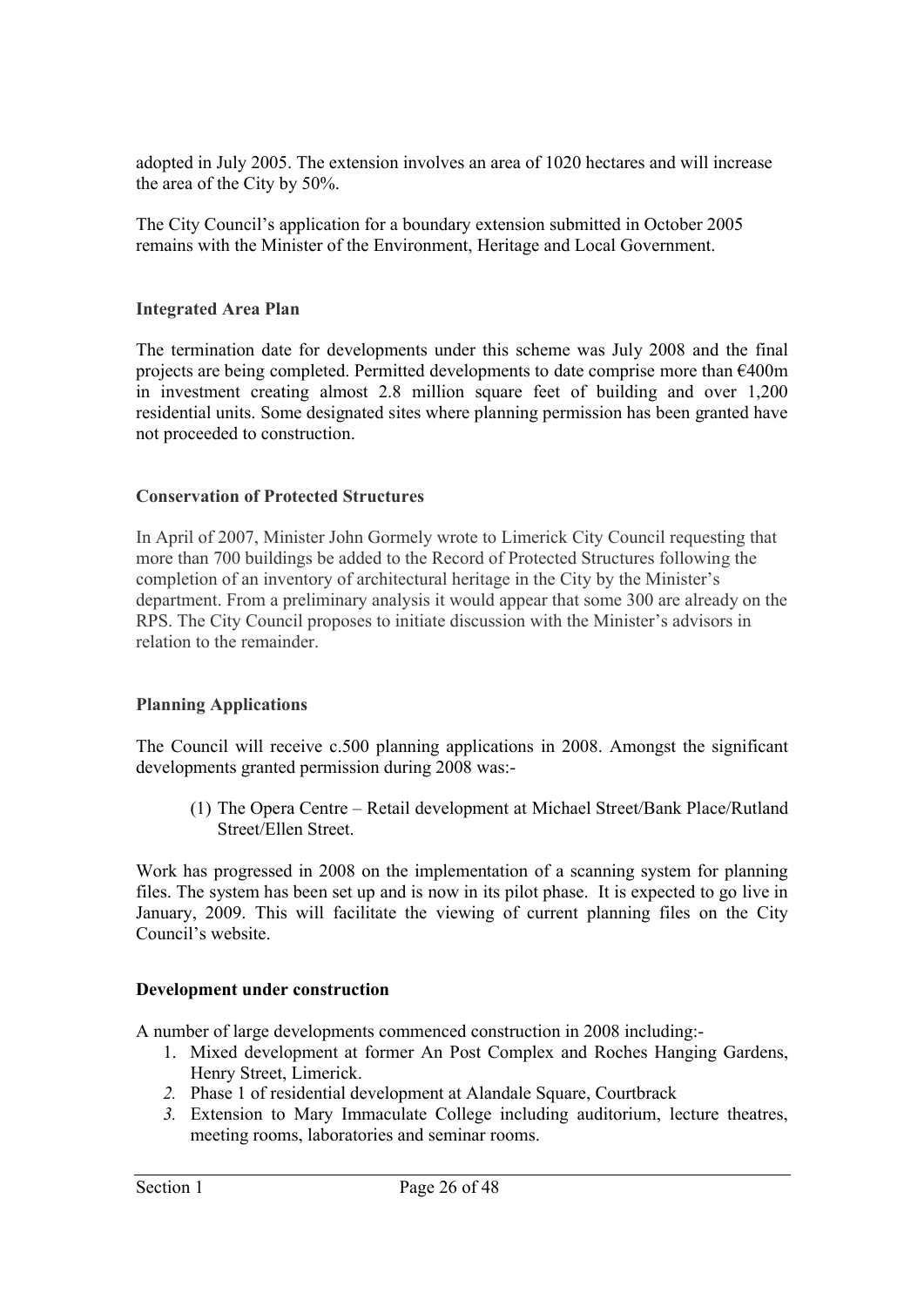### **General Promotional Work**

Included in this provision are contributions towards Civic Week, Christmas Lighting, promotion of special events and the Limerick Co-ordination Office.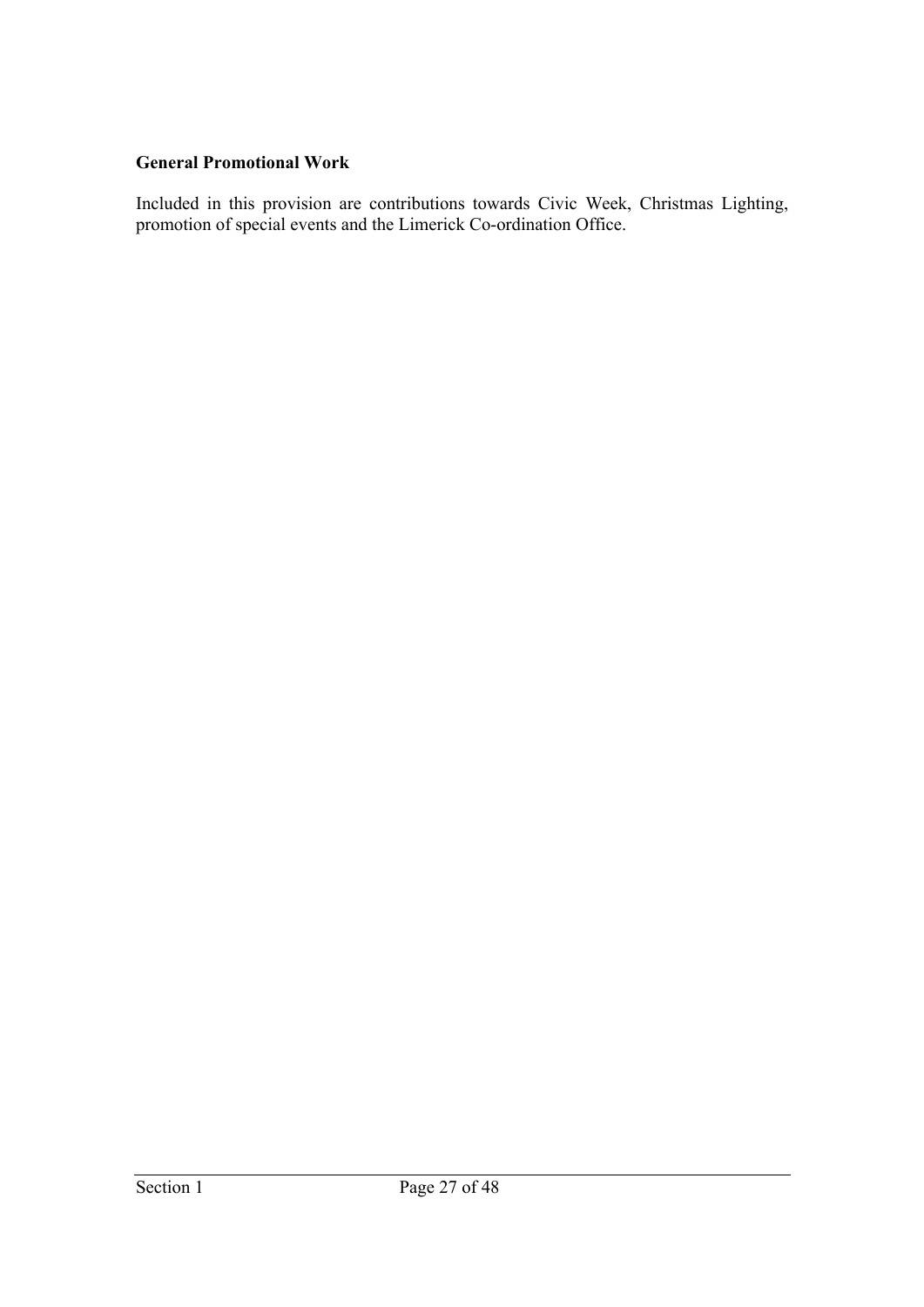# **ENVIRONMENTAL PROTECTION & EMERGENCY SERVICES**

#### **Regional Waste Management Plan**

Limerick City Council continues to support the Regional Waste Management Office for the Region as it coordinates and oversees the implementation of the Replacement Waste Management Plan 2006-2011. Limerick City Council contributes financially to the costs of the implementation of the plan and participates fully on all technical, operational and policy committees.

#### **Waste Collection Permit Regulations, 2007**

Under the Waste Management (Collection Permit) Regulations 2007, a total of five hundred and twenty nine Waste Collection Permits have been issued to Waste Collectors in the Limerick, Clare and Kerry region. Twenty-three Collection Permits have been issued to collectors whose principal place of business is based in Limerick City.

Notices are served under Section 18 of the Waste Management Act 1996-2007 for Vehicles Transporting Waste. During 2008, twenty-two notices were served under Section 18 which were issued to persons found carrying waste to determine if they were collecting waste for profit. Eleven Section 18 Notices were complied with, three were cancelled and one is awaiting a response, seven were convicted and fined in court for not responding to a Section 18 notice.

In addition there were three successful convictions under Section 32(1) for holding and transporting waste on a vehicle in a manner likely to cause environmental pollution.

Twenty-four notices were issued pursuant to article 34(1) of the Waste Management (End of Life Vehicles) regulations 2006. These notices were issued to car producers in respect of their national collection system for the dismantling and treatment of ELV's within the functional areas of Limerick. These notices were complied with.

A roadside checkpoint was carried out during the year with Garda assistance at a location in the city. The purpose of checkpoints is to check for compliance with the collection permit regulations at to increase awareness amongst the public.

#### **Water Pollution/Discharge Licences:**

In conjunction with Limerick City Council's sanitary services section under the Transport and Infrastructure Directorate, inspections of discharge license holders and water pollution incidents are carried out. All pollution incidents are investigated and legal action initiated where appropriate. The Water pollution database was reviewed and updated in 2008. Seventy-eight new water discharge licences were issued since January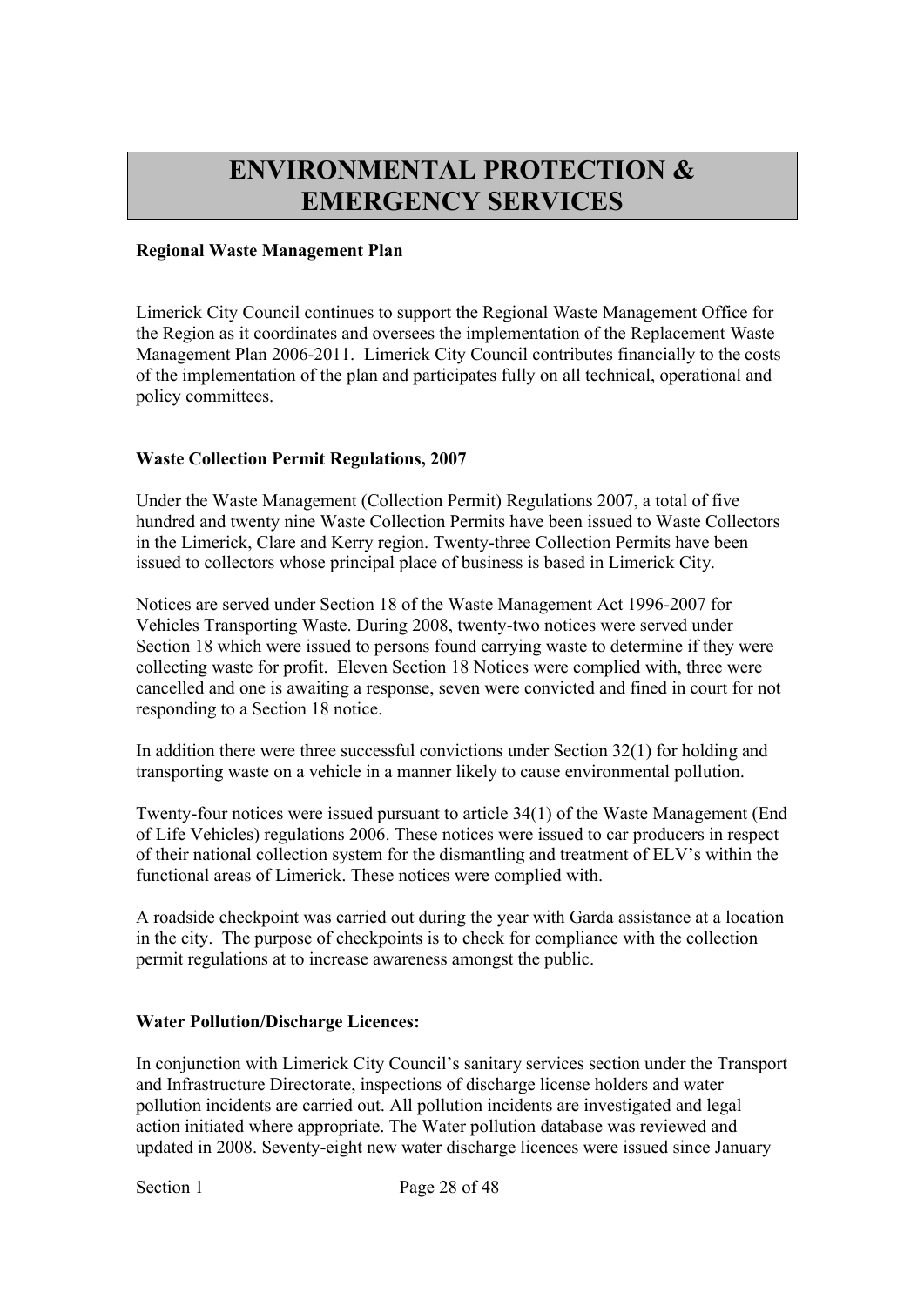2008. A number of premises were served notices under the Water Pollution Act 1977 and 1990. Limerick City Council will continue to actively pursue new licences in 2009 and will closely sample and monitor any trade effluent discharge to a public sewer.

# **Waiver Scheme**

The Council continued to provide a waiver scheme for low-income families and old age pensioners during 2008.

The waiver scheme service is currently offered to 3,493 households who qualify on income grounds. All lifts are subject to a maximum weight provision of 12 kg per lift. It is expected that costs will increase in 2009 due to increased costs in the disposal of waste generally.

#### **Waste Electrical & Electronic Equipment Regulations 2005**

There are 115 Electrical and electronic retailers registered with Limerick City Council under the above Regulations. These retailers are obliged to take back old electrical equipment similar to the type they have sold. Twenty-five spot checks were scheduled for the electrical retailers in the city centre in 2008 and to date fifteen checks have been carried out. A number of small non-compliances with the Regulations were noted and warning letters were issued. It is proposed to continue auditing retailers in 2009.

#### **Waste Facility Permits**

Limerick City Council currently has 11 Waste Facility Permits. During 2008, 1 permit was renewed under the Waste Management Permit Regulations 1998 and 2 new permits were issued under the Waste Management Permit Regulations 2007. There are 8 other permits which are due for renewal four of these before the end of the year and 4 in 2009. All Permitted sites are inspected and audited at least once a year.

#### **Environmental Awareness and Education**

Limerick City Council continues to work towards the principles of waste management in accordance with the Replacement Waste Management Plan 2006-2011 with particular emphasis on waste prevention. The Council also continues to support home composting, the Green Schools Initiative, Gum Litter and Litter Awareness program and many other worthwhile initiatives. During 2009 it is hoped to advance an initiative in conjunction with the commercial interests of the city.

The ongoing support of the Council members in relation to the Limericks Fairtrade status was very much in evidence in 2008.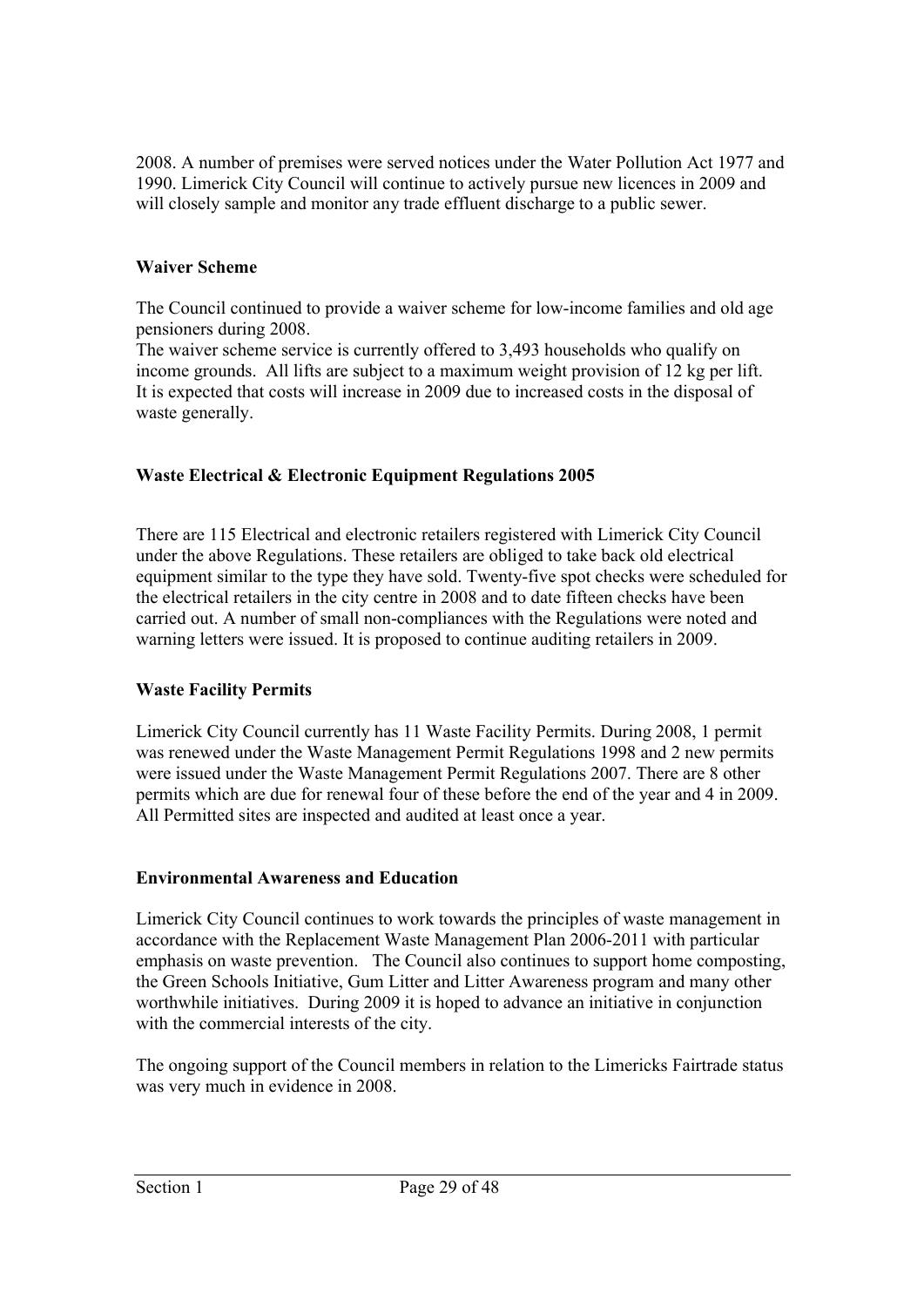# **Recycling Facilities**

Limerick City Council has provided 19 bring bank sites in the city and a mini Recycling facility at Park Road. During 2009, the services being provided at these bring banks will be examined with a view to streamlining same to ensure value for money.

#### **Wetlands**

Limerick City Council is responsible for the ecological resource of wetlands existing within the City Boundary. Wetland areas are important ecological systems that are under threat worldwide. Significant work was undertaken to curb reed growth in the open water area at Westfields in September of this year. This will be monitored throughout 2009.

Preparatory work is ongoing on the Baggot Estate Nature Park initiative. Tree surgery has been carried out on the tree line avenue and thinning of trees in the 'urban' forest will take place before the end of this year. The grant application submitted to the Department of Environment Heritage & local Government for funding the compensatory wetland has been successful and we will look forward to progressing this initiative further in 2009.

#### **Longpavement Rehabilitation**

The Works on Long Pavement Landfill Rehabilitation have been ongoing in 2008 but with less productivity than might have been expected due largely to very inclement weather and exceptional levels of rainfall in the summer months.

Works are progressing and it is expected that the remediation will be completed in the first half of 2009.

# **Litter Pollution**

Limerick City Council's dedicated Enforcement unit continued to deal with matters related to litter, illegal dumping, monitoring of plastic bag levy, the ban on smoky coal, the illegal transport of waste, wandering animals and dog licences during 2008. Set out below are some sample statistics for the year to 31st October, 2008.

| Number of complaints processed                                                   | 2,190  |
|----------------------------------------------------------------------------------|--------|
| On the spot litter fines                                                         | 561    |
| Number of households surveyed in respect of their waste disposal<br>Arrangements | $278*$ |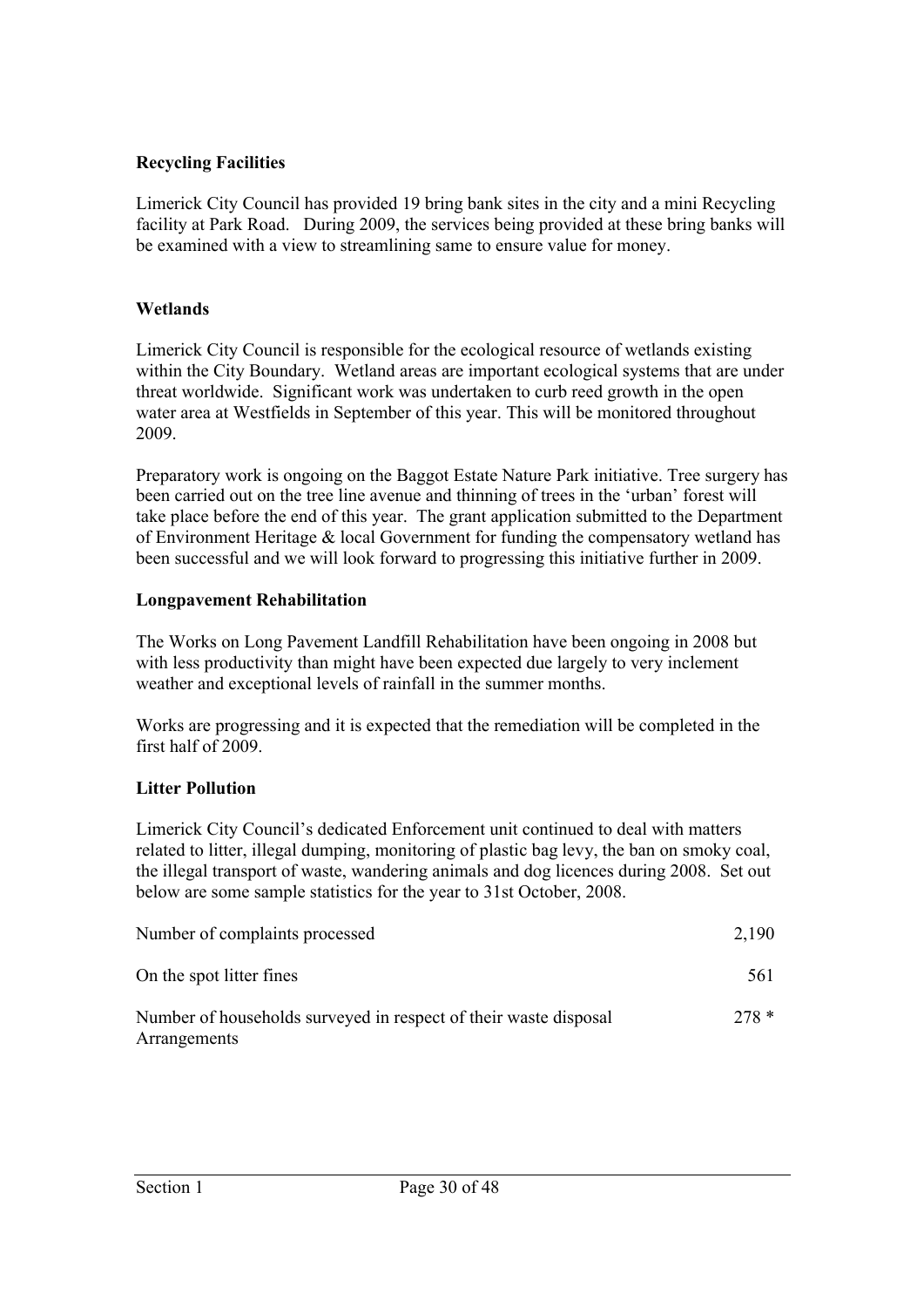| Section 18 Notices, Waste Management Act 1996, which              |     |
|-------------------------------------------------------------------|-----|
| includes household surveys and requires any holder of             |     |
| waste to submit information in relation to their waste activities | 219 |
|                                                                   |     |

Section 55 Notices, Waste Management Act 1996 (requires any holder of waste to take certain measures in relation to the holding, recovery or disposal of waste in order to prevent or limit 55 environmental pollution).

\*Please note 278 Surveys were carried out in 2008. However the majority of the 1,000 surveys carried out in 2007 were processed in 2008.

In 2009 Limerick City Council will continue to build on the close working relationship with the Gardai, in preventing litter in Limerick city.

#### **Air Pollution – ban on bituminous coal**

Enforcement Officers have inspected retailers in the city and the four main suppliers of solid fuel based in the city have been visited. A programme of spot checks of bell men selling coal also took place. The Council also took a successful prosecution through the District Court under the air pollution act in 2008. The Council will continue to enforce these regulations in 2009.

As in previous years results produced at the Council's three air-monitoring stations, which are monitored by the HSE, did not exceed the smoke and sulphur dioxide levels allowed.

# **Street Cleaning.**

Under the Council's street cleaning mandate, the Cleansing Department continues to place an emphasis on keeping the City Centre and the main gateways to the City free of litter. In addition a Rapid Response Unit was set up to deal with litter black spots and illegal dumping.

Limerick City Council disposed of 1,853 tonnes of waste from January to October, 2008. The waste came from Litter Bins, the Milk Market, Street Cleaning and Fly Tipping.

During 2008, IBAL declared Limerick City 'clean to European norms'.

# **Control of Horses**

In 2008 thirty eight horses were impounded by Limerick City Council, twenty six were re-homed by Animal Collection Services and nine were returned to their owners. In 2009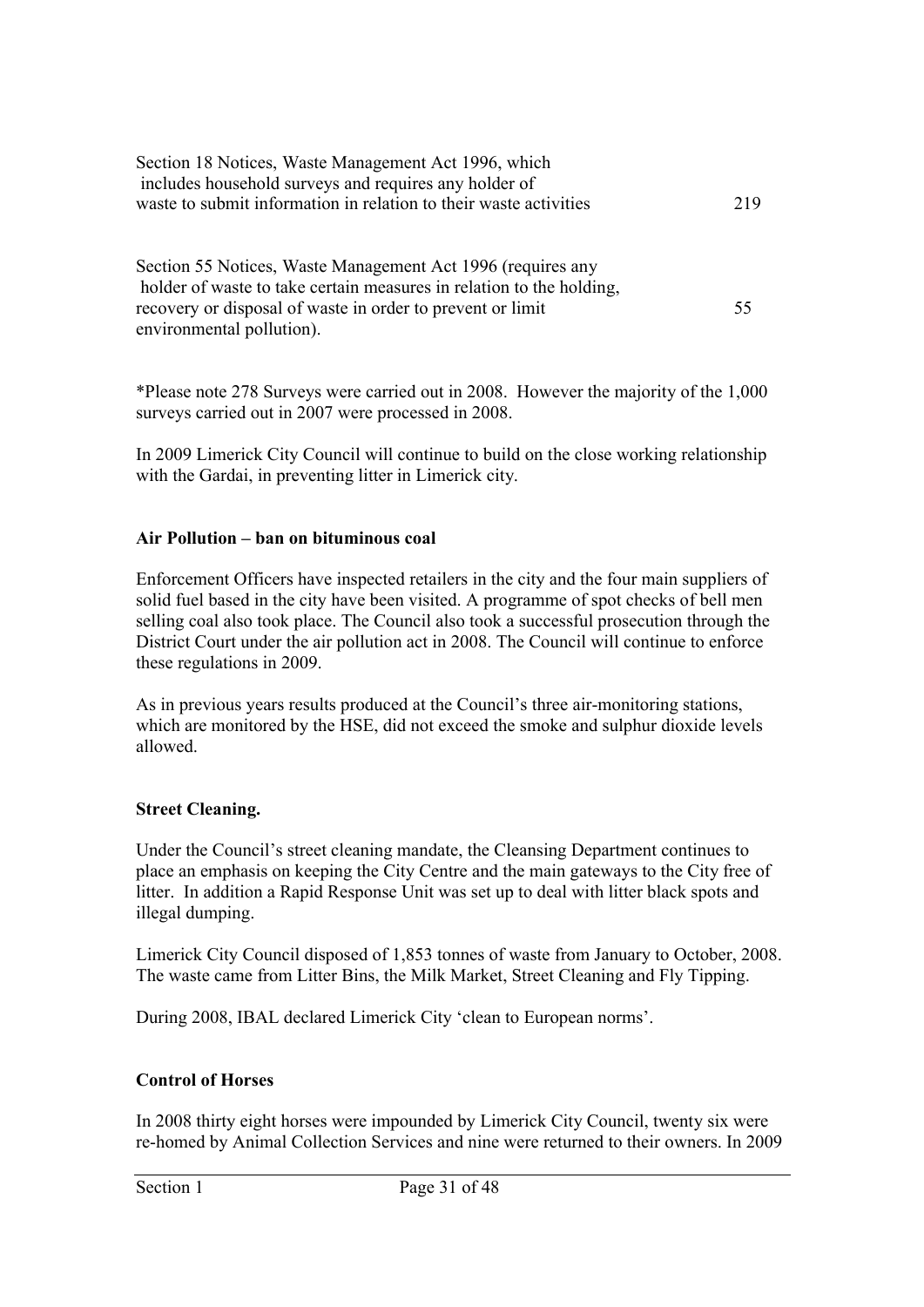we will continue to seize horses that are illegally kept in Limerick City as stipulated under the control of horse's bye-laws.

#### **Cemetery Services**

During 2008, 49, additional grave spaces were provided at Mount Saint Lawrence Cemetery. Safety works have taken place on the roof on the chapel at Mount St Lawrence and the stone pier was rebuilt and capped. Restoration of graves was carried out in both cemeteries. On going provision and maintenance work on kerbing, pathways and driveways continues to be carried out in both cemeteries. Flowers and bulbs have been planted in Mount St Lawrence cemetery. Grass, hedge cutting and weed control has been carried out in both cemeteries. A tree survey was carried out in Mount Saint Oliver Cemetery which resulted in fifty trees being removed. The area has been reinstated and seeded.

In the year to date there have been 327 internments in Mount Saint Lawrence and Mount Saint Oliver.

#### **Parks and Open Spaces**

The Parks Section is responsible for the management and development of public parks, public open spaces and civic decoration. During 2008 grass cutting was carried out on all verges, parks and open spaces on a regular basis. Flower and tree pruning and planting took place in all our public parks.

Work on the refurbishment of the shelter in O'Brien Park, Clare Street will be completed in December 2008. This work is carried out in partnership with Limerick Civic Trust.

A tree planting programme was carried out in various parts of the city from November, 2007 to March 2008, using large semi-mature trees. The successes of previous planting programmes are now coming to fruition, which has resulted in an increase in tree pruning activity.

Development work at Shelbourne Park has been completed. The soccer pitches have been drained and newly sown and the park is due to open to the public in April 2009. A new children's playground will be installed in early 2009.

# **Green Flag**

The Peoples' Park was awarded the "Green Flag" in 2008 from the UK Civic Trust. It is a particular honour as we were the only Irish recipients of this International award.

The Peoples Park opened as a public park in 1877 and it has been maintained at the highest standard which has allowed generations of Limerick people and visitors to Limerick City to enjoy the Park facilities. The Park is a flagship of the heritage and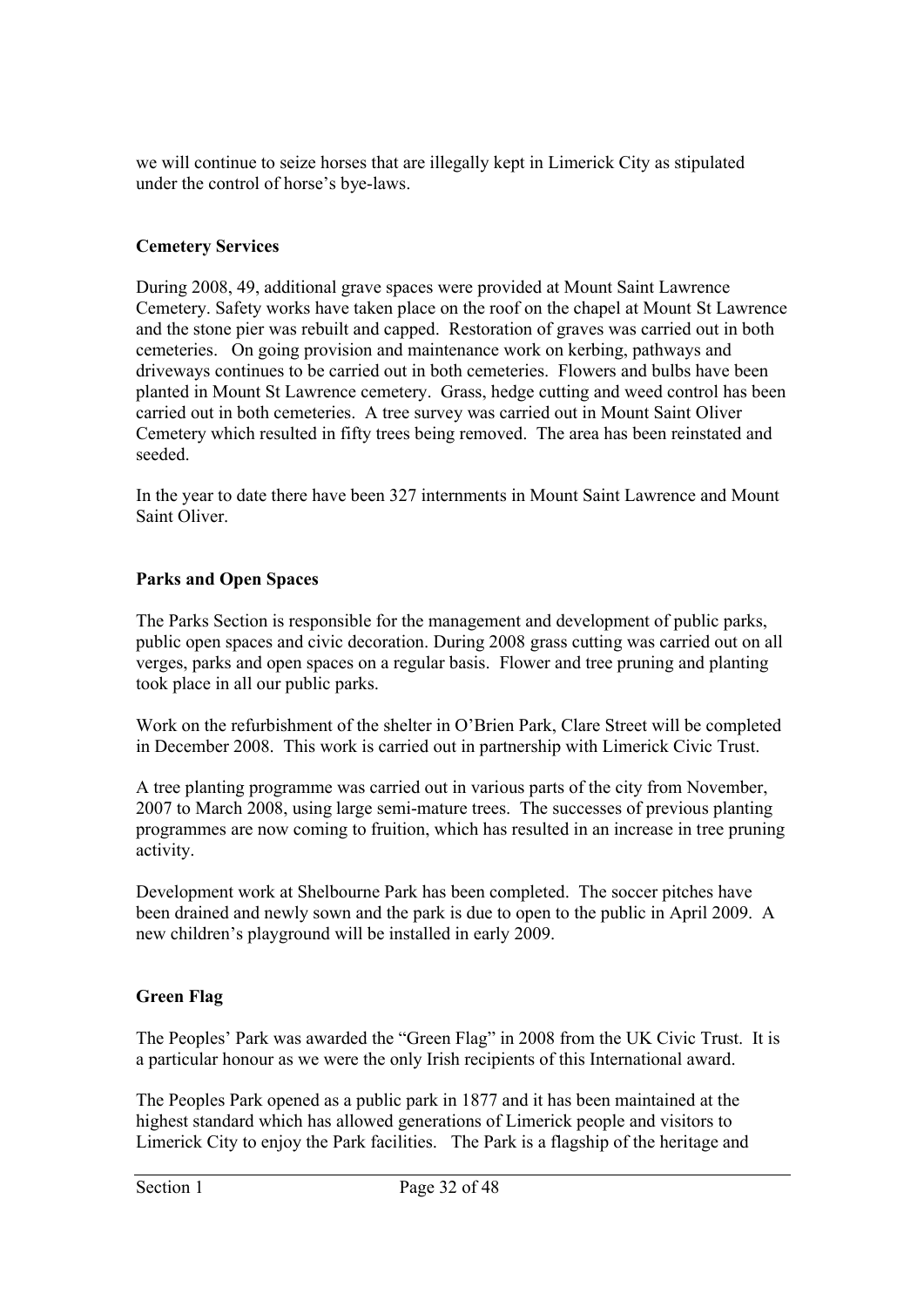culture of the City as it provides a focus for recreation, play and tourism in Limerick. This flag is the culmination of the many years work of the Limerick City Council and particularly the Parks Department.

Limerick Civic Trust entered the Peoples' Park for the Green Flag Award competition and submitted a comprehensive presentation to support their assertion that the Peoples Park merited international recognition. Two experts in horticulture and park landscaping travelled from London to spend a day in the Peoples' Park assessing every aspect of the entry in their capacity as official Green Flag Award judges. The People's Park has the benefit of retaining its historic features such as the original railings and two Victorian Pavilions, the drinking fountain which is one of two made by the George Smith Foundry in Glasgow and the Thomas Spring Rice memorial which towers over the park pre-dates the Peoples' Park as it was erected in 1822. The original maze of pathways around this monument is in the same location to this day. The Park ahs also adapted to people's current needs with the inception of the Infant's Memorial and the Children's Playground.

#### **Urban Forestry**

Pruning of the mini forest located on the Childers Road will commence in December 2008. Pruning in Baggot Estate forest will also commence in December 2008. A major tree pruning programme was undertaken on the tree lined avenue in Baggot Estate in 2008. Tree pruning will continue throughout the City on a scheduled basis.

#### **Playground Facilities**

Ongoing work on the management and maintenance of playgrounds in the city parks was carried out in 2008. In 2009 we will continue to audit our playgrounds to ensure that ongoing maintenance is provided.

#### **Boundary Extension**

Since the boundary extension the Parks Department have the responsibility to maintain green areas and roundabouts in the extended area.

#### **Bridges in Bloom**

The Bridges in Bloom programme continued in 2008, with eight bridges decorated with hanging baskets and a new pilot scheme of winter baskets for Matthew Bridge.

#### **Grants for Community and Voluntary Groups**

The Grant Assistance for Environmental Improvement Initiatives Scheme was introduced in 2003 to assist community and voluntary groups financially, in their efforts to improve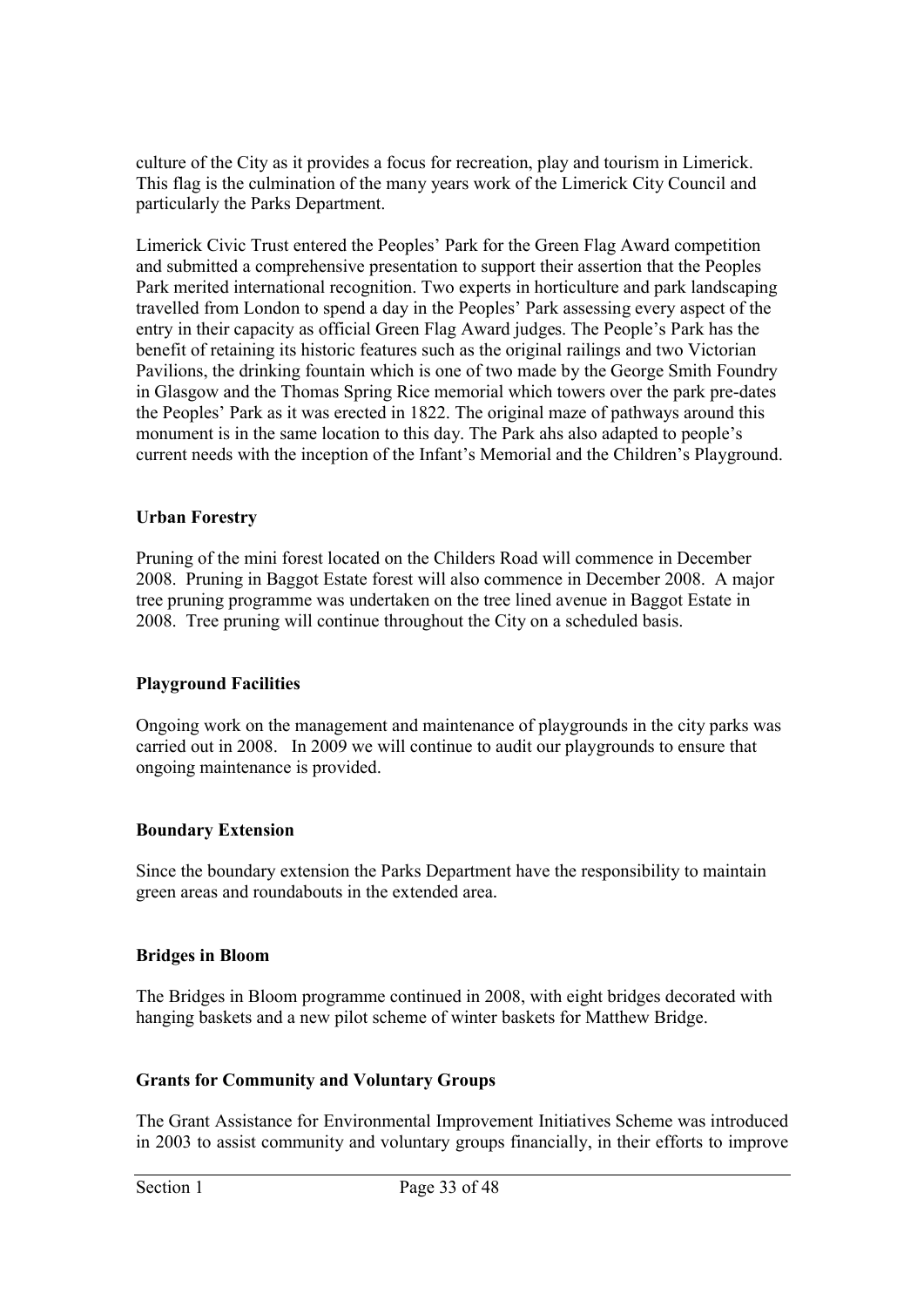the visual amenity of their area. This year  $\epsilon$ 90,000 was allocated to 32 groups from all over the City. The type of work eligible for grant assistance included tree/shrub and flower planting, grass cutting, skip hire, equipment purchase and hire, etc. It is intended to continue this worthwhile Scheme in 2009.

# **Fire and Rescue Service**

The Service has four broad areas of activity that are mutually supportive in the delivery of an integrated service to the public.

- Fire & Emergency Operations.
- Fire Prevention, Building Control and Dangerous Buildings.
- Major Emergency Planning.
- Fire Service Mobilisation and Communications.

# **Fire & Emergency Operations**

Achievements for 2008 include:

- The service successfully attended 1,466 incidents from  $1<sup>st</sup>$  January to 31<sup>st</sup> October, 2008. Of this number, 905 were fire incidents and 158 were road traffic accidents.
- Refurbishment of Fire Station Upgrade of Exhaust Extraction Unit in Appliance Bays.
- Enhancement of Health & Safety measures.
- Seven new recruits were trained with Dublin Fire Brigade and are now assigned to the Fire Station.
- A number of training courses were provided for staff in the following areas First Responder, Senior and Junior Officers Courses, National Incident Command System, Breathing Apparatus, "Bronto" High Rise Appliance training and CPR.

Plans for 2009 include:

- Block Training.
- Progress extension of Fire Station.
- Achieve a standard fire  $\&$  rescue equipment inventory on the first turnout of fire appliances.
- Further enhance the training regime within the Fire Brigade.
- Maintain and improve on standards of health and safety.
- Tender for new Water Tender and Water Tanker.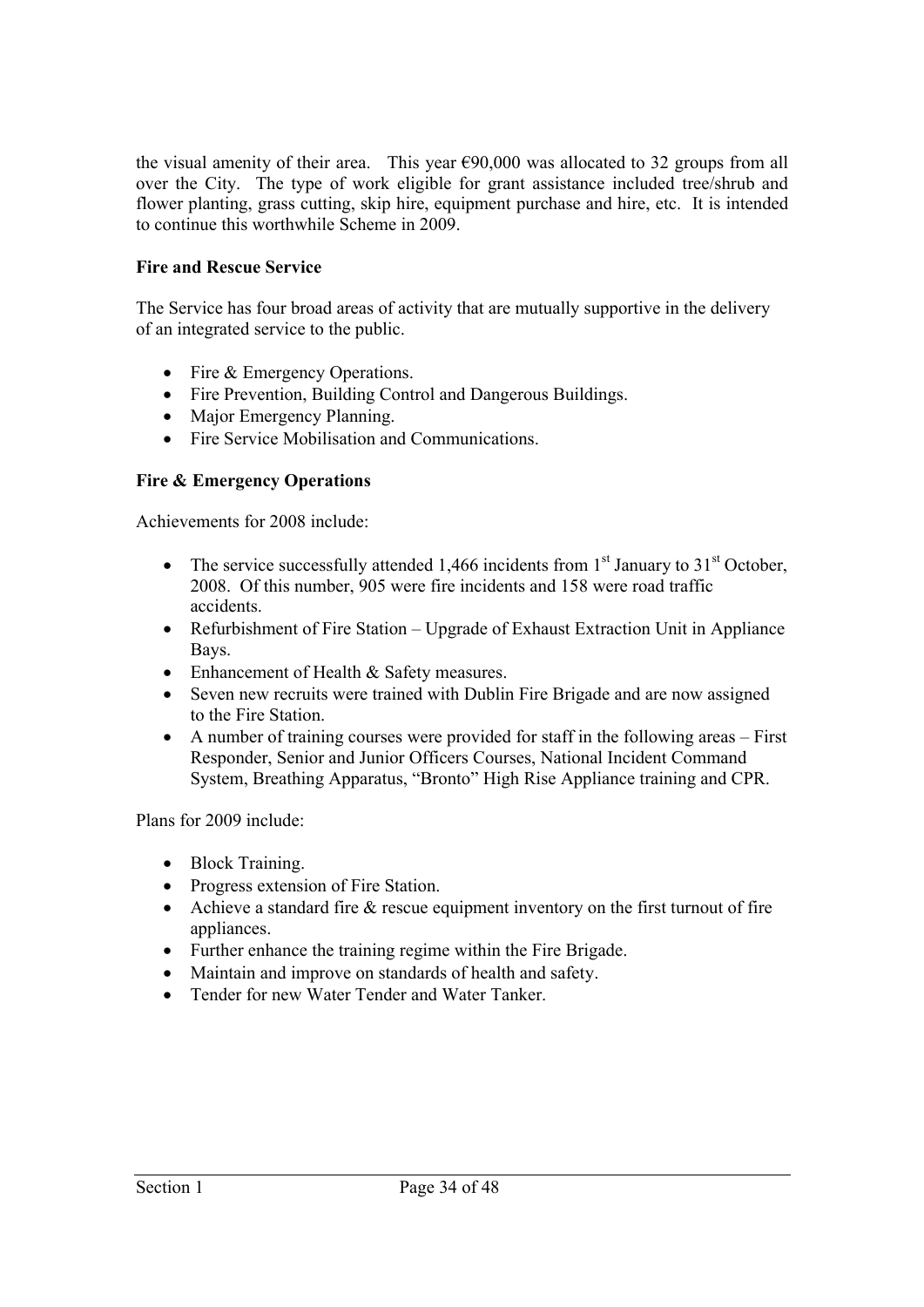# **Fire Prevention, Building Control & Dangerous Buildings Department.**

The function of the Fire Prevention & Building Control & Dangerous Buildings Department is to ensure the health, safety and welfare of people who occupy or use buildings, through ensuring the reduction of fire risk, proper means of escape, the access for people with disabilities and the conservation of fuel and energy.

# **Major Emergency Planning Section**

The functions of the Major Emergency Planning section are to implement the provisions of the 2006 Framework for Major Emergency Management in Limerick City Council, to review and oversee Limerick City Council's Major Emergency Plan and to continually enhance Limerick City Council's capacity to respond to a major emergency.

Plans for 2009 are

- To implement the new format Major Emergency Plan in Limerick City Council.
- To conduct a series of tabletop and live exercises to test Limerick City Council's capacities for Major Emergency response.
- To improve the awareness of Major Emergency Management within all areas of Limerick City Council.

# **FIRE SERVICE MOBILISATION AND COMMUNICATIONS:**

The Munster Regional Communications System (MRCC) is located at the City Fire Station. The MRCC Project was set up to improve the speed of response and efficiency of the call-out system for the fire authorities in Munster and became operational in December, 1992 .Limerick City Council is the contracting Authority for this system and provides the service on behalf of the ten member Fire Authorities in Munster.

The Centre currently mobilises 66 retained fire stations throughout Munster and 4 fulltime stations in Limerick City, Cork City and Waterford City.

In 2008, achievements included:

- Munster Regional Communications Centre handled in excess of 23,000 emergency calls from the public in the Munster Region.
- Maintenance and improvement on high performance standards in terms of the accurate and efficient despatch of Fire Service resources within the Munster Region.
- Ongoing development of geographic information systems in MRCC
- There have been significant developments of management information systems in accordance with the requirements of the MRCC and the participating fire authorities.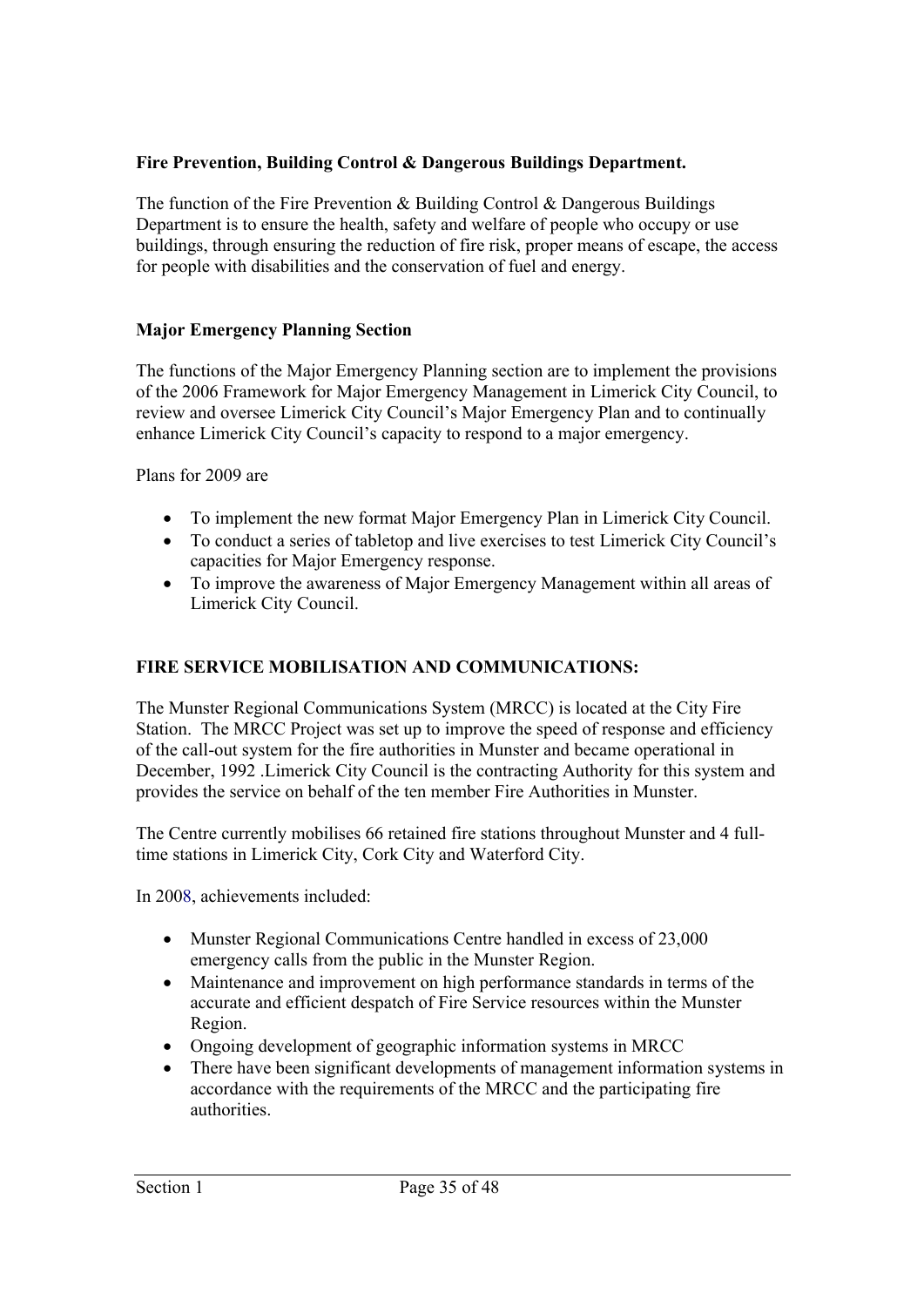- Re accreditation to ISO 9001:2001 has been achieved over all business areas. The system has passed its tri annual full systems audit with the NSAI during which the MRCC's quality management systems were found to be without fault.
- On-going development of telecoms and Radio Communications Systems
- Successful completion of implementation of broadband backhaul pilot with Kerry County Council
- Implementation of regional mobile data project
- Full implementation of all internal and external training programs including National Incident Command and Major Emergency Planning training.

# **CIVIL DEFENCE**

The Civil Defence provides emergency relief and support, when called upon by Limerick City Council and other civil authorities and helps to ensure the continued operation of vital services and the maintenance of public life during emergencies.

Activities for 2008 included:

- 17 volunteers completed Occupational First Aid Course
- 18 volunteers completed in Cardiac First Response.
- 13 volunteers completed Basic Firemanship Course
- 10 volunteers completed Radio operations and procedures.
- 5 volunteers on Pump Operators Course
- 8 volunteers on Road Traffic Accident Course
- 2 Instructors in Search Techniques and Map Reading.
- 3 instructors completed Induction Course at Civil Defence College

Purchase of 2003 HSE ambulance for Civil Defence. Upgrading of Civil Defence H.Q.

#### **Plans for 2009 include:**

Continue the upgrading of the Civil Defence H.Q. Continuation of enhancement of training programme across the services. Major Recruitment drive in the new year. Raising of Limerick City Civil Defence's profile within the City and nationally. Convert our old ambulance to a Communication Centre. Purchase of new van for Rescue Equipment Communications Van and new Rescue Van to be made over with new Civil Defence insignia.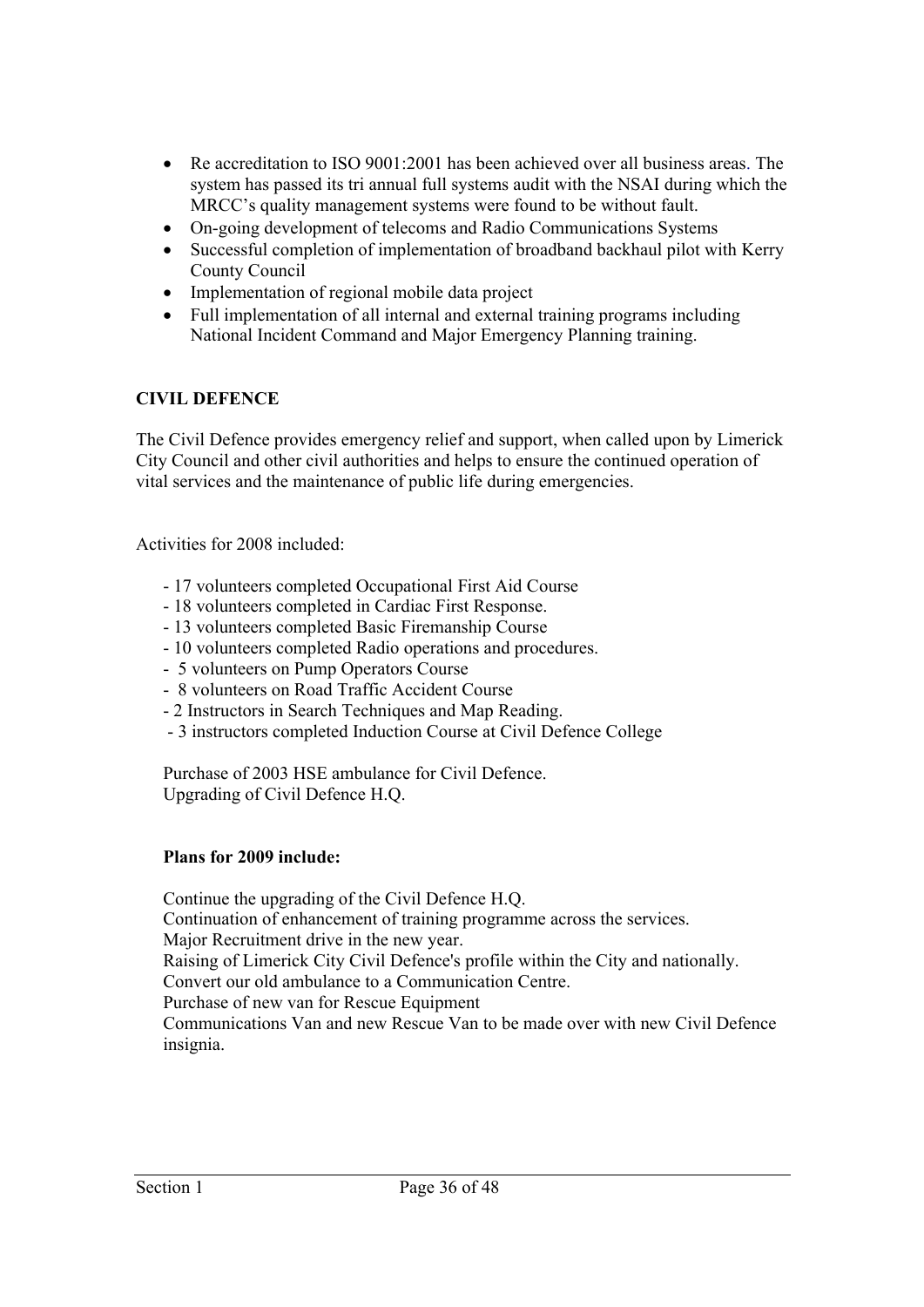# **RECREATION AND AMENITY – PARKS, LIBRARY SERVICE, CULTURE, SPORT, COMMUNITY AND ENTERPRISE**

# **Limerick City Library Service**

Heinrich Heine famous Poet and Journalist of the 19<sup>th</sup> Century wrote in his play "Almansor", "Where they burn books, they will ultimately also burn people". It is ironic that when Hitler burned thousands of books on Berlin's Opernplatz in 1933, works by Heinrich Heine were among the books burned and as we all know millions of people were burned in concentration camps. Similar events happened in Iraq and other parts of the world. Books are part of civilization and order.

Libraries are essential institutions to preserve this civilization and order. Their mission is to provide their communities with access to the world's information. They are not just places for information but also recreation, education and culture.

Limerick City Library has many communities whom it serves – the unemployed, foreign nationals, the socially excluded, the elderly, business people, students, children, adults, researchers, teenagers, schools, the visually impaired and people with literacy difficulties.

Online access to the library is available to members of the public in the library and from the comfort of their own homes. It is possible to access the library website to renew books and music. The library catalogue of all 32 Library Authorities may be searched simultaneously. Adults, students and children have access to the appropriate online versions of the Encyclopaedia Britannica and the online version of the Irish Times is also available daily.

In 2008, an application was made to the Dell Foundation to fund a project entitled Fás eCollege Training Course. A cheque for \$10,000 was received from Dell and the course commenced in Watch House Cross Library. This course is primarily aimed at people who have low skill levels, low pay or are unemployed. In addition, library staffs have conducted a number of computer skills course during the year in the Granary, Watch House Cross and Roxboro.

The following are the statistics for 2008:

| <b>Total Issues</b>               | 322,763 |
|-----------------------------------|---------|
| Total number of borrowers         | 13,361  |
| Number of visitors                | 220,511 |
| Number of hours spent on Internet | 25,171  |

During 2008, eleven lectures were held in the Granary together with a Christmas Soiree. Between the Granary and Watch House Cross, 10 exhibitions have been held.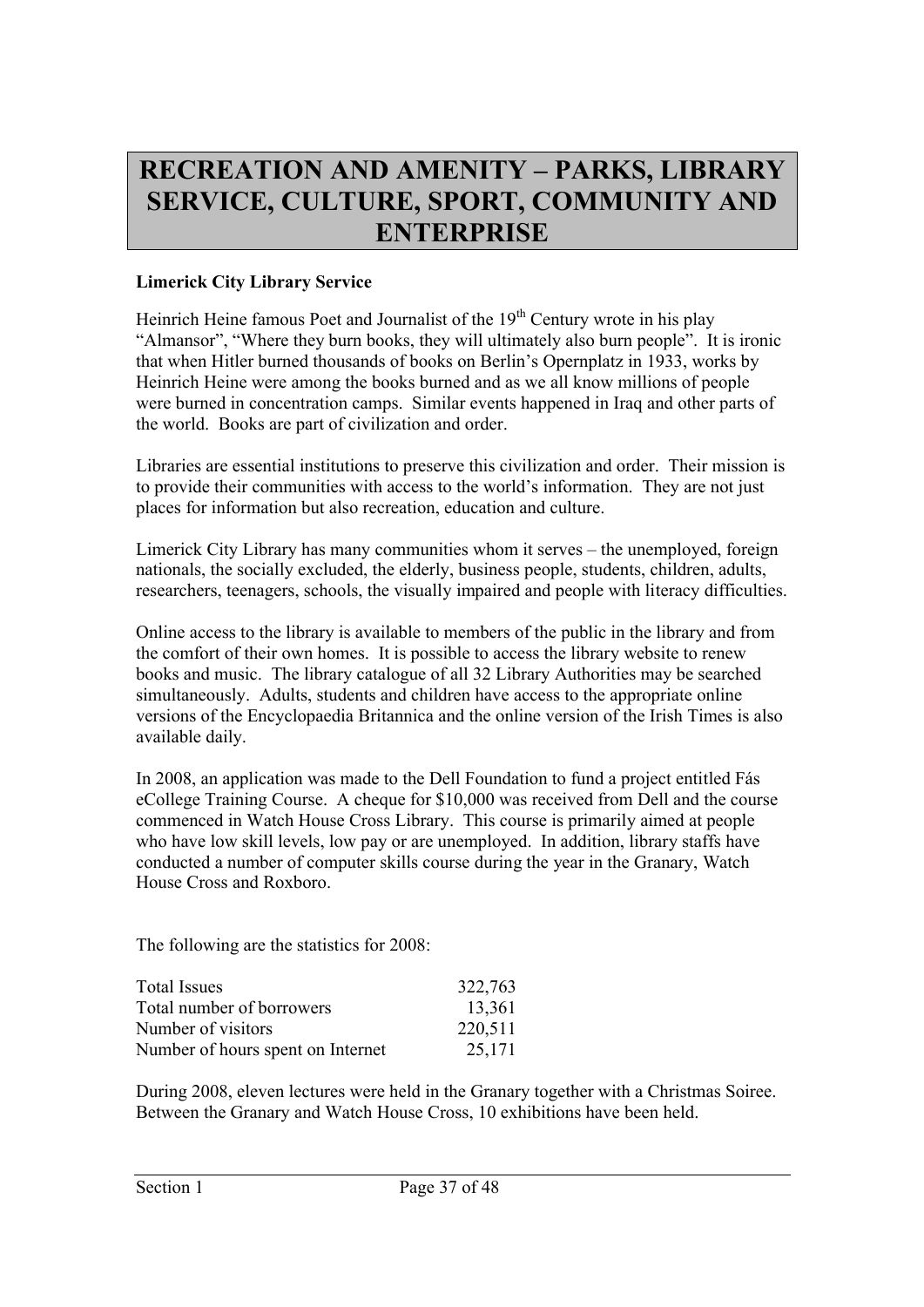At present, plans are being finalised for a new Central Library and Headquarters in order to develop the service further and provide additional facilities. An application has been sent to the Department of Environment, Heritage and Local Government and An Chomhairle Leabharlanna for their approval and funding.

# **Culture Night**

Culture Night took place on Friday  $19<sup>th</sup>$  September and was hugely successful. The feedback from the venues and the public was very positive and everyone is already asking about next year. On the night Museums, galleries, theatres, King John's Castle and other venues throughout the city hosted free cultural events for members of the public to enjoy late into the evening.

# **The Dockers Monument**

The selection committee met on the  $3<sup>rd</sup>$  of September and heard presentations from 9 artists. Two artists were further short listed and subsequently a decision was made to proceed with the proposal of Michael Duhan. The proposal is to place a set of four male figures, free standing on the ground the chosen site along the river walk. The figures will be cast in bronze and will be life size. Funding for completion of this project is currently being explored for possible completion in 2009.

# **Creative Limerick – Building the Arts**

An application to Interreg has been submitted by Limerick City Council and Shannon Development to be part of a European Network 'Creative Regions European Network' - CREN. A decision will known in December.

The starting point for this project has been the recognition that the ability to be creative is not just associated with big metropolises. The project will go beyond the traditional approach to creativity which only includes the classic creative sectors like arts and sciences. The Interreg project subscribes to the philosophy of Charles Landry, according to whom regions can only become genuine creative regions if they include sectors like industry, design, public services, planning and environment.

For many years, the co-ordinated development of the creative sector has been part of Limerick's striving economy, but has been underutilised. Nevertheless numerous creative companies and organisations have chosen the city of Limerick as their new locations. Some facilities and services for the creative sector have been established and would benefit from a more co-ordinated development approach. The creative economy in the region is not as advanced as in other regions of the present project. The Interreg project objective is "to enlarge the economic impact of the creative sectors by strengthening the regional dimension and profile, and by widening their inclusion and regional spread", the Irish partners will lead this action to develop and test policies and measures to improve creative industries.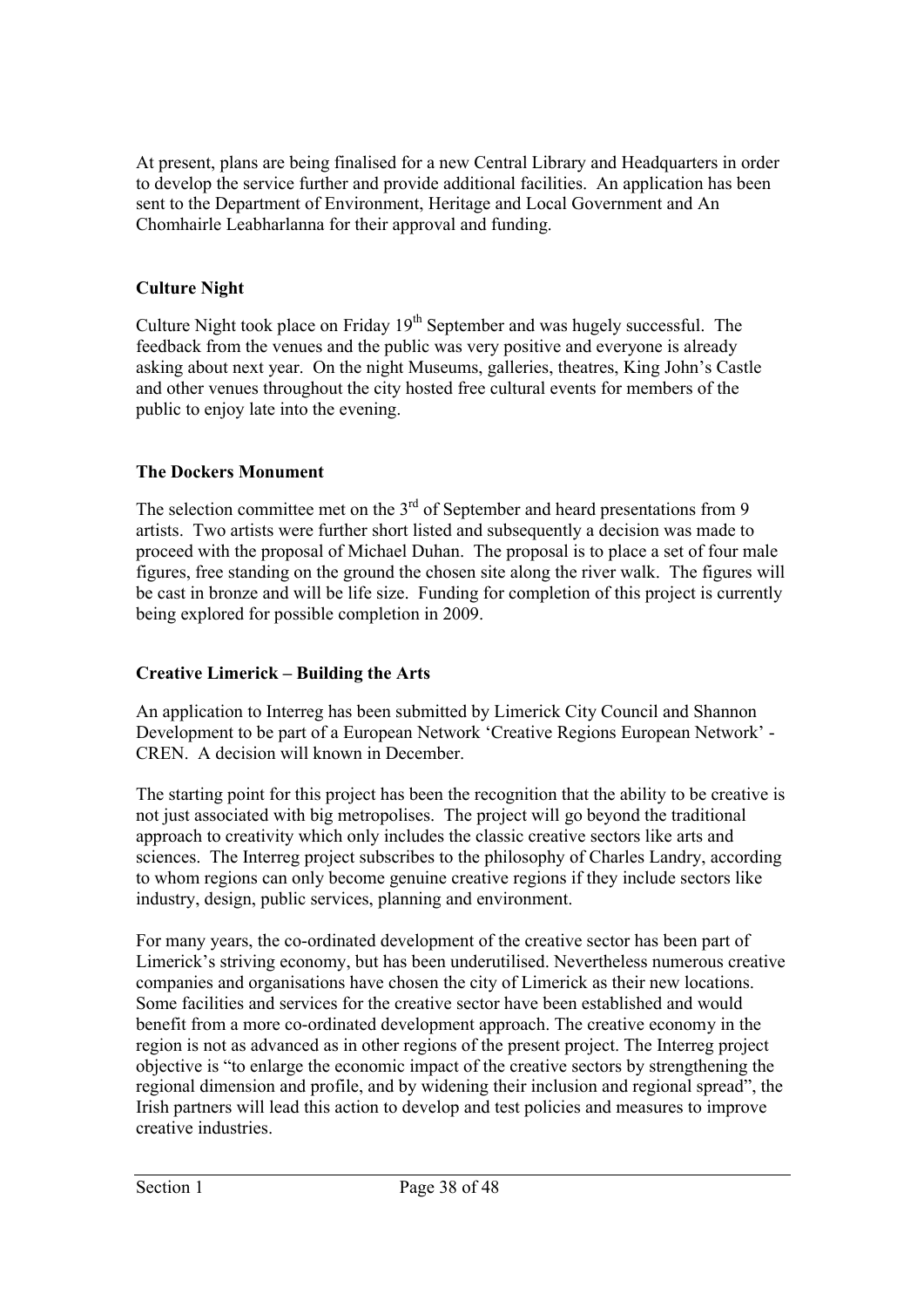#### **Artists' Studios in James Street**

Capital works were carried on the 8 artists' studios in James Street in Limerick. The work carried out includes the upgrading of the facility to meet fire standards and remedial works on the exterior of the building. The Architects Department has been key in delivering the project. A capital grant from The Arts Council was secured for the work.

#### **Artists' Apartments**

Limerick City Council received funding under ACCESS II from the Department of Arts Sport and Tourism for the refurbishment of eight apartments in John's Square that will be used as sustainable living spaces for artists.

The Consultant Architects have submitted drawings to Limerick City Council. The plans have been approved by the Department and were submitted to Limerick City Council Planning Department under a Part 8 Planning Notification. These apartments will be opened in 2009

# **Limerick City Gallery of Art**

In 2008 the following exhibitions have taken place at Limerick City Gallery of Art:

- *Truckscapes- Drawings from a mobile studio* Nick Miller
- *Excursions –* Performance Festival in association with Limerick Arts Office
- DA08 Limerick School of Art & Design Drawing Award Exhibition selected by Arno Kramer
- OPEN/INVITED ev+a 2008, *Too early for vacation*, curator Hou Hanru. LCGA works with ev+a on co-ordination, installation, marketing, young ev+a and ev+a events. This year a programme of walking tours, meet the artist primary school and third level workshops, school tours and family days was co-ordinated by LCGA. LCGA co-ordinated production of a DVD for the catalogue
- *A-Sixty Year Retrospective,* Walter Verling and an accompanying catalogue
- *Contemporary Video work from Glasgow Museums* Douglas Gordon, Roderick Buchanan and Danziel & Scullion
- *Contemporary Artists Explore Gallery as Studio* Niall deBuitlear, Fiona Hallinan, Ruth LeGear and Maria McKinney
- *Concrete Light* Simon Starling featuring a survey of recent works and a new commission *Mirrored Wall Head*
- *I Only Come Here 'Cos it's Free* Mike McLoughlin, including a new collaborative film work commission with actor Jon Kenny and writer Michael Finn
- *See Georgian Limerick,* A collaboration with the Irish Georgian Society and four photographers Sean Lynch, Deirdre Power, Kieran Clancy and Eamon O'Mahony
- *Presence 08,* the second annual Christmas Exhibition of Artists associated with Limerick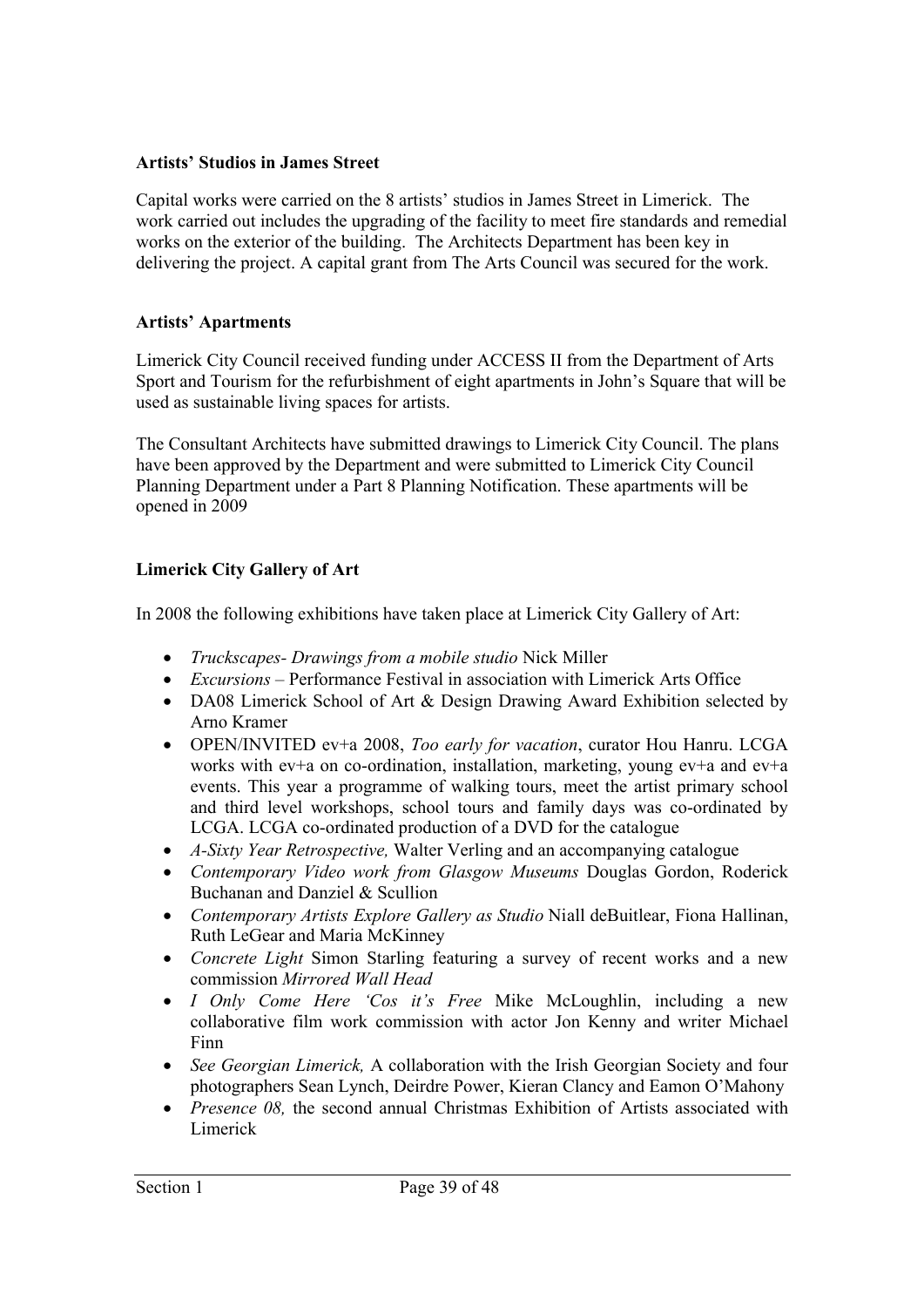Limerick Gallery of Art activities for 2008

- Lega hosted c. 30,000 visitors July 07-August 08
- We exhibited the work of 115 artists
- Published 3 catalogues, 7 brochures, 1 DVD
- Hosted 26 Free Family Day Workshops
- Hosted 20 Free primary school workshops
- Hosted 1 Free seminar
- Hosted 12 Free Lectures / Meet the artist /In conversation events
- Hosted approximately 100 Free exhibition tours to groups / schools
- Developed a new accessible web-site to be launched by end of year

# **Gallery Development Phase II**

In 2008 the Gallery received a capital grant offer of  $\epsilon$ 960,000 from the Department of Arts, Sport and Tourism for the physical development of the gallery. In 2009 we will continue to seek funding so as to begin this development which will greatly enhance our visitor services, upgrade the gallery and vastly improve our Permanent Collection storage.

In 2008 the gallery received funding from the Arts Council, The Heritage Council and Failte Ireland.

# **Jim Kemmy Municipal Museum**

There were 63 additions to the museum collection during the year. Notable among them were: an Early Bronze Age axe from Ballyhoodane, Co.Limerick, c.2000 B.C.; two pieces of 18th century Limerick-silver, a cowrie-shell snuff box by Jonathan Buck and a tablespoon by John Hackett; memorabilia associated with the Michael O'Callaghan, 1<sup>st</sup> Republican Mayor of Limerick, murdered 7 March 1921; a silver medal won by Ballybricken Dairy, 1895, and a collection of local billheads, 1920 - 1950

The assistant curator acted as the Limerick representative on the Walled Towns of Ireland Network during the year. The Report on the City Walls was formally launched at the museum on Open Night, 19 September. A grant of  $\epsilon$ 100,000 was received from the Heritage Council for works on the walls, which have begun.

There were over two and half million hits on the museum catalogue on the internet during the year, totaling nearly five and a half million since the launch in June 2004, and email enquiries and comments were received from all over the world. Information exchange with these is two-way, particularly from the descendants of Limerick people living abroad. More than 2000 enquiries were dealt with in total, from personal callers, by phone, letter and email.

Visitor numbers were 13,606.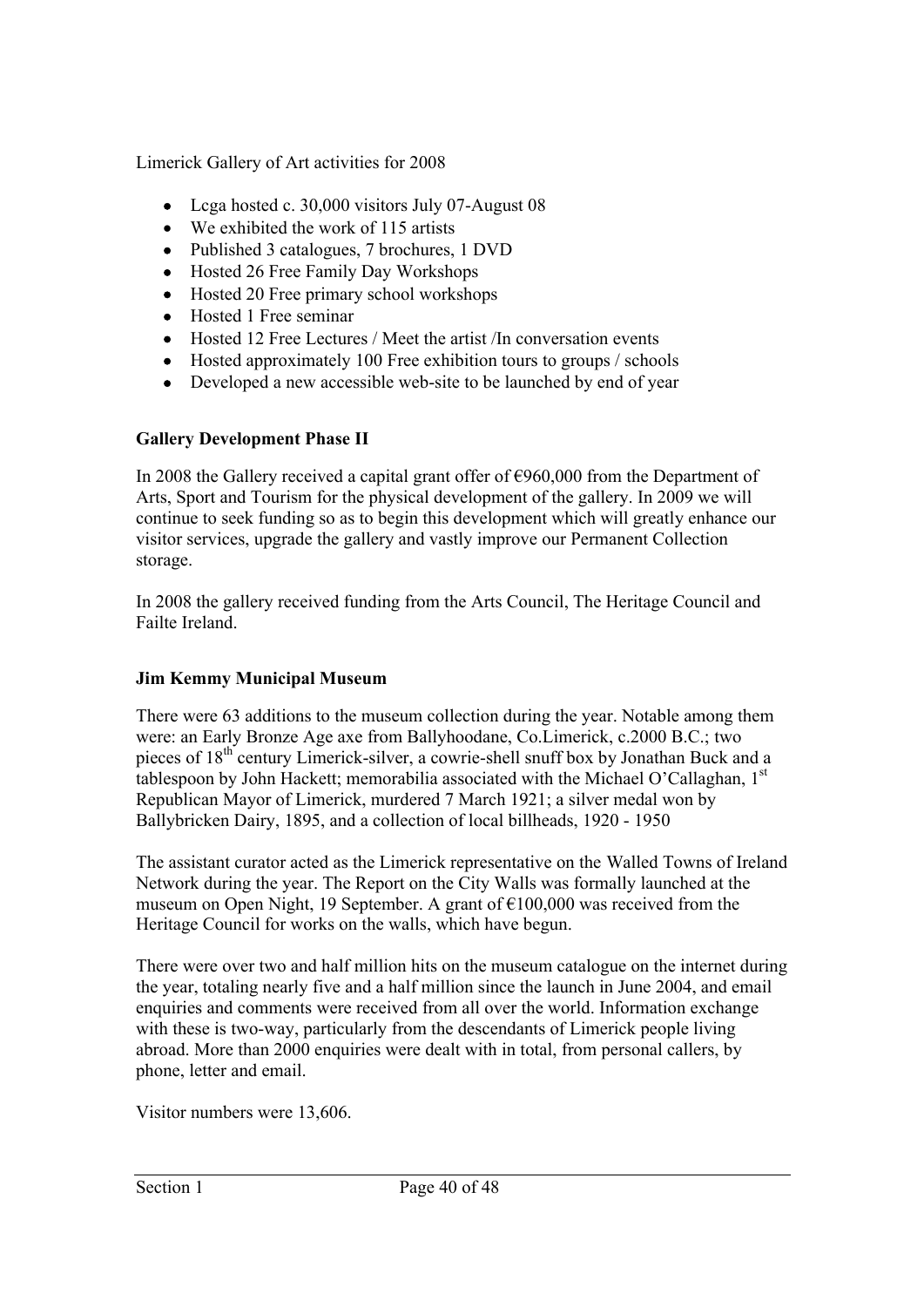# **Municipal Golf Course**

The Municipal Golf Course in Rathbane continues to fulfill the role of a major public access facility in the Mid-West region. It is well maintained and available to the general public and visitors to the area.

Work continued in 2008 towards the further improvement of the Golf course. Tenders have been sought in respect of proposed works which are being part funded by the Department of Arts, Sport and Tourism. Full consultation will continue in 2009 with local councilors and members.

# **Skateboard Park**

- The Skateboard Park at Mount Kennett was officially opened on the 18th of July, 2008 by his worship the Mayor Cllr John Gilligan. The project was designed to complement the other riverside and City Centre projects.
- The total cost of the project including construction and fees was circa  $\epsilon$ 300,000.
- The Department of the Environment, Heritage and Local Government approved grant aid of  $E125,000$  towards the project. Limerick City Council provided the balance of the funding, as well as the river side site.

# **St. Endas Sports Complex**

The development of this Sports Complex is consistent with the policies and objectives contained within the Limerick City Council Sports and Recreation Policy Framework Plan approved by the City Council in 2005. The complex is now in place for thirty years and capital investment is necessary to maintain the fabric and environment up to modern, acceptable standards and improve competitiveness. Discussions continued in 2008 on the provision of funding with the Department of Arts, Sport and Tourism. Limerick City Council approved a contribution of  $\epsilon$ 75,000 for this Complex in 2008. A further contribution will be made available in the 2009 Budget.

# **Support for Sporting Organisations**

A new grant-aid provision totalling  $\epsilon$ 33,000 for sporting/recreational activities was included in the adopted Annual Budget for 2008. These grants were paid out to approximately 30 groups during 2008. It is intended to retain the scheme in 2009 and a provision of  $\epsilon$ 25,000 has been included in the draft budget.

# **Community and Enterprise**

The Department of Community and Enterprise is charged with achieving a co-ordinated and integrated approach to the social and cultural development of Limerick City via Limerick City Development Board and related programmes, and to support Limerick City Council which is charged with leading the process.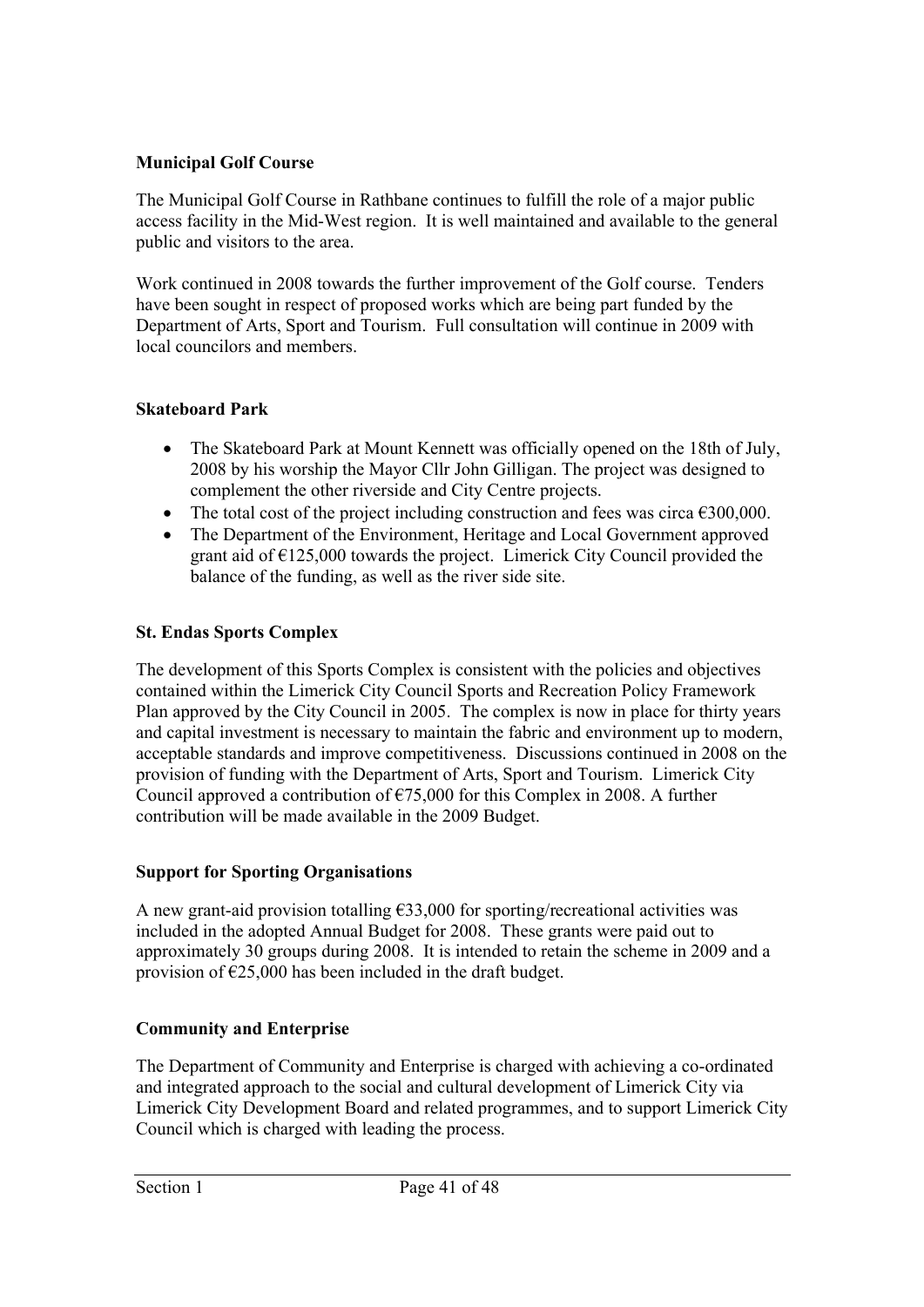# **Review of City Development Board**

In common with all other City County Development Boards, Limerick City Council has commenced a review of its City Strategy. Reviews had previously been undertaken in 2005/06.

However a number of important developments have since taken place, including; the 2006 Census of Population, Towards 2016, the OECD Report on the Irish Public Service and the publication in January 2008 of Indecon Review of City Development Boards. Arising from this Indecon Report and following the receipt of review guidelines from the Department of Environment, the Development board has conducted a series of facilitated review meetings. The following has been agreed.

Limerick City Development Board will;

- Identify a limited number of key priorities and actions for the City over the next three years. The core objective for these priorities will be to address the need for greater public services co-ordination in the City.
- The new priorities will be identified given the changed socio-economic environment and will have regard for any key developments since the publication of the last set of priorities in 2005/06.
- The review will highlight ways in which public service co-operation can be developed and improved including co-operation and liaison between the City and its neighbouring Counties of Clare and Limerick
- The structures of the Board will also be examined to improve their effectiveness in delivering the new priorities.
- Review will be completed by  $30<sup>th</sup>$  April, 2009.

In addition to the above, it is expected that the Economic sub –committee will be reactivated and a review of the Social Inclusion Measures group will take place in 2009.

# **The Interagency Plan for Travellers Services**

- The Interagency Traveller Group met on 6 occasions during 2008 and progressed some of the actions as laid down under the Interagency Traveller Action Plan.
- In keeping with Plan Objectives, the HSE, Gardai and Limerick City Council convened onsite meetings in 6 sites during 2008 to facilitate communication between the residents and the local agencies. The meetings have proven beneficial to all parties and actions have been progressed as a result.
- The Interagency Group also made a  $2<sup>nd</sup>$  round submission to Pobal under their Communications Strand for a Communications and Development Worker in May 2008. The role of the worker would be to coordinate, support and assist the improved delivery of services to Travellers in Limerick City.
- It is expected that the current Interagency Traveller Action Plan will be reviewed in 2009 and a new plan developed. This new Plan will set out a timeframe to address the needs of Travellers in Limerick City and is likely to operate for same time period as the City Development Board Strategy.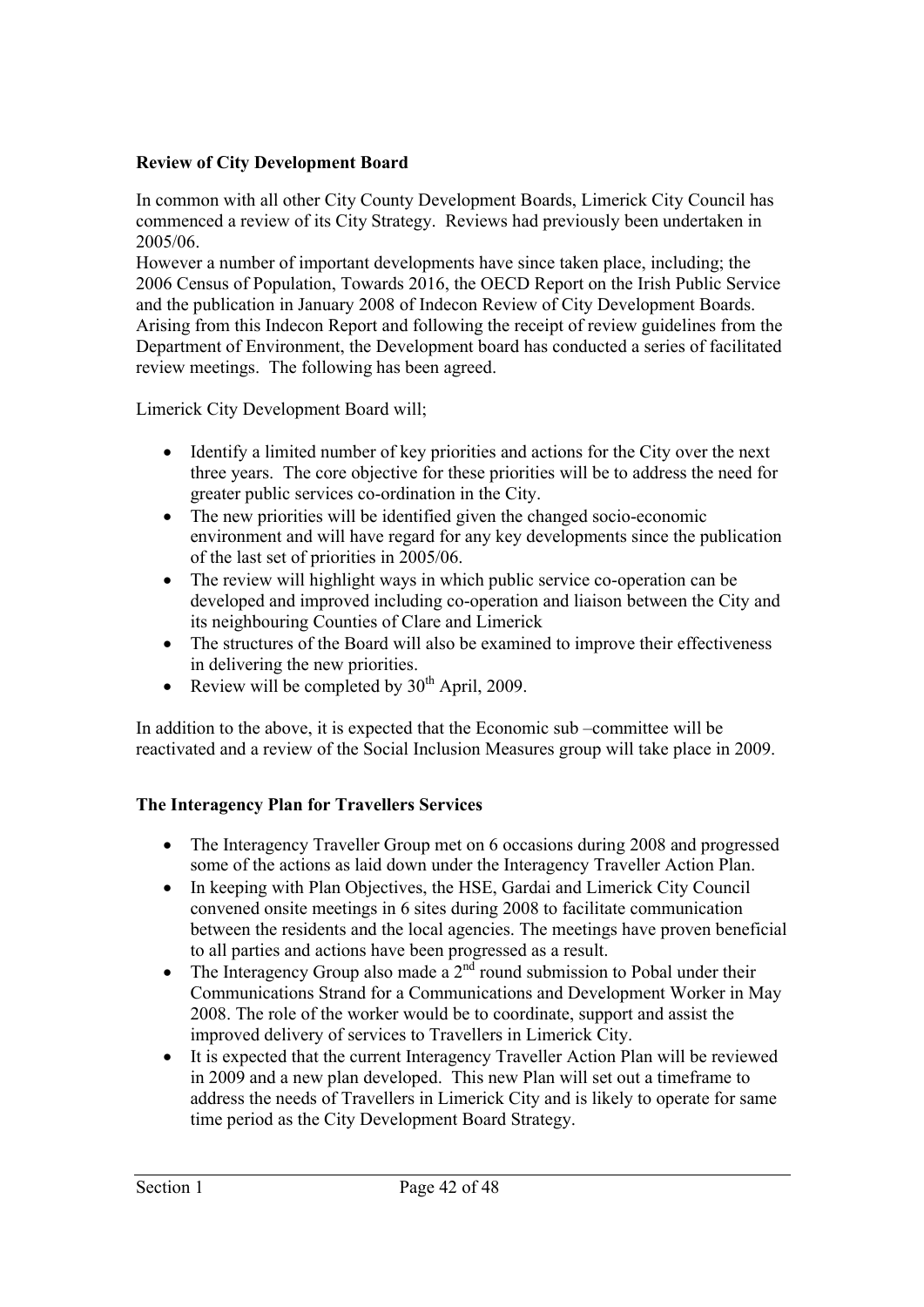# **Youth**

Limerick City Development Board in partnership with Limerick Youth Service facilitates Limerick City Youth Forum. The following are the main achievements for 2008;

- Hosting a Youth Conference entitled "Young People Creating Better Places to Live" in September 2008. The conference was the first of its kind in the region.
- Comhairle na NOg: A total of fifty-six young people participated in this years Comhairle, with representatives from thirteen secondary schools and youth clubs.
- Representatives from Comhairle na NOg were also nominated to attend Dail na NOg.

Work continues apace on an expanded work programme for 2009 incorporating an international youth exchange with a similar youth group from Europe with interests in youth participation, youth democracy and promotion of inclusion.

# **Children's Services Committee**

Following the publication of towards 2016 a new comprehensive and integrated strategic framework of social inclusion was put in place. As part of this policy framework a National Implementation group was established which has overseen the establishment of Local Children's Services Committees in four pilot areas. Limerick City was one of the areas selected. During 2008 the group agreed a Children's Services Strategy which was submitted to the Regeneration agencies and has now become part of the Masterplan for Regeneration in Limerick City.

Plans are at advanced stage for the employment in 2009 of a full time Children's Services Coordinator which will be funded by partner organisations on the committee and the Office for the Minister for Youth and Children.

# **City of Learning**

A Strategic Framework for Learning was launched by Minister Willie O'Dea, T.D., in November 2008. The Framework was developed during 2008 by the Limerick City of Learning Steering Group, a sub-committee of the Limerick City Development Board. A key goal of the Board's Strategy for the City is that Limerick will become a City of Learning, a city full of opportunities.

# **Community Smoke Alarm Scheme**

- The 2008 phase of the above scheme, which commenced in May, was completed on  $24<sup>th</sup>$  October.
- A total of 253 homes benefited from scheme in 2008.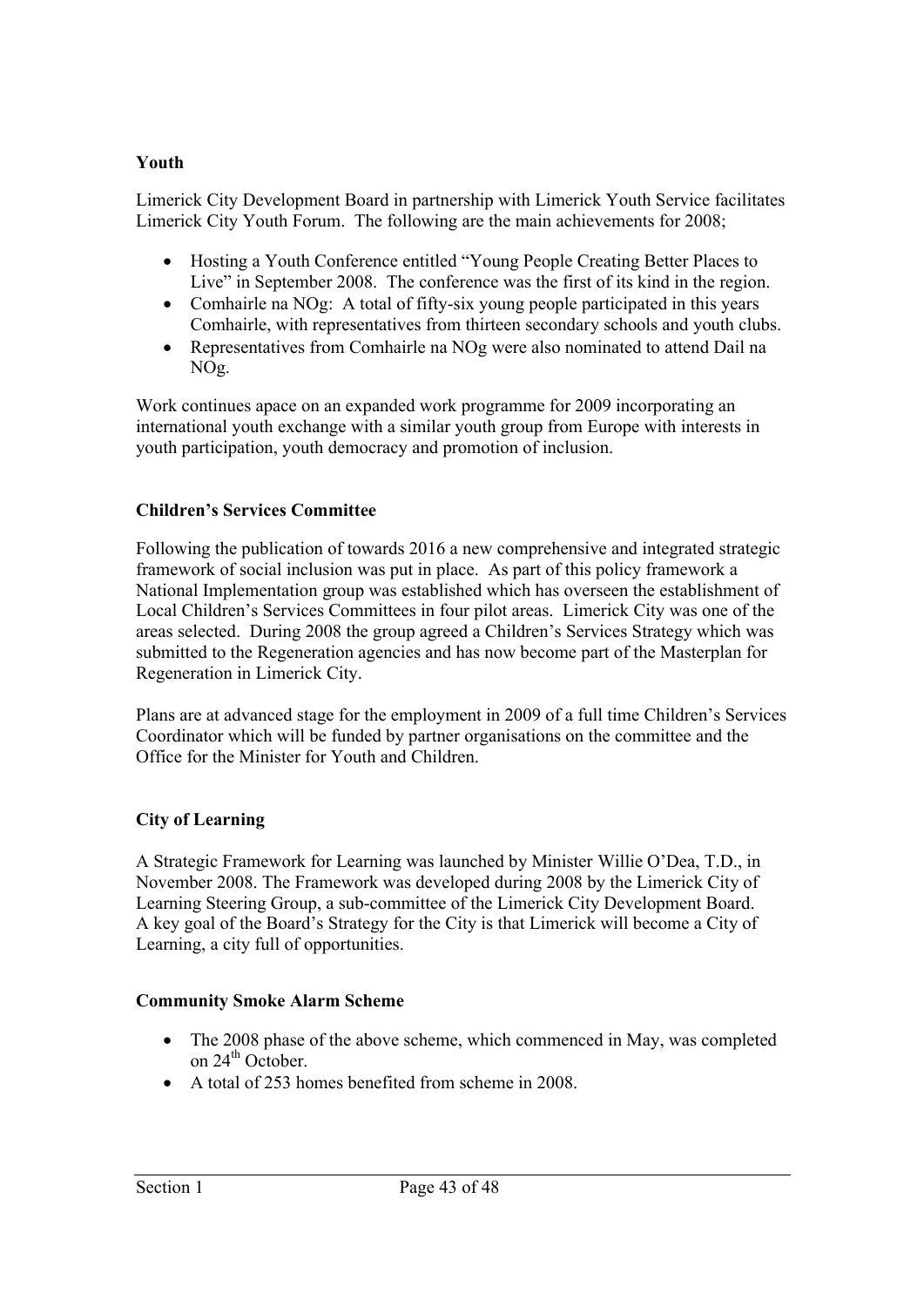## **Cooperation Ireland Pride of Place Awards 2008**

- The Pride of Place Competition is run by Co-operation Ireland in partnership with the All-Island Local Authority Steering Forum which encourages strategic and sustainable approaches to cross-border co-operation by local authorities.
- St. Munchin's Community Enterprise Centre, Killeely which entered this competition for the first time in 2008 was awarded second place in this competition in the Cities, Communities Facilities Category.

# **World Healthy Cities**

As part of the City Development Strategy it has been proposed that Limerick City seek to become part of the Worlds Health Organisation healthy Cities Programme. The Development Board continued to examine processes by which this can be achieved in 2008. Further work in this area is required in 2009.

#### **Audit of Facilities**

At the request of the Department of Environment, an audit of community, sports and arts facilities has been undertaken by local authorities through the County/City Development Boards (CDBs). Work on the Limerick City Audit is at advanced stage and will be submitted to the Department by end 2008.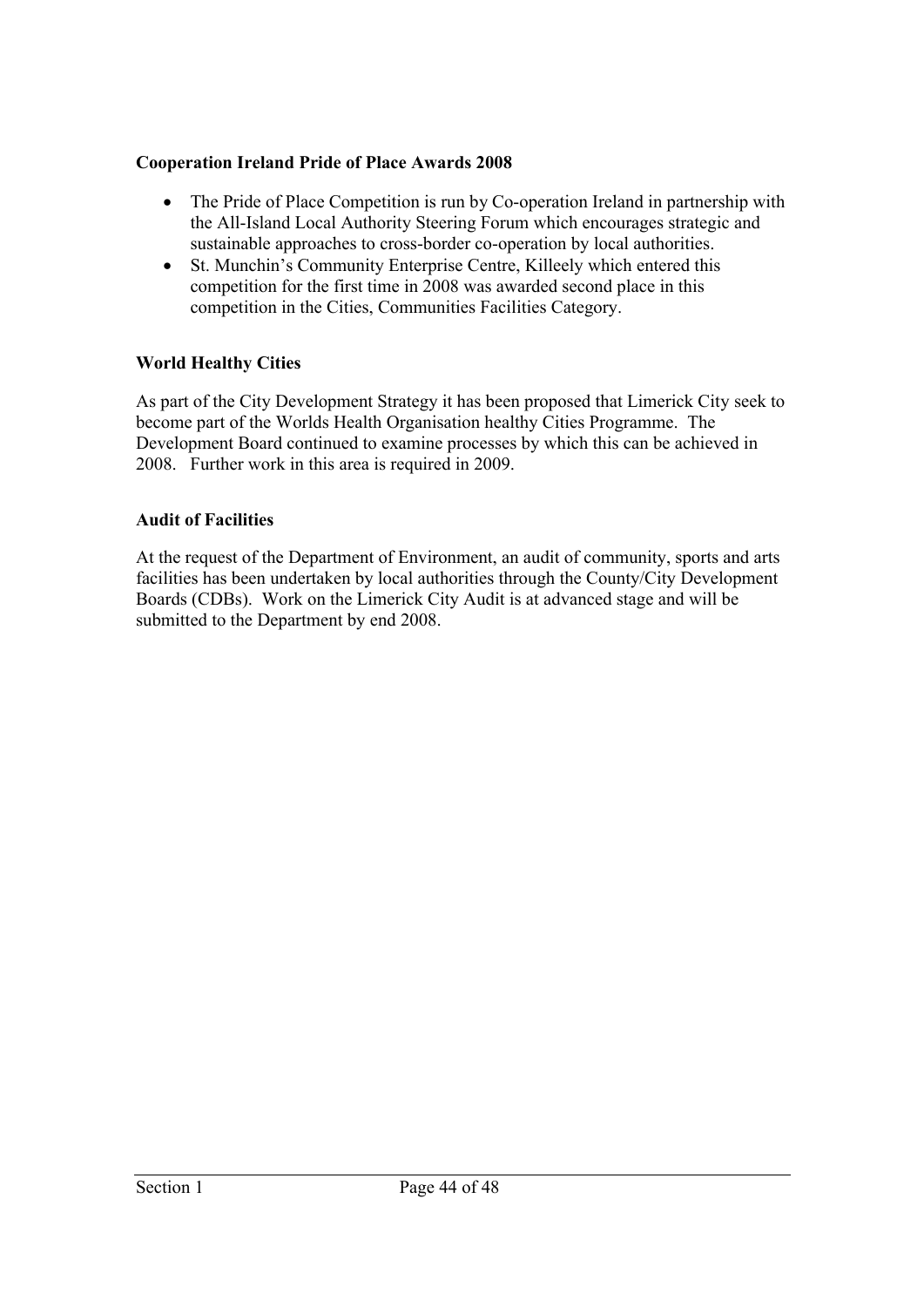# **AGRICULTURE, EDUCATION, HEALTH AND WELFARE, CORPORATE SERVICES**

# **ICT Department**

In line with the strategic requirements for Limerick City Council the ICT department continues to support, recommend and provide the computer infrastructure, applications and systems required for all sections of Limerick City Council.

The ICT Department continues to focus on consolidation and efficiencies within Limerick City Council. In conjunction with the Finance department electronic payments were introduced in 2008. To date a total of 2671 payments were received electronically. A new wireless network providing Limerick City Council with high bandwidth, secure and cost effective communications link between Councils Office was commissioned in 2008. The wireless links have enabled the ICT department to consolidate backup strategies, offer a full ICT services to remote locations and support users remotely.

The ICT Department tested the continuity management plans for critical applications including Financial, Planning and file retrieval systems. Continuity plans for 2009 includes the installation of a backup generator in City Hall, providing Limerick City Council with the ability to maintain key services during a prolong disruption to the ESB power supply.

The ICT department expanded the core virtualisation infrastructure reducing the lead time required to update, replace or introduce new systems. The Virtualised system has also reduced the power requirement providing more environmentally efficient service.

The ICT service desk system offers comprehensive support to end users in Limerick City Council dealing with over 3550 support request in 2008.

As a result of the redesign of the City Council's corporate website (www.limerick.ie) in 2007 there has been an 80% increase in the number of online visitors from 150,000 in 2007 to over 270,000 in 2008. The information on www.limerick.ie is updated and maintained by the individual sections within the organization. This ensures that the most up to date information is always available for the public.

Over 470 files from the Limerick City Archives are now available online. This is the first initiative in the country to allow online access for the municipal archives.

Work has been carried out with the Planning department to allow the planning applications documents to be available online. All the planning applications received in 2008 have been scanned and will become available on 1<sup>st</sup> of January 2009.

Two new websites for Limerick City Gallery of Art and Access Limerick are to be rolled by the end of the year.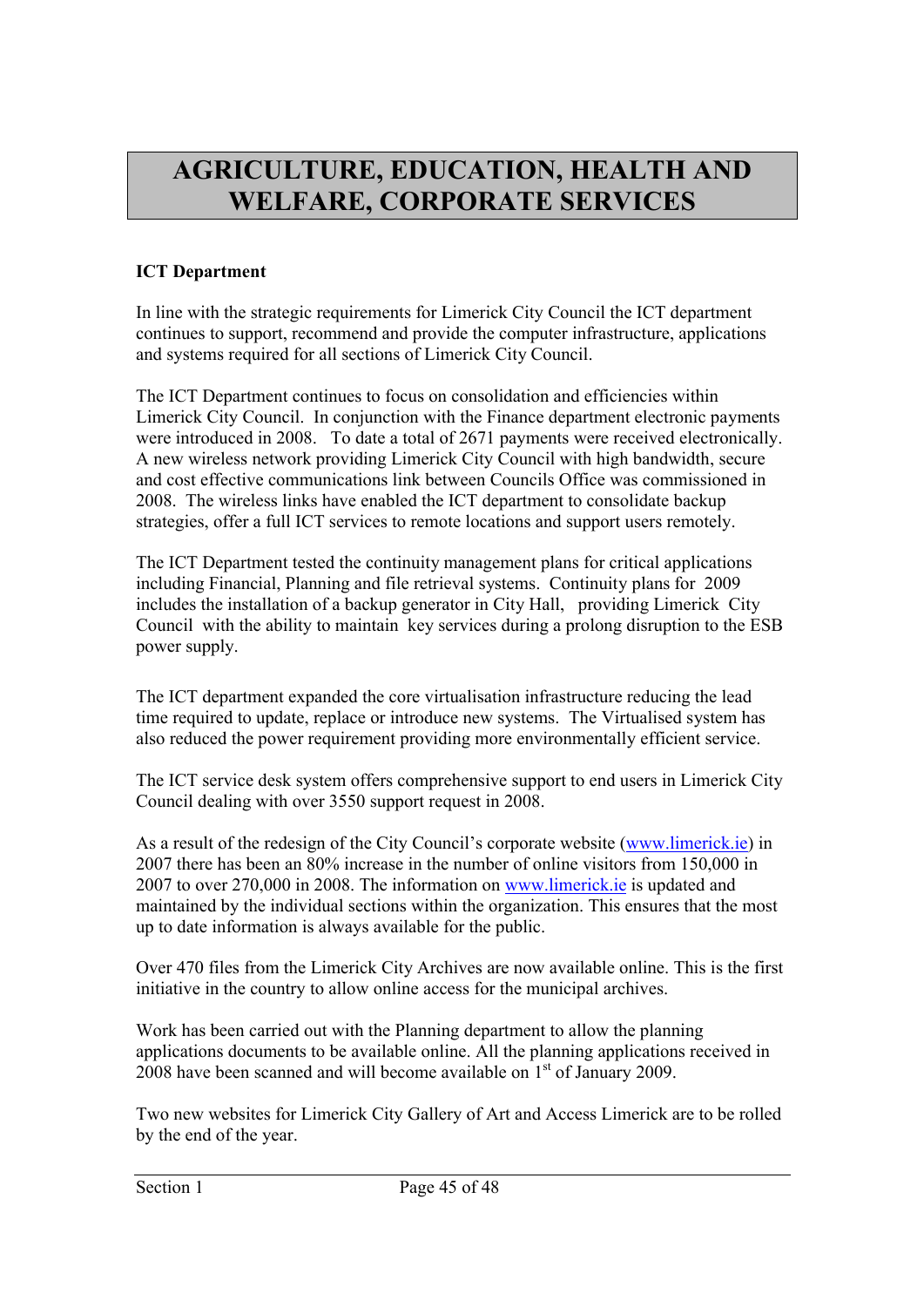A 'Time Recording' system for the organization has been developed in-house and deployed on  $1<sup>st</sup>$  of January 2008.

In 2008, Limerick City Council won a nomination for the Chambers Ireland Excellence in Local Government Awards for its SARR system. The Service Activities Requests and Resolutions management system (SARR) has proven to be a cost effective system to manage customer requests.

The services that Limerick City Council offers on its website have been presented to the community on 1st of November 2008 at the ICT Community Fair 2008. Over 300 visitors have visited Limerick City Council's stand. This was the first initiative where the Council re-assured the community of its commitment to the move towards the digital age.

In 2008 the GIS team has focused on further roll-out of the Geographical Information Systems across multiple departments. A new version of the Generic Digitizing Tool has been deployed. An enhanced application that allows members of the public to access online spatially enabled data has been commissioned and it will be deployed by the end of the year.

# **Partnership**

The Partnership process, over the past number of years, has been a mechanism to secure delivery of change and modernisation in the City Council and is based on the model of National Partnership that has been very beneficial in securing economic and social progress. During 2008 this process continued with the establishment of new committees to work on specific items of change on a directorate basis.

# **Performance Management Development System**

As part of Sustaining Progress all local authorities are required to implement a system of Performance Management and Development (PMDS). Training requirements are identified as part of the personal development plan and courses are organised to meet identified training needs. The implementation of PMDS has been commenced in all departments.

# **Register of Electors**

The  $2008/2009$  Register was published on the  $1<sup>st</sup>$  February, 2008 and came into force on the 15<sup>th</sup> February, 2008. Work commenced in the summer on the preparation of the Draft Register for  $2009/2010$  that was published on the 1<sup>st</sup> November, 2008. Revised requirements specified by the Department of the Environment that are designed to improve the accuracy of the register came into force and were implemented.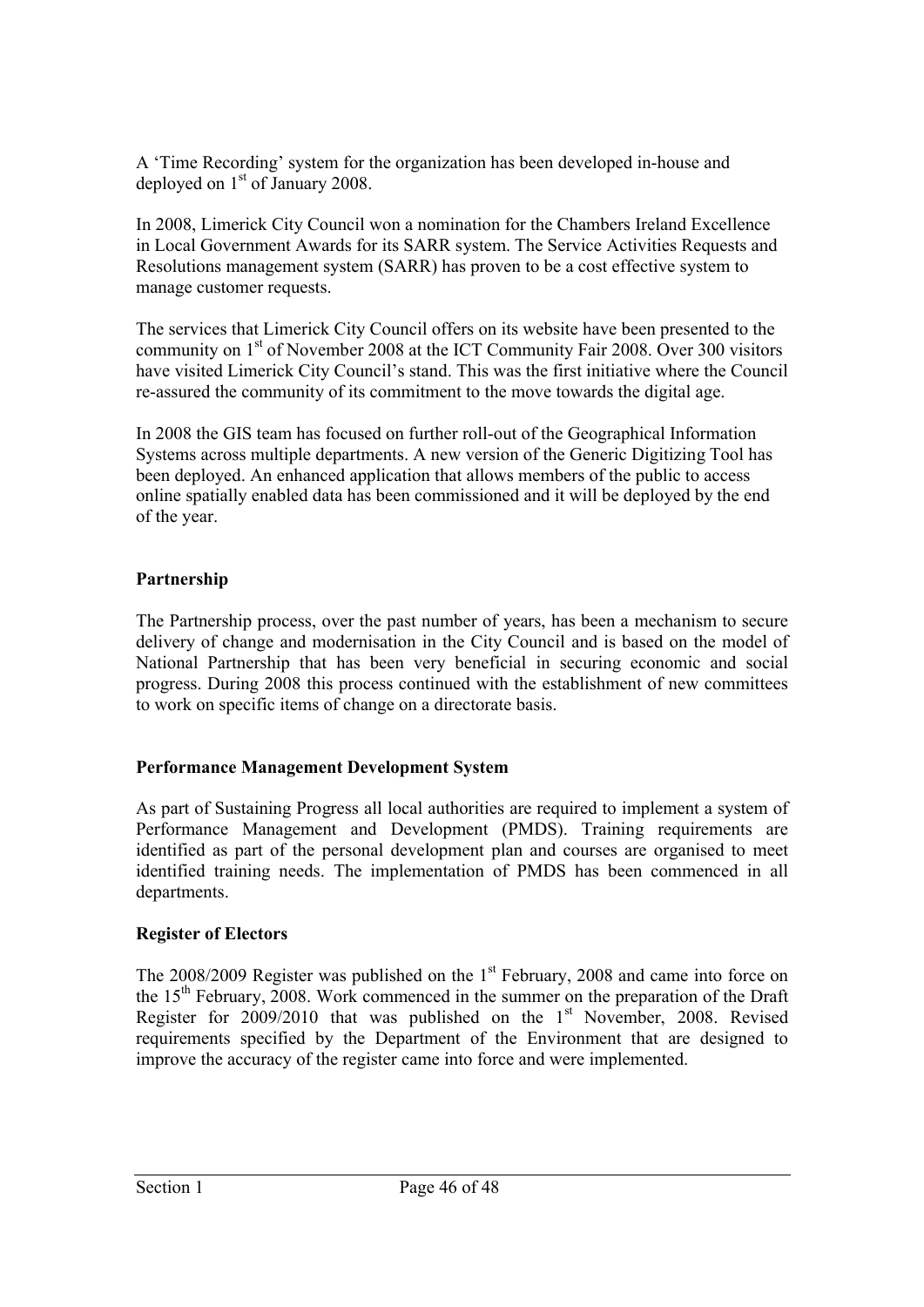# **Higher Education Grants**

423 applications have been processed to date (up to and including  $30<sup>th</sup>$  November, 2008) in 2008.

#### **Official Receptions and Meetings**

Details of Meetings, Civic Receptions and Mayoral Receptions for 2008 are as follows (the following figures cover the period up to and including  $30<sup>th</sup>$  November, 2008):

| No. of Council Meetings (including Special Meetings) | 12             |
|------------------------------------------------------|----------------|
| No. of Area Meetings                                 | 10             |
| No. of SPC meetings                                  | 22             |
| No. of Civic Receptions                              | $\overline{4}$ |
| No. of Mayoral Receptions                            | 34             |
| No. of Tender Openings                               | つく             |

#### **Audit Committee**

An audit committee was set up for Limerick City Council in 2008. The committee is made up of both elected members and external representatives. Its functions include reviewing financial reporting practices in the organization, fostering best practice in the internal audit function, reviewing auditors' reports and management's follow-up, assessing and promoting efficiency and value for money and reviewing risk management in the organization. The audit committee will have an independent role in advising the council on the financial reporting processes, internal control, risk management and audit matters, as part of the systematic review of the control environment and governance procedures of the Council. The committee will operate under an audit charter.

#### **Finance Department**

The Finance department will continue to focus on improving the delivery of financial information to all relevant stakeholders.

Further efficiency improvements to payment processes were implemented in 2008.

Preparations commenced in 2008 for the implementation of a new payroll, superannuation and human resources system. Local authorities require a human resource, payroll and superannuation system to provide an integrated solution – replacing disparate spreadsheets, databases and applications – and offering greater efficiencies, not just at a local level, but at a national level by having commonly agreed processes. This approach also makes it possible to move towards a full shared services model in the future. The new system has been procured by the Local Government Computer Services Board and will be rolled out to two pilot authorities in 2008. LGCSB have chosen to implement software from Core International, a fully configured and integrated personnel system to meet the requirements of all local authorities. Limerick City Council are scheduled to commence implementation of the CORE project mid year, 2009 and provision has been made in the 2009 budget for initial costs relating to this system of  $\epsilon$ 108,000.